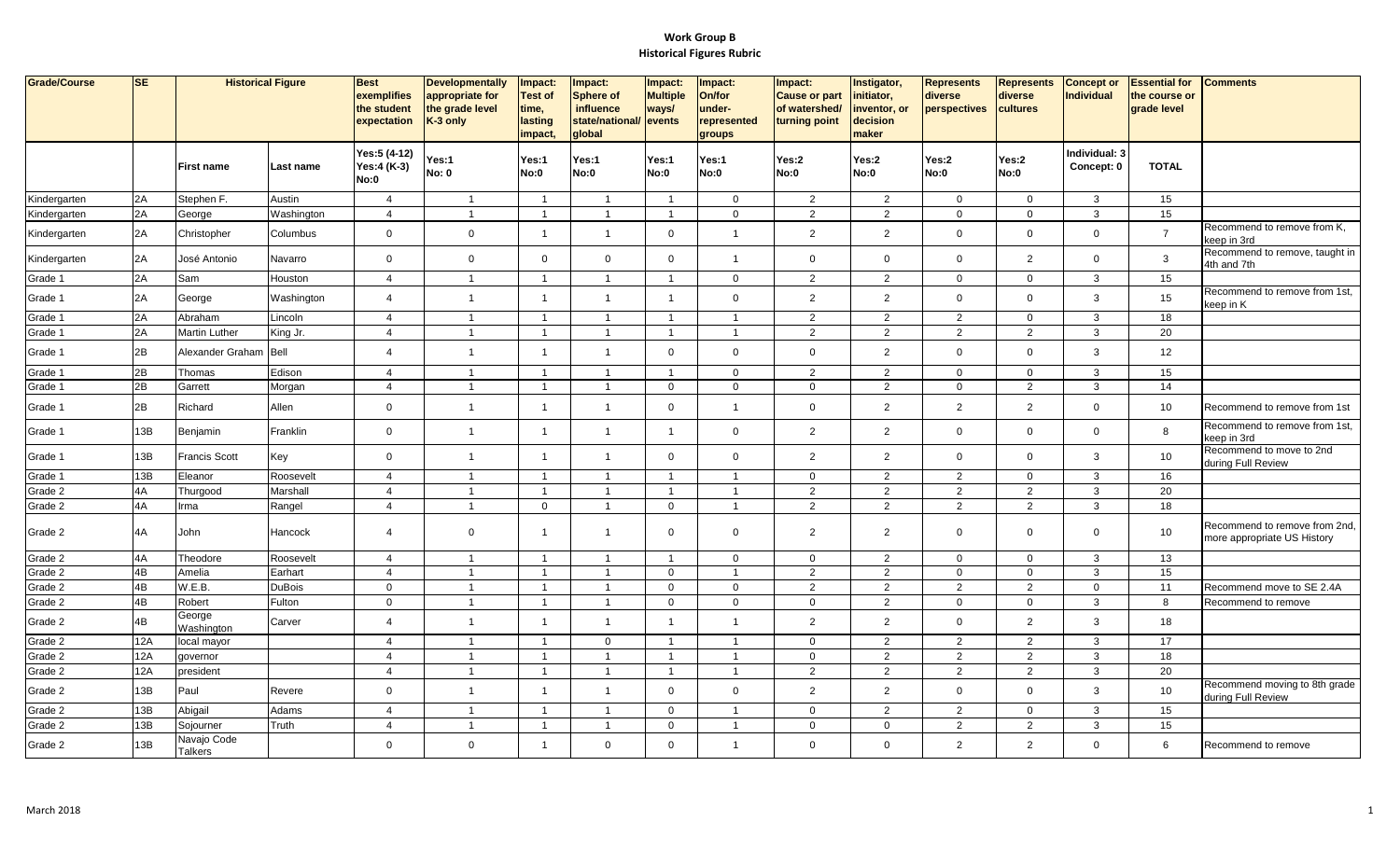| Grade/Course | <b>SE</b>  |                                                             | <b>Historical Figure</b> | <b>Best</b><br>exemplifies<br>the student<br>expectation | <b>Developmentally</b><br>appropriate for<br>the grade level<br>K-3 only | Impact:<br><b>Test of</b><br>time,<br>lasting<br>impact, | Impact:<br><b>Sphere of</b><br>influence<br>state/national/<br>global | Impact:<br><b>Multiple</b><br>ways/<br>events | Impact:<br>On/for<br>under-<br>represented<br>groups | Impact:<br><b>Cause or part</b><br>of watershed/<br>turning point | Instigator,<br>initiator,<br>inventor, or<br>decision<br>maker | Represents<br>diverse<br>perspectives | <b>Represents</b><br>diverse<br>cultures | <b>Concept or</b><br><b>Individual</b> | <b>Essential for</b><br>the course or<br>grade level | <b>Comments</b>                                          |
|--------------|------------|-------------------------------------------------------------|--------------------------|----------------------------------------------------------|--------------------------------------------------------------------------|----------------------------------------------------------|-----------------------------------------------------------------------|-----------------------------------------------|------------------------------------------------------|-------------------------------------------------------------------|----------------------------------------------------------------|---------------------------------------|------------------------------------------|----------------------------------------|------------------------------------------------------|----------------------------------------------------------|
|              |            | <b>First name</b>                                           | Last name                | Yes:5 (4-12)<br>Yes:4 (K-3)<br>No:0                      | Yes:1<br><b>No: 0</b>                                                    | Yes:1<br>No:0                                            | Yes:1<br>No:0                                                         | Yes:1<br>No:0                                 | Yes:1<br>No:0                                        | Yes:2<br>No:0                                                     | Yes:2<br>No:0                                                  | Yes:2<br>No:0                         | Yes:2<br>No:0                            | Individual: 3<br>Concept: 0            | <b>TOTAL</b>                                         |                                                          |
| Grade 2      | 13B        | World War II<br>Women Airforce<br>Service Pilots<br>(WASPS) |                          | $\mathbf 0$                                              | $\mathbf 0$                                                              | $\overline{1}$                                           | $\mathbf 0$                                                           | $\mathbf 0$                                   | $\overline{1}$                                       | $\mathbf 0$                                                       | $\overline{0}$                                                 | $\overline{2}$                        | $\overline{2}$                           | $\mathbf{0}$                           | 6                                                    | Recommend to remove                                      |
| Grade 3      | 1B         | Pierre-Charles                                              | L'Enfant                 | $\overline{4}$                                           | $\overline{1}$                                                           | $\overline{1}$                                           | $\mathbf 0$                                                           | $\mathbf 0$                                   | $\mathbf 0$                                          | $\mathbf 0$                                                       | $\overline{2}$                                                 | $\mathbf 0$                           | $\mathbf 0$                              | $\mathbf{3}$                           | 11                                                   |                                                          |
| Grade 3      | 1B         | Benjamin                                                    | Banneker                 | $\mathbf 0$                                              | $\overline{1}$                                                           | $\mathbf 0$                                              | $\mathbf 0$                                                           | $\mathbf 0$                                   | $\mathbf 0$                                          | $\mathbf 0$                                                       | $\mathbf 0$                                                    | $\mathbf 0$                           | $\overline{2}$                           | $\mathbf 0$                            | $\mathbf{3}$                                         | Recommend to remove                                      |
| Grade 3      | 1B         | Benjamin                                                    | Franklin                 | $\overline{4}$                                           | $\overline{1}$                                                           | $\overline{1}$                                           | $\overline{1}$                                                        | $\overline{1}$                                | $\mathbf 0$                                          | $\overline{2}$                                                    | $\overline{2}$                                                 | $\mathbf 0$                           | $\mathbf 0$                              | $\mathbf{3}$                           | 15                                                   |                                                          |
| Grade 3      | 1C         | Daniel                                                      | Boone                    | $\overline{4}$                                           | $\overline{1}$                                                           | $\overline{1}$                                           | $\overline{1}$                                                        | $\mathbf 0$                                   | $\mathbf 0$                                          | $\overline{2}$                                                    | $\overline{2}$                                                 | $\mathbf 0$                           | $\mathbf 0$                              | 3                                      | 14                                                   |                                                          |
| Grade 3      | 1C         | Christopher                                                 | Columbus                 | $\overline{4}$                                           | $\overline{1}$                                                           | $\overline{1}$                                           | $\overline{1}$                                                        | $\mathbf 0$                                   | $\overline{\mathbf{1}}$                              | $\overline{2}$                                                    | $\overline{2}$                                                 | $\mathbf 0$                           | $\mathbf 0$                              | $\mathbf{3}$                           | 15                                                   |                                                          |
| Grade 3      | 1C         | <b>Founding Fathers</b>                                     |                          | $\overline{4}$                                           | $\overline{1}$                                                           | $\overline{1}$                                           | $\overline{1}$                                                        | $\mathbf{1}$                                  | $\mathbf 0$                                          | $\overline{2}$                                                    | $\overline{2}$                                                 | $\mathbf{0}$                          | $\mathbf 0$                              | $\mathbf{3}$                           | 15                                                   |                                                          |
| Grade 3      | 1C         | Juan de                                                     | Oñate                    | $\mathbf 0$                                              | $\mathbf 0$                                                              | $\mathbf{0}$                                             | $\mathbf 0$                                                           | $\mathbf 0$                                   | $\overline{1}$                                       | $\mathbf 0$                                                       | $\overline{2}$                                                 | $\mathbf 0$                           | $\overline{2}$                           | $\mathbf{3}$                           | 8                                                    | Recommend to remove, not<br>necessary for this SE        |
| Grade 3      | 8E         | Henry                                                       | Ford                     | $\overline{4}$                                           | $\overline{1}$                                                           | $\overline{1}$                                           | $\overline{1}$                                                        | $\overline{1}$                                | $\mathbf 0$                                          | $\overline{2}$                                                    | $\overline{2}$                                                 | $\mathbf 0$                           | $\mathbf 0$                              | $\mathbf{3}$                           | 15                                                   |                                                          |
| Grade 3      | 8E         | Mary Kay                                                    | Ash                      | $\overline{4}$                                           | $\overline{1}$                                                           | $\mathbf 0$                                              | $\mathbf 0$                                                           | $\mathbf 0$                                   | $\mathbf 0$                                          | $\mathbf 0$                                                       | $\overline{2}$                                                 | $\mathbf 0$                           | $\mathbf 0$                              | $\mathbf 0$                            | $\overline{7}$                                       | Recommend to remove                                      |
| Grade 3      | 8E         | Wallace                                                     | Amos                     | $\overline{4}$                                           |                                                                          | $\mathbf 0$                                              | $\mathbf 0$                                                           | $\mathbf 0$                                   | $\mathbf 0$                                          | $\mathbf 0$                                                       | $\overline{2}$                                                 | $\mathbf 0$                           | $\overline{2}$                           | $\mathbf 0$                            | 9                                                    | Recommend to remove                                      |
| Grade 3      | 8E         | Milton                                                      | Hershey                  | $\overline{4}$                                           | $\overline{1}$                                                           | $\overline{1}$                                           | $\mathbf 0$                                                           | $\mathbf 0$                                   | $\mathbf 0$                                          | $\mathbf 0$                                                       | $\overline{2}$                                                 | $\mathbf 0$                           | $\mathbf 0$                              | 3                                      | 11                                                   |                                                          |
| Grade 3      | 8E         | Sam                                                         | Walton                   | $\overline{4}$                                           | $\overline{1}$                                                           | $\overline{1}$                                           | $\overline{1}$                                                        | $\mathbf{0}$                                  | $\mathbf 0$                                          | $\overline{2}$                                                    | 2                                                              | $\mathbf 0$                           | $\mathbf 0$                              | $\mathbf{3}$                           | 14                                                   |                                                          |
| Grade 3      | 11B        | Helen                                                       | Keller                   | $\mathbf{0}$                                             | $\overline{1}$                                                           | $\mathbf{0}$                                             | $\overline{1}$                                                        | $\mathbf{0}$                                  | $\overline{1}$                                       | $\mathbf 0$                                                       | $\overline{2}$                                                 | $\overline{2}$                        | $\mathbf 0$                              | $\overline{0}$                         | $\overline{7}$                                       | Recommend to remove                                      |
| Grade 3      | 11B        | Clara                                                       | <b>Barton</b>            | $\overline{4}$                                           | $\overline{1}$                                                           | $\overline{1}$                                           | $\overline{1}$                                                        | $\mathbf 0$                                   | $\mathbf 0$                                          | $\mathbf 0$                                                       | $\overline{2}$                                                 | $\mathbf 0$                           | $\overline{2}$                           | 3                                      | 14                                                   |                                                          |
| Grade 3      | 11B        | Ruby                                                        | <b>Bridges</b>           | $\overline{4}$                                           | $\overline{1}$                                                           | $\overline{1}$                                           | $\overline{1}$                                                        | $\mathbf 0$                                   | $\overline{1}$                                       | $\overline{2}$                                                    | $\overline{0}$                                                 | $\overline{2}$                        | $\overline{2}$                           | $\mathbf{3}$                           | 17                                                   |                                                          |
| Grade 3      | 11B        | nilitary and first<br>responders                            |                          | $\overline{4}$                                           | 1                                                                        | $\overline{1}$                                           | $\overline{1}$                                                        |                                               | $\overline{1}$                                       | $\mathbf 0$                                                       | $\mathbf 0$                                                    | $\overline{2}$                        | $\overline{2}$                           | $\mathbf 0$                            | 13                                                   | Recommend to remove from this<br>SE, keep in SE3.14B     |
| Grade 3      | 14A        | Hector P.                                                   | Garcia                   | $\overline{4}$                                           | $\overline{1}$                                                           | $\overline{1}$                                           | $\mathbf 0$                                                           | $\mathbf 0$                                   | $\overline{\mathbf{1}}$                              | 2                                                                 | 2                                                              | $\overline{2}$                        | $\overline{2}$                           | $\mathbf{3}$                           | 18                                                   |                                                          |
| Grade 3      | <b>14A</b> | James A.                                                    | Lovell                   | $\overline{4}$                                           | $\overline{1}$                                                           | $\overline{0}$                                           | $\mathbf 0$                                                           | $\mathbf{0}$                                  | $\mathbf 0$                                          | $\mathbf 0$                                                       | $\overline{2}$                                                 | $\mathbf 0$                           | $\mathbf 0$                              | $\mathbf{3}$                           | 10 <sup>1</sup>                                      |                                                          |
| Grade 3      | <b>14A</b> | Harriet                                                     | Tubman                   | $\overline{4}$                                           | $\overline{1}$                                                           | $\overline{1}$                                           | $\overline{1}$                                                        | $\mathbf{0}$                                  | $\overline{1}$                                       | $\mathbf 0$                                                       | 2                                                              | $\overline{2}$                        | 2                                        | $\mathbf{3}$                           | 17                                                   |                                                          |
| Grade 3      | 14A        | Juliette Gordon                                             | Low                      | $\mathbf 0$                                              | 1                                                                        | -1                                                       | $\mathbf 0$                                                           | $\mathbf 0$                                   | $\overline{1}$                                       | $\mathbf 0$                                                       | $\overline{2}$                                                 | $\overline{2}$                        | $\mathbf 0$                              | $\mathbf{3}$                           | 10                                                   | Recommend moving to SE3.11B;<br>what is the heroic deed? |
| Grade 3      | <b>14A</b> | Todd                                                        | Beamer                   | $\overline{4}$                                           | $\overline{1}$                                                           | $\mathbf 0$                                              | $\mathbf 0$                                                           | $\mathbf 0$                                   | $\mathbf 0$                                          | $\overline{2}$                                                    | 2                                                              | $\mathbf 0$                           | $\mathbf 0$                              | $\mathbf{3}$                           | 12                                                   |                                                          |
| Grade 3      | 14A        | Ellen                                                       | Ochoa                    | $\mathbf{0}$                                             | $\overline{1}$                                                           | $\mathbf 0$                                              | $\mathbf 0$                                                           | $\mathbf{0}$                                  | $\overline{1}$                                       | $\mathbf 0$                                                       | $\overline{2}$                                                 | $\mathbf 0$                           | $\overline{2}$                           | $\mathbf{3}$                           | 9                                                    | Recommend to remove; what is<br>the heroic deed?         |
| Grade 3      | 14A        | John "Danny"                                                | Olivas                   | $\mathsf{O}\xspace$                                      | $\overline{1}$                                                           | $\mathbf 0$                                              | $\mathbf 0$                                                           | $\mathbf 0$                                   | $\overline{1}$                                       | $\mathbf 0$                                                       | $\overline{0}$                                                 | $\mathbf 0$                           | $\overline{2}$                           | 3                                      | $\overline{7}$                                       | Recommend to remove; what is<br>the heroic deed?         |
| Grade 3      | 14B        | military and first<br>responders                            |                          | $\overline{4}$                                           | $\overline{1}$                                                           | -1                                                       | $\overline{1}$                                                        | $\overline{1}$                                | $\overline{1}$                                       | $\overline{2}$                                                    | $\overline{2}$                                                 | $\overline{2}$                        | $\overline{2}$                           | 3                                      | 20                                                   |                                                          |
| Grade 3      | 14B        | Four Chaplains                                              |                          | $\overline{4}$                                           | $\mathbf 0$                                                              | $\mathbf{0}$                                             | $\mathbf 0$                                                           | $\mathbf{0}$                                  | $\mathbf 0$                                          | $\mathbf 0$                                                       | $\overline{2}$                                                 | $\overline{2}$                        | $\overline{2}$                           | $\mathbf{0}$                           | 10                                                   | Recommend to remove                                      |
| Grade 3      | <b>15A</b> | Kadir                                                       | Nelson                   | $\overline{4}$                                           | $\overline{1}$                                                           | $\mathbf 0$                                              | $\mathbf 0$                                                           | $\mathbf 0$                                   | $\overline{1}$                                       | $\mathbf 0$                                                       | $\mathbf 0$                                                    | $\overline{2}$                        | 2                                        | 3                                      | 13                                                   |                                                          |
| Grade 3      | 15A        | Tomie                                                       | dePaola                  | $\overline{4}$                                           |                                                                          | $\Omega$                                                 | $\mathsf{O}\xspace$                                                   | $\mathbf 0$                                   |                                                      | $\mathbf 0$                                                       | $\mathsf 0$                                                    | $\overline{2}$                        | $\mathsf 0$                              | 3                                      | 11                                                   |                                                          |
| Grade 3      | <b>15A</b> | Phillis                                                     | Wheatley                 | $\overline{4}$                                           | $\overline{1}$                                                           | $\mathbf 0$                                              | $\mathbf 0$                                                           | $\mathbf 0$                                   | $\overline{\mathbf{1}}$                              | $\mathbf 0$                                                       | $\mathbf 0$                                                    | $\mathbf{2}$                          | $\overline{2}$                           | 3                                      | 13                                                   |                                                          |
| Grade 3      | 15B        | Carmen Lomas                                                | Garza                    | $\overline{4}$                                           | $\overline{1}$                                                           | $\mathbf{0}$                                             | $\mathbf 0$                                                           | $\mathbf 0$                                   | $\overline{1}$                                       | $\mathbf 0$                                                       | $\overline{0}$                                                 | $\overline{2}$                        | $\overline{2}$                           | $\mathbf{3}$                           | 13                                                   |                                                          |
| Grade 3      | 15B        | Laura Ingalls                                               | Wilder                   | $\overline{4}$                                           | $\overline{1}$                                                           | $\overline{1}$                                           | $\mathbf 0$                                                           | $\mathbf 0$                                   | $\mathbf 0$                                          | $\mathbf 0$                                                       | $\mathbf 0$                                                    | $\mathbf 0$                           | $\mathbf 0$                              | $\mathbf{3}$                           | 9                                                    |                                                          |
| Grade 3      | 15B        | Bill                                                        | Martin Jr.               | $\mathbf{0}$                                             | $\overline{1}$                                                           | $\overline{0}$                                           | $\Omega$                                                              | $\mathbf{0}$                                  | $\Omega$                                             | $\mathbf 0$                                                       | $\mathbf 0$                                                    | $\mathbf 0$                           | $\mathbf 0$                              | 3                                      | $\overline{4}$                                       | Recommend to remove                                      |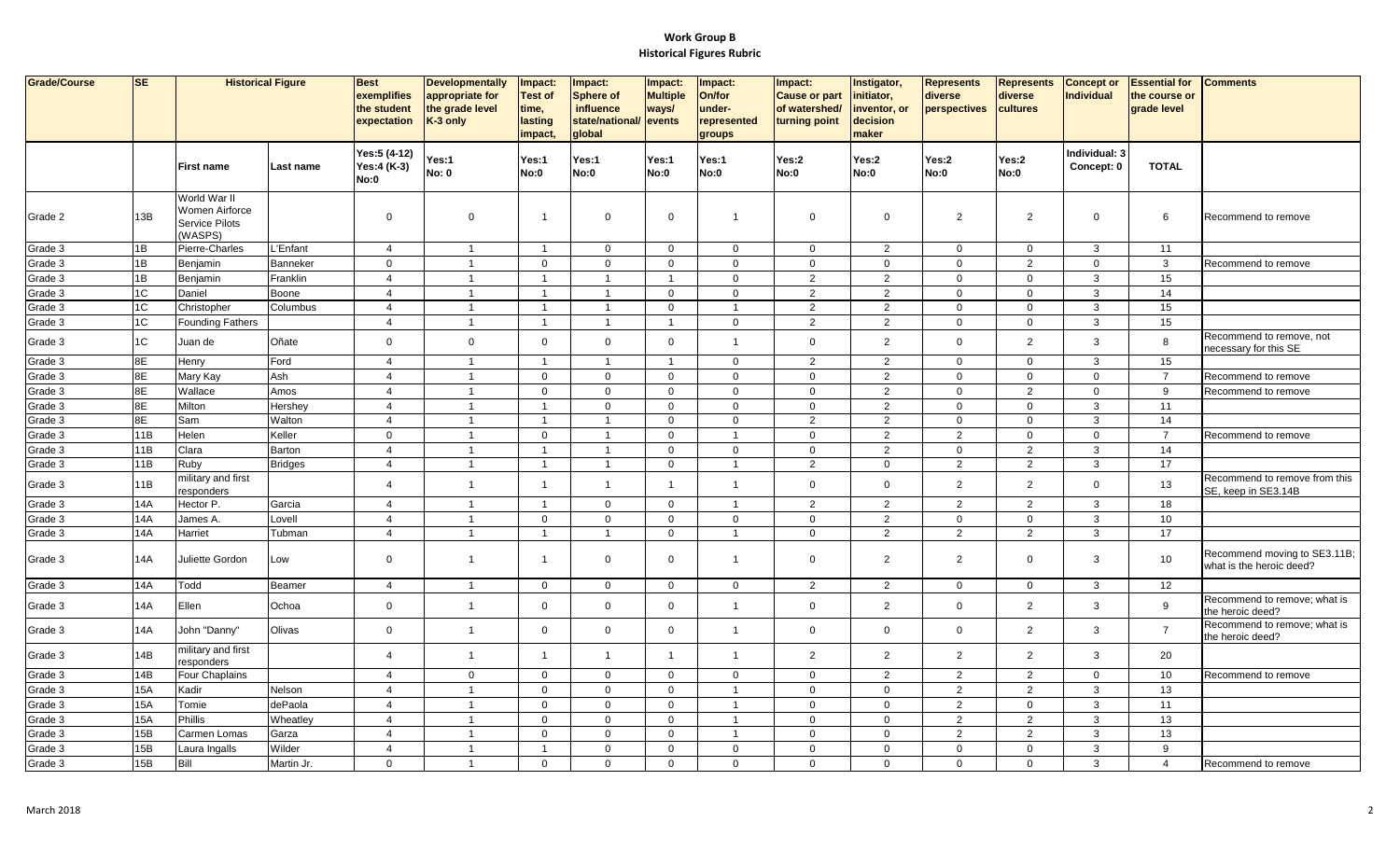| Grade/Course       | <b>SE</b>       | <b>Historical Figure</b>         |                  | <b>Best</b><br>exemplifies<br>the student<br>expectation | <b>Developmentally</b><br>appropriate for<br>the grade level<br>K-3 only | Impact:<br><b>Test of</b><br>time,<br>lasting<br>impact, | Impact:<br><b>Sphere of</b><br>influence<br>state/national/ events<br>global | Impact:<br><b>Multiple</b><br>ways/ | Impact:<br>On/for<br>under-<br>represented<br>groups | Impact:<br><b>Cause or part</b><br>of watershed/<br>turning point | Instigator,<br>initiator,<br>inventor, or<br>decision<br>maker | <b>Represents</b><br>diverse<br>perspectives | Represents<br>diverse<br>cultures | <b>Concept or</b><br>Individual | <b>Essential for</b><br>the course or<br>grade level | <b>Comments</b>     |
|--------------------|-----------------|----------------------------------|------------------|----------------------------------------------------------|--------------------------------------------------------------------------|----------------------------------------------------------|------------------------------------------------------------------------------|-------------------------------------|------------------------------------------------------|-------------------------------------------------------------------|----------------------------------------------------------------|----------------------------------------------|-----------------------------------|---------------------------------|------------------------------------------------------|---------------------|
|                    |                 | <b>First name</b>                | Last name        | Yes:5 (4-12)<br>Yes:4 (K-3)<br>No:0                      | Yes:1<br><b>No: 0</b>                                                    | Yes:1<br>No:0                                            | Yes:1<br><b>No:0</b>                                                         | Yes:1<br><b>No:0</b>                | Yes:1<br><b>No:0</b>                                 | Yes:2<br>No:0                                                     | Yes:2<br>No:0                                                  | Yes:2<br><b>No:0</b>                         | Yes:2<br>No:0                     | Individual: 3<br>Concept: 0     | <b>TOTAL</b>                                         |                     |
| Grade 3            | 16A             | Jonas                            | Salk             | $\overline{4}$                                           | $\overline{1}$                                                           | $\overline{1}$                                           | $\overline{1}$                                                               | $\mathbf 0$                         | $\mathbf 0$                                          | $\overline{2}$                                                    | $\overline{2}$                                                 | $\mathbf 0$                                  | $\mathbf 0$                       | $\mathbf{3}$                    | 14                                                   |                     |
| Grade 3            | 16A             | Maria                            | Mitchell         | $\overline{4}$                                           | $\overline{1}$                                                           | $\mathbf 0$                                              | $\mathbf 0$                                                                  | $\mathbf 0$                         | -1                                                   | $\mathbf 0$                                                       | $\overline{2}$                                                 | $\mathbf 0$                                  | $\mathbf 0$                       | $\mathbf{3}$                    | 11                                                   |                     |
| Grade 3            | 16A             | Cyrus                            | <b>McCormick</b> | $\mathbf 0$                                              | $\overline{1}$                                                           | $\mathbf 0$                                              | $\mathsf{O}\xspace$                                                          | $\mathbf 0$                         | $\mathsf 0$                                          | $\overline{2}$                                                    | $\overline{2}$                                                 | $\mathbf 0$                                  | $\overline{0}$                    | $\overline{0}$                  | $5\phantom{.0}$                                      | Recommend to remove |
| Grade 3            | 16A             | Bill                             | Gates            | $\overline{4}$                                           | $\overline{1}$                                                           | $\overline{1}$                                           | $\overline{1}$                                                               | $\overline{1}$                      | $\mathbf 0$                                          | $\overline{2}$                                                    | $\overline{2}$                                                 | $\mathbf 0$                                  | $\mathsf 0$                       | 3                               | 15                                                   |                     |
| Grade 3            | 16A             | Louis                            | Pasteur          | $\overline{4}$                                           | $\overline{1}$                                                           | $\overline{1}$                                           | $\mathbf 0$                                                                  | $\mathbf 0$                         | $\mathsf 0$                                          | $\mathbf 0$                                                       | $\overline{2}$                                                 | $\mathbf 0$                                  | $\mathbf 0$                       | $\mathbf{3}$                    | 11                                                   |                     |
| Grade 4            | 1B              | Lipan                            |                  | $5\phantom{.0}$                                          |                                                                          | $\overline{1}$                                           | $\overline{1}$                                                               | $\overline{1}$                      | $\overline{1}$                                       | $\overline{2}$                                                    | $\overline{0}$                                                 | $\mathbf 0$                                  | $\overline{2}$                    | $\mathbf{3}$                    | 16                                                   |                     |
| Grade 4            | $\overline{1B}$ | Apache                           |                  | $\overline{5}$                                           |                                                                          | $\overline{\phantom{0}}$                                 | $\overline{1}$                                                               | $\mathsf 0$                         | $\overline{1}$                                       | $\mathsf 0$                                                       | $\overline{0}$                                                 | $\overline{a}$                               | $\overline{2}$                    | $\mathbf{3}$                    | 15                                                   |                     |
| Grade 4            | $\overline{1B}$ | Karankawa                        |                  | 5                                                        |                                                                          | $\overline{1}$                                           | $\overline{1}$                                                               | $\mathbf{1}$                        | $\overline{1}$                                       | $\overline{2}$                                                    | $\overline{0}$                                                 | $\mathbf 0$                                  | $\overline{2}$                    | $\mathbf{3}$                    | 16                                                   |                     |
| Grade 4            | 1B              | Caddo                            |                  | $5\phantom{.0}$                                          |                                                                          | $\overline{1}$                                           | $\overline{1}$                                                               | $\overline{1}$                      | $\overline{1}$                                       | $\overline{2}$                                                    | $\mathbf 0$                                                    | $\mathbf 0$                                  | $\overline{2}$                    | $\mathbf{3}$                    | 16                                                   |                     |
| Grade 4            | 1B              | Jumano                           |                  | $\sqrt{5}$                                               |                                                                          | $\overline{1}$                                           | $\overline{1}$                                                               | $\overline{1}$                      | $\overline{1}$                                       | $\overline{2}$                                                    | $\mathbf 0$                                                    | $\mathsf{O}\xspace$                          | $\overline{2}$                    | $\mathbf{3}$                    | 16                                                   |                     |
| Grade 4            | 1C              | Ysleta Del Sur<br>Pueblo         |                  | 5                                                        |                                                                          | $\overline{1}$                                           | $\overline{1}$                                                               | $\overline{1}$                      | $\overline{1}$                                       | 2                                                                 | $\mathbf 0$                                                    | $\mathbf 0$                                  | 2                                 | 3                               | 16                                                   |                     |
| Grade 4            | $1\textrm{C}$   | Alabama-<br>Coushatta            |                  | $5\phantom{.0}$                                          |                                                                          | $\overline{1}$                                           | $\overline{1}$                                                               | $\overline{1}$                      | $\overline{1}$                                       | $\overline{2}$                                                    | $\overline{0}$                                                 | $\mathbf 0$                                  | $\overline{2}$                    | $\mathbf{3}$                    | 16                                                   |                     |
| Grade 4            | 1C              | Kickapoo                         |                  | $\sqrt{5}$                                               |                                                                          | $\overline{1}$                                           | $\overline{1}$                                                               | $\overline{1}$                      | $\overline{1}$                                       | $\overline{2}$                                                    | $\mathbf 0$                                                    | $\mathbf 0$                                  | $\overline{2}$                    | $\mathbf{3}$                    | 16                                                   |                     |
| Grade 4            | 2B              | Alvar Nuñez                      | Cabeza de Vaca   | $5\phantom{.0}$                                          |                                                                          | $\overline{1}$                                           | $\overline{1}$                                                               | $\overline{1}$                      | $\overline{1}$                                       | $\overline{2}$                                                    | $\overline{2}$                                                 | $\mathbf 0$                                  | $\overline{0}$                    | $\mathbf{3}$                    | 16                                                   |                     |
| Grade 4            | 2B              | Francisco                        | Coronado         | $5\phantom{.0}$                                          |                                                                          | $\overline{1}$                                           | $\overline{1}$                                                               | $\overline{1}$                      | $\overline{1}$                                       | $\overline{2}$                                                    | $\overline{2}$                                                 | $\mathbf 0$                                  | $\overline{0}$                    | $\mathbf{3}$                    | 16                                                   |                     |
| Grade 4            | 2B              | René Robert<br>Cavelier Sieur de | La Salle         | $5\phantom{.0}$                                          |                                                                          | $\overline{\mathbf{1}}$                                  | $\overline{1}$                                                               | $\overline{1}$                      | $\overline{1}$                                       | $\overline{2}$                                                    | $\overline{2}$                                                 | 0                                            | $\overline{0}$                    | $\mathbf{3}$                    | 16                                                   |                     |
| Grade 4            | 2C              | José de                          | Escandón         | 5                                                        |                                                                          | $\overline{1}$                                           | $\overline{1}$                                                               | $\overline{1}$                      | $\overline{1}$                                       | $\overline{2}$                                                    | $\overline{2}$                                                 | $\overline{2}$                               | $\overline{0}$                    | $\mathbf{3}$                    | 18                                                   |                     |
| Grade 4            | 2E              | Stephen F.                       | Austin           | $\sqrt{5}$                                               |                                                                          | $\overline{1}$                                           | $\overline{1}$                                                               | $\overline{1}$                      | $\overline{1}$                                       | $\overline{2}$                                                    | $\overline{2}$                                                 | $\overline{2}$                               | $\overline{2}$                    | $\mathbf{3}$                    | 20                                                   |                     |
| Grade 4            | 2E              | Martín                           | De León          | $5\phantom{.0}$                                          |                                                                          | $\overline{1}$                                           | $\overline{1}$                                                               | $\overline{1}$                      | $\overline{1}$                                       | $\overline{2}$                                                    | $\overline{2}$                                                 | $\overline{2}$                               | $\overline{2}$                    | $\mathbf{3}$                    | 20                                                   |                     |
| Grade 4            | ЭB              | William B.                       | Travis           | 5                                                        |                                                                          | $\overline{1}$                                           | $\overline{1}$                                                               | $\mathbf{1}$                        | $\overline{1}$                                       | $\overline{2}$                                                    | $\overline{2}$                                                 | $\mathbf 0$                                  | 2                                 | 3                               | 18                                                   |                     |
| Grade 4            | $\overline{3B}$ | James                            | Bowie            | $\overline{5}$                                           |                                                                          | $\overline{1}$                                           | $\overline{1}$                                                               |                                     |                                                      | $\overline{2}$                                                    | $\overline{2}$                                                 | $\mathsf{O}$                                 | $\overline{2}$                    | $\mathbf{3}$                    | 18                                                   |                     |
| Grade 4            | 3B              | David                            | Crockett         | $\overline{5}$                                           |                                                                          | $\overline{1}$                                           | $\overline{1}$                                                               | $\overline{1}$                      | $\overline{\mathbf{1}}$                              | $\overline{2}$                                                    | $\overline{2}$                                                 | $\mathbf 0$                                  | $\overline{2}$                    | $\mathbf{3}$                    | 18                                                   |                     |
| Grade 4            | ЗB              | George                           | Childress        | $\mathbf 0$                                              |                                                                          | $\mathbf{0}$                                             | $\mathbf 0$                                                                  | $\mathbf 0$                         | $\overline{1}$                                       | $\overline{2}$                                                    | $\overline{2}$                                                 | $\mathbf 0$                                  | $\overline{0}$                    | $\overline{0}$                  | $5\overline{)}$                                      |                     |
| Grade 4            | 3B              | Sidney                           | Sherman          | $\mathbf 0$                                              |                                                                          | $\mathbf 0$                                              | $\mathbf 0$                                                                  | $\mathbf 0$                         | $\overline{1}$                                       | $\overline{2}$                                                    | $\overline{2}$                                                 | $\mathbf 0$                                  | $\overline{0}$                    | $\mathbf 0$                     | $5\phantom{.0}$                                      |                     |
| Grade 4            | ЗB              | Juan Antonio                     | Padilla          | $\mathbf 0$                                              |                                                                          | $\mathbf 0$                                              | $\overline{1}$                                                               | $\overline{1}$                      | $\overline{1}$                                       | $\overline{2}$                                                    | $\mathbf 0$                                                    | $\overline{2}$                               | $\overline{2}$                    | $\mathbf 0$                     | 9                                                    |                     |
| Grade 4            | 3B              | Carlos                           | <b>Espalier</b>  | $\mathbf 0$                                              |                                                                          | $\mathbf 0$                                              | $\mathbf 0$                                                                  | $\mathbf 0$                         | $\mathbf 0$                                          | $\overline{2}$                                                    | $\mathbf 0$                                                    | $\overline{2}$                               | $\overline{2}$                    | $\mathbf 0$                     | 6                                                    |                     |
| Grade 4            | 3B              | Juan N.                          | Seguín           | $5\phantom{.0}$                                          |                                                                          | $\overline{1}$                                           | $\overline{1}$                                                               |                                     |                                                      | $\overline{2}$                                                    | $\overline{2}$                                                 | $\mathbf 0$                                  | $\overline{2}$                    | $\mathbf{3}$                    | 18                                                   |                     |
| Grade 4            | $\overline{3B}$ | Placido                          | Benavides        | $\mathbf 0$                                              |                                                                          | $\overline{1}$                                           | $\overline{1}$                                                               | $\overline{1}$                      | $\overline{\mathbf{1}}$                              | $\overline{2}$                                                    | $\overline{2}$                                                 | $\mathbf{2}$                                 | $\overline{2}$                    | $\mathbf{3}$                    | 15                                                   |                     |
| Grade 4            | 3B              | José Francisco                   | Ruiz             | 5                                                        |                                                                          | $\overline{1}$                                           | $\overline{1}$                                                               | $\overline{1}$                      | $\overline{1}$                                       | $\overline{2}$                                                    | $\mathbf 0$                                                    | $\overline{2}$                               | $\overline{2}$                    | $\mathbf{3}$                    | 18                                                   |                     |
| Grade 4            | 3B              | Antonio López de                 | Santa Anna       | 5                                                        |                                                                          | $\overline{1}$                                           | $\overline{1}$                                                               | $\mathbf{1}$                        | $\overline{1}$                                       | $\overline{2}$                                                    | $\overline{2}$                                                 | $\mathbf 0$                                  | $\overline{2}$                    | $\mathbf{3}$                    | 18                                                   |                     |
| Grade 4            | 3B              | Vicente                          | Filisola         | $\mathbf 0$                                              |                                                                          | $\mathbf 0$                                              | $\mathsf{O}\xspace$                                                          | $\overline{1}$                      | $\mathbf 0$                                          | $\mathbf 0$                                                       | $\overline{2}$                                                 | $\mathbf 0$                                  | $\overline{2}$                    | $\mathbf 0$                     | $5\overline{5}$                                      |                     |
| Grade 4            | ЗB              | Susanna                          | Dickinson        | 5                                                        |                                                                          | $\overline{1}$<br>$\overline{1}$                         | $\overline{1}$                                                               | $\overline{1}$                      | $\overline{1}$<br>$\overline{1}$                     | $\overline{2}$                                                    | $\overline{2}$                                                 | $\mathbf 0$                                  | $\mathbf 0$                       | $\mathbf{3}$                    | 16                                                   |                     |
| Grade 4            | 3B              | Enrique                          | Esparza          | $5\phantom{.0}$                                          |                                                                          |                                                          | $\mathbf 0$                                                                  | $\mathbf 0$                         |                                                      | $\overline{c}$                                                    | $\mathbf 0$                                                    | $\mathsf{O}$                                 | $\overline{2}$                    | $\mathbf{3}$                    | 14                                                   |                     |
| Grade 4<br>Grade 4 | 3C<br>3C        | José Antonio                     | Navarro          | $5\phantom{.0}$                                          |                                                                          | $\overline{\mathbf{1}}$                                  | $\overline{1}$                                                               | $\overline{1}$                      | -1                                                   | $\overline{2}$                                                    | $\overline{2}$<br>2                                            | $\overline{2}$                               | $\overline{2}$<br>$\overline{2}$  | $\mathbf{3}$<br>$\mathbf{3}$    | 20<br>20                                             |                     |
| Grade 4            | 3C              | Sam<br>Mirabeau B.               | Houston          | 5<br>5                                                   |                                                                          | $\overline{1}$<br>$\overline{1}$                         | $\overline{1}$<br>$\overline{1}$                                             | $\mathbf{1}$<br>$\overline{1}$      | $\overline{1}$<br>$\overline{1}$                     | 2<br>$\overline{2}$                                               | $\overline{2}$                                                 | $\overline{2}$<br>$\overline{2}$             | $\mathbf 0$                       | $\mathbf{3}$                    | 18                                                   |                     |
|                    | 3C              |                                  | Lamar            | 5                                                        |                                                                          | $\overline{1}$                                           | $\overline{1}$                                                               | $\overline{1}$                      | $\overline{1}$                                       | $\overline{2}$                                                    | 2                                                              | $\overline{2}$                               | 2                                 | $\mathbf{3}$                    | 20                                                   |                     |
| Grade 4            |                 | Anson                            | Jones            |                                                          |                                                                          |                                                          |                                                                              |                                     |                                                      |                                                                   |                                                                |                                              |                                   |                                 |                                                      |                     |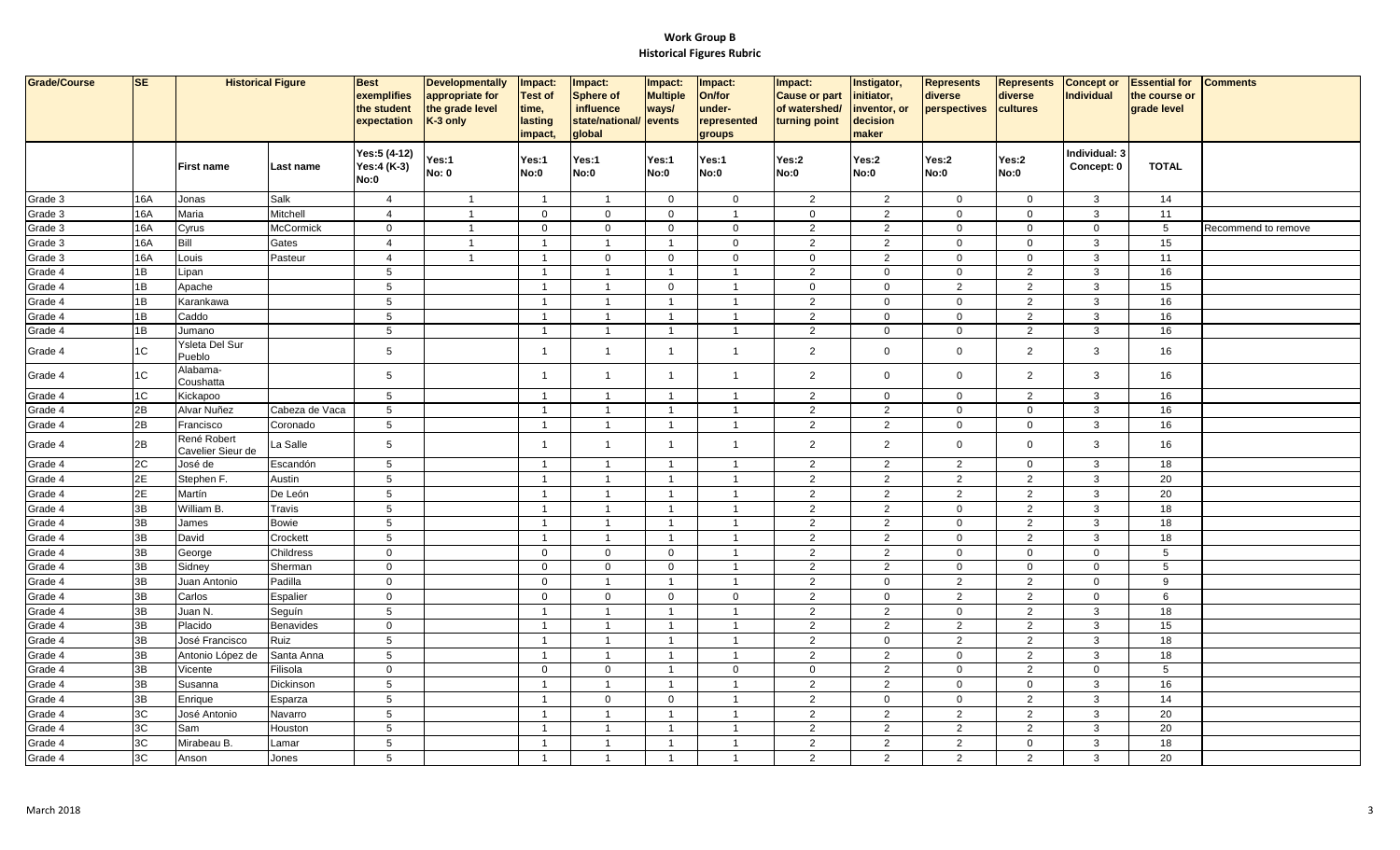| Grade/Course | <b>SE</b>       |                                              | <b>Historical Figure</b> | <b>Best</b><br>exemplifies<br>the student<br>expectation | <b>Developmentally</b><br>appropriate for<br>the grade level<br>K-3 only | Impact:<br><b>Test of</b><br>time,<br>lasting<br>impact, | Impact:<br><b>Sphere of</b><br>influence<br>state/national/<br>global | Impact:<br><b>Multiple</b><br>ways/<br>events | Impact:<br>On/for<br>under-<br>represented<br>groups | Impact:<br><b>Cause or part</b><br>of watershed/<br>turning point | Instigator<br>initiator,<br>inventor, or<br>decision<br>maker | <b>Represents</b><br>diverse<br>perspectives | <b>Represents</b><br>diverse<br>cultures | <b>Concept or</b><br>Individual | <b>Essential for</b><br>the course or<br>grade level | <b>Comments</b>                                                                                                                                                       |
|--------------|-----------------|----------------------------------------------|--------------------------|----------------------------------------------------------|--------------------------------------------------------------------------|----------------------------------------------------------|-----------------------------------------------------------------------|-----------------------------------------------|------------------------------------------------------|-------------------------------------------------------------------|---------------------------------------------------------------|----------------------------------------------|------------------------------------------|---------------------------------|------------------------------------------------------|-----------------------------------------------------------------------------------------------------------------------------------------------------------------------|
|              |                 | <b>First name</b>                            | Last name                | Yes:5 (4-12)<br>Yes:4 (K-3)<br>No:0                      | Yes:1<br><b>No: 0</b>                                                    | Yes:1<br>No:0                                            | Yes:1<br>No:0                                                         | Yes:1<br>No:0                                 | Yes:1<br><b>No:0</b>                                 | Yes:2<br>No:0                                                     | Yes:2<br>No:0                                                 | Yes:2<br>No:0                                | Yes:2<br>No:0                            | Individual: 3<br>Concept: 0     | <b>TOTAL</b>                                         |                                                                                                                                                                       |
| Grade 4      | 3D              | <b>Texas Rangers</b>                         |                          | 5                                                        |                                                                          | $\overline{1}$                                           | $\overline{1}$                                                        | $\overline{1}$                                | $\overline{1}$                                       | 2                                                                 | 2                                                             | $\overline{0}$                               | $\mathbf 0$                              | $\mathbf{3}$                    | 16                                                   |                                                                                                                                                                       |
| Grade 4      | 4B              | Charles                                      | Goodnight                | 5                                                        |                                                                          | $\overline{1}$                                           | $\overline{1}$                                                        | $\overline{1}$                                | $\mathbf 0$                                          | $\overline{2}$                                                    | $\overline{2}$                                                | $\mathbf 0$                                  | $\overline{2}$                           | $\mathbf{3}$                    | 17                                                   |                                                                                                                                                                       |
| Grade 4      | 4B              | Richard                                      | King                     | $5\phantom{.0}$                                          |                                                                          | $\overline{1}$                                           | $\overline{\mathbf{1}}$                                               | $\mathbf{1}$                                  | $\mathbf 0$                                          | $\overline{2}$                                                    | 2                                                             | $\mathsf{O}$                                 | 2                                        | $\mathbf{3}$                    | 17                                                   |                                                                                                                                                                       |
| Grade 4      | 4B              | Lizzie                                       | Johnson                  | 5                                                        |                                                                          | $\overline{1}$                                           | $\overline{1}$                                                        | $\overline{1}$                                | $\overline{1}$                                       | 2                                                                 | $\overline{2}$                                                | $\overline{2}$                               | 2                                        | $\mathbf{3}$                    | 20                                                   |                                                                                                                                                                       |
| Grade 4      | 5B              | Pattillo                                     | Higgins                  | $5\phantom{.0}$                                          |                                                                          | $\overline{1}$                                           | $\overline{1}$                                                        | $\overline{1}$                                | $\overline{1}$                                       | $\overline{2}$                                                    | 2                                                             | $\mathbf 0$                                  | $\mathbf 0$                              | $\mathbf{3}$                    | 16                                                   |                                                                                                                                                                       |
| Grade 4      | 5C              | John                                         | Tower                    | 5                                                        |                                                                          | $\mathbf 0$                                              | $\overline{1}$                                                        | $\mathbf 0$                                   | $\Omega$                                             | $\mathbf 0$                                                       | $\overline{0}$                                                | $\mathbf 0$                                  | $\overline{0}$                           | 3                               | 9                                                    | consider clarifying if SE identifies<br>people who are from Texas or<br>who had a notable impact from<br>within Texas (all)                                           |
| Grade 4      | 5C              | Scott                                        | Joplin                   | $\mathbf{0}$                                             |                                                                          | $\overline{1}$                                           | $\overline{1}$                                                        | $\mathbf 0$                                   | $\overline{\mathbf{1}}$                              | $\overline{0}$                                                    | $\overline{2}$                                                | $\overline{2}$                               | $\overline{2}$                           | $\mathbf{3}$                    | 12                                                   | better addressed in culture                                                                                                                                           |
| Grade 4      | 5C              | Audie                                        | Murphy                   | $5\phantom{.0}$                                          |                                                                          |                                                          | $\overline{1}$                                                        | $\mathbf 0$                                   | $\mathbf 0$                                          | $\overline{2}$                                                    | $\mathbf 0$                                                   | $\mathbf 0$                                  | $\mathbf 0$                              | $\mathbf{3}$                    | 12                                                   |                                                                                                                                                                       |
| Grade 4      | 5C              | Cleto                                        | Rodríguez                | $5\phantom{.0}$                                          |                                                                          | $\mathbf{0}$                                             | $\mathbf 0$                                                           | $\mathbf 0$                                   | -1                                                   | 2                                                                 | $\mathbf 0$                                                   | $\mathbf 0$                                  | $\overline{2}$                           | $\mathbf{3}$                    | 13                                                   |                                                                                                                                                                       |
| Grade 4      | 5C              | Stanley                                      | Marcus                   | $\mathbf 0$                                              |                                                                          | $\mathbf{0}$                                             | $\overline{1}$                                                        | $\mathbf 0$                                   | $\mathbf 0$                                          | $\mathbf 0$                                                       | 2                                                             | $\mathbf 0$                                  | 2                                        | $\mathbf{3}$                    | 8                                                    |                                                                                                                                                                       |
| Grade 4      | 5C              | <b>Bessie</b>                                | Coleman                  | $5\phantom{.0}$                                          |                                                                          | $\overline{1}$                                           | $\mathbf{1}$                                                          | $\mathbf 0$                                   | $\overline{1}$                                       | $\overline{2}$                                                    | 2                                                             | $\overline{2}$                               | $\overline{2}$                           | $\mathbf{3}$                    | 19                                                   |                                                                                                                                                                       |
| Grade 4      | 5C              | Raul A.                                      | Gonzalez                 | 5                                                        |                                                                          | $\overline{1}$                                           | $\overline{1}$                                                        | $\Omega$                                      | $\overline{1}$                                       | $\mathbf 0$                                                       | $\overline{0}$                                                | $\mathbf 0$                                  | 2                                        | $\mathbf{3}$                    | 13                                                   | consider addressing under<br>Government or Citizenship                                                                                                                |
| Grade 4      | 14A             | Caddo                                        |                          | 5                                                        |                                                                          | -1                                                       | -1                                                                    | $\overline{1}$                                | 1                                                    | $\overline{2}$                                                    | $\mathbf 0$                                                   | $\mathbf 0$                                  | $\overline{2}$                           | 3                               | 16                                                   | consider combining with 1B<br>because you are discussing<br>similarities and differences<br>among American Indian<br>groups (including how they<br>govern themselves) |
| Grade 4      | 14A             | Comanche                                     |                          | -5                                                       |                                                                          | -1                                                       | $\overline{1}$                                                        | $\overline{1}$                                | -1                                                   | 2                                                                 | $\overline{0}$                                                | $\mathbf 0$                                  | $\overline{2}$                           | 3                               | 16                                                   | consider combining with 1B<br>because you are discussing<br>similarities and differences<br>among American Indian groups                                              |
| Grade 4      | <b>17A</b>      | Adina de                                     | Zavala                   | 5                                                        |                                                                          | $\overline{1}$                                           | $\overline{1}$                                                        | $\overline{1}$                                | $\mathbf{0}$                                         | $\overline{2}$                                                    | $\overline{2}$                                                | $\overline{2}$                               | 2                                        | $\mathbf{3}$                    | 19                                                   |                                                                                                                                                                       |
| Grade 4      | 17A             | Clara                                        | <b>Driscoll</b>          | $\sqrt{5}$                                               |                                                                          | $\overline{\mathbf{1}}$                                  | $\overline{1}$                                                        | $\overline{1}$                                | $\mathbf{0}$                                         | $\overline{2}$                                                    | $\overline{2}$                                                | $\overline{2}$                               | $\mathbf 0$                              | $\mathbf{3}$                    | 17                                                   |                                                                                                                                                                       |
| Grade 4      | 17D             | Sam                                          | Houston                  | 5                                                        |                                                                          | $\overline{1}$                                           | $\overline{\mathbf{1}}$                                               | $\overline{1}$                                | -1                                                   | $\overline{2}$                                                    | $\overline{2}$                                                | $\overline{2}$                               | 2                                        | $\mathbf{3}$                    | 20                                                   | consider removing "local"                                                                                                                                             |
| Grade 4      | 17D             | Barbara                                      | Jordan                   | $5\phantom{.0}$                                          |                                                                          | $\mathbf{1}$                                             | $\overline{1}$                                                        | $\overline{1}$                                | $\overline{1}$                                       | $\overline{2}$                                                    | $\overline{2}$                                                | $\overline{2}$                               | $\overline{2}$                           | $\mathbf{3}$                    | 20                                                   | consider removing "local"                                                                                                                                             |
| Grade 4      | 17 <sub>D</sub> | Lorenzo de                                   | Zavala                   | 5                                                        |                                                                          | $\overline{1}$                                           | $\mathbf{1}$                                                          | $\overline{1}$                                | $\overline{\mathbf{1}}$                              | 2                                                                 | $\overline{2}$                                                | 2                                            | 2                                        | 3                               | 20                                                   | consider removing "local"                                                                                                                                             |
| Grade 4      | 17D             | Ann                                          | Richards                 | $\Omega$                                                 |                                                                          | $\Omega$                                                 | $\overline{1}$                                                        | $\overline{1}$                                | $\overline{\mathbf{1}}$                              | $\overline{2}$                                                    | $\overline{2}$                                                | $\overline{2}$                               | $\mathbf 0$                              | $\mathbf 0$                     | 9                                                    | consider removing "local"                                                                                                                                             |
| Grade 4      | 17D             | Sam                                          | Rayburn                  | $\mathbf 0$                                              |                                                                          | $\mathbf 0$                                              | $\overline{1}$                                                        | $\mathbf{1}$                                  | -1                                                   | $\mathbf 0$                                                       | $\overline{2}$                                                | $\mathsf{O}$                                 | $\mathbf 0$                              | $\mathbf{0}$                    | 5                                                    | consider removing "local"                                                                                                                                             |
| Grade 4      | 17D             | Henry B.                                     | Gonzalez                 | 5                                                        |                                                                          | $\overline{1}$                                           | $\overline{1}$                                                        | $\overline{1}$                                | $\overline{1}$                                       | 2                                                                 | 2                                                             | 2                                            | 2                                        | $\mathbf{3}$                    | 20                                                   | consider removing "local"                                                                                                                                             |
| Grade 4      | 17D             | James A.                                     | <b>Baker III</b>         | $\mathbf{0}$                                             |                                                                          | $\mathbf 0$                                              | $\mathbf 0$                                                           | $\mathbf 0$                                   | $\mathbf 0$                                          | $\mathbf 0$                                                       | $\overline{2}$                                                | $\mathbf 0$                                  | $\mathbf 0$                              | $\mathbf 0$                     | $\overline{2}$                                       | consider removing "local"                                                                                                                                             |
| Grade 4      | 17 <sub>D</sub> | Wallace                                      | Jefferson                | $\mathbf{0}$                                             |                                                                          | $\mathbf{0}$                                             | $\mathbf 0$                                                           | $\mathbf 0$                                   | $\overline{1}$                                       | $\overline{2}$                                                    | $\overline{2}$                                                | 2                                            | 2                                        | $\mathbf 0$                     | 9                                                    | consider removing "local"                                                                                                                                             |
| Grade 4      | <b>18A</b>      | governor                                     |                          | 5                                                        |                                                                          |                                                          | $\overline{1}$                                                        |                                               |                                                      | 2                                                                 | $\overline{2}$                                                | $\overline{2}$                               | 2                                        | $\mathbf{3}$                    | 20                                                   |                                                                                                                                                                       |
| Grade 4      | <b>18A</b>      | local members of<br>the Texas<br>Legislature |                          | 5                                                        |                                                                          | $\blacktriangleleft$                                     | $\overline{1}$                                                        | $\overline{1}$                                | $\overline{1}$                                       | $\overline{2}$                                                    | 2                                                             | $\overline{2}$                               | 2                                        | 3                               | 20                                                   |                                                                                                                                                                       |
| Grade 4      | <b>18A</b>      | local mayor                                  |                          | 5                                                        |                                                                          | $\overline{1}$                                           | $\overline{1}$                                                        | $\overline{1}$                                | $\overline{1}$                                       | 2                                                                 | 2                                                             | 2                                            | $\overline{2}$                           | $\mathbf{3}$                    | 20                                                   |                                                                                                                                                                       |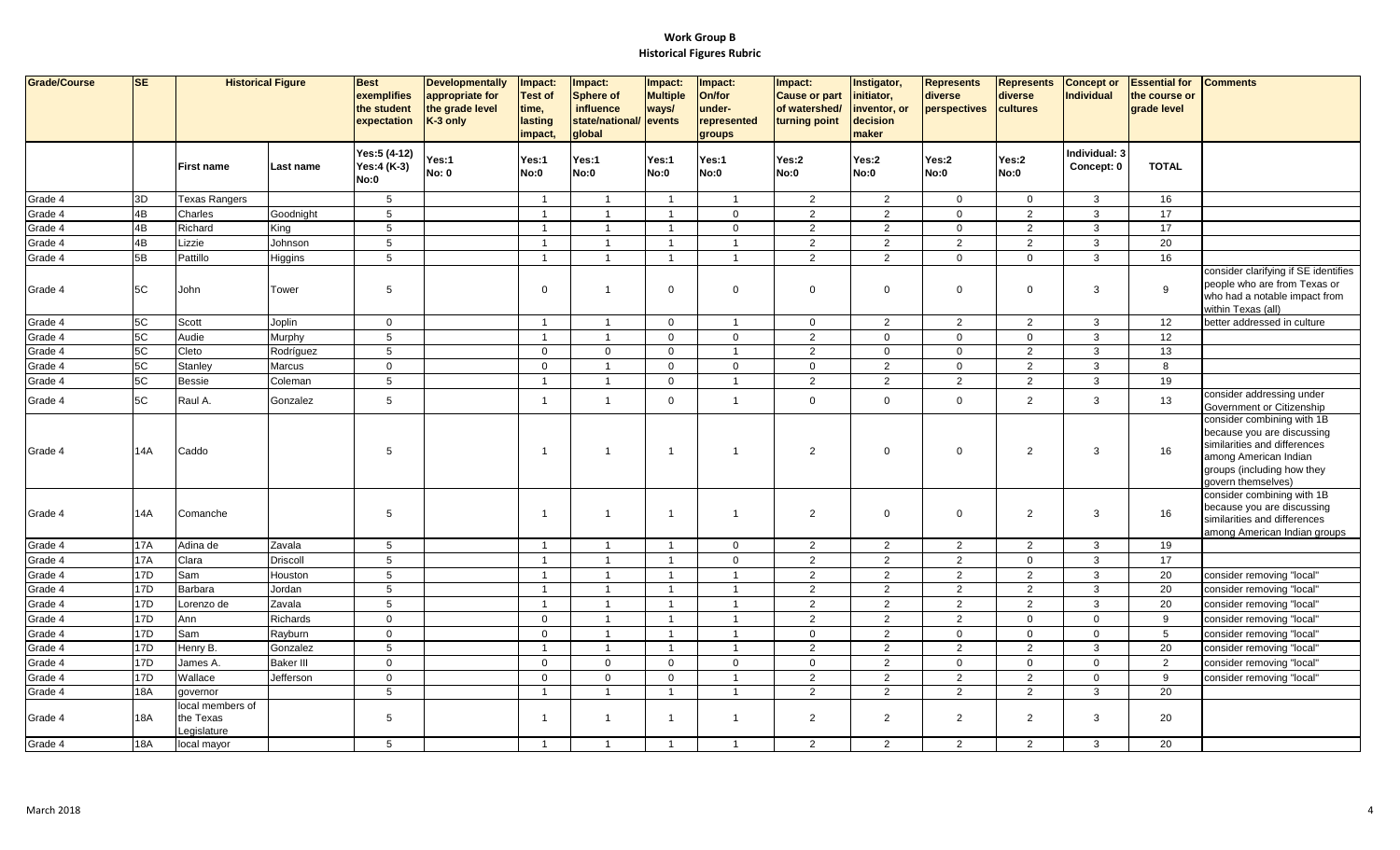| Grade/Course | <b>SE</b>  | <b>Historical Figure</b>          |                 | <b>Best</b><br>exemplifies<br>the student<br>expectation | <b>Developmentally</b><br>appropriate for<br>the grade level<br>K-3 only | Impact:<br><b>Test of</b><br>time,<br>lasting<br>impact, | Impact:<br><b>Sphere of</b><br>influence<br>state/national/ events<br>global | Impact:<br><b>Multiple</b><br>ways/ | Impact:<br>On/for<br>under-<br>represented<br>groups | Impact:<br><b>Cause or part</b><br>of watershed/<br>turning point | Instigator,<br>initiator,<br>inventor, or<br>decision<br>maker | <b>Represents</b><br>diverse<br>perspectives | <b>Represents</b><br>diverse<br>cultures | <b>Concept or</b><br><b>Individual</b> | <b>Essential for</b><br>the course or<br>grade level | <b>Comments</b>                                                            |
|--------------|------------|-----------------------------------|-----------------|----------------------------------------------------------|--------------------------------------------------------------------------|----------------------------------------------------------|------------------------------------------------------------------------------|-------------------------------------|------------------------------------------------------|-------------------------------------------------------------------|----------------------------------------------------------------|----------------------------------------------|------------------------------------------|----------------------------------------|------------------------------------------------------|----------------------------------------------------------------------------|
|              |            | <b>First name</b>                 | Last name       | Yes:5 (4-12)<br>Yes:4 (K-3)<br>No:0                      | Yes:1<br><b>No: 0</b>                                                    | Yes:1<br>No:0                                            | Yes:1<br>No:0                                                                | Yes:1<br>No:0                       | Yes:1<br><b>No:0</b>                                 | Yes:2<br>No:0                                                     | Yes:2<br>No:0                                                  | Yes:2<br><b>No:0</b>                         | Yes:2<br>No:0                            | Individual: 3<br>Concept: 0            | <b>TOTAL</b>                                         |                                                                            |
| Grade 4      | <b>18A</b> | local U.S. senators               |                 | $5\phantom{.0}$                                          |                                                                          | $\overline{\mathbf{1}}$                                  | $\overline{1}$                                                               | $\overline{1}$                      | $\overline{1}$                                       | 2                                                                 | 2                                                              | $\overline{2}$                               | 2                                        | $\mathbf{3}$                           | 20                                                   |                                                                            |
| Grade 4      | <b>18A</b> | local U.S.<br>representatives     |                 | $5\phantom{.0}$                                          |                                                                          | $\overline{1}$                                           | $\overline{1}$                                                               | $\overline{1}$                      | $\overline{1}$                                       | $\overline{2}$                                                    | 2                                                              | $\overline{2}$                               | 2                                        | $\mathbf{3}$                           | 20                                                   |                                                                            |
| Grade 4      | <b>18A</b> | Texans who have<br>been president |                 | $5\phantom{.0}$                                          |                                                                          | $\overline{1}$                                           | $\overline{1}$                                                               | $\overline{1}$                      | $\overline{1}$                                       | $\overline{2}$                                                    | $\overline{2}$                                                 | $\overline{2}$                               | $\overline{2}$                           | $\mathbf{3}$                           | 20                                                   |                                                                            |
| Grade 4      | 19C        | Lydia                             | Mendoza         | $\mathsf 0$                                              |                                                                          | $\overline{1}$                                           | $\overline{1}$                                                               | $\overline{1}$                      | $\overline{1}$                                       | $\mathbf 0$                                                       | $\overline{2}$                                                 | $\overline{2}$                               | $\overline{2}$                           | $\mathbf 0$                            | 10                                                   | consider rewording-not sure to<br>whatwould like to discuss whole<br>group |
| Grade 4      | 19C        | Chelo                             | Silva           | $\mathsf 0$                                              |                                                                          | $\blacktriangleleft$                                     | $\overline{1}$                                                               | $\overline{1}$                      | $\overline{1}$                                       | $\mathbf 0$                                                       | $\overline{0}$                                                 | $\overline{2}$                               | $\overline{2}$                           | $\mathbf 0$                            | 8                                                    | consider rewording-not sure to<br>whatwould like to discuss whole<br>group |
| Grade 4      | 19C        | Julius Lorenzo<br>Cobb            | <b>Bledsoe</b>  | $\mathbf 0$                                              |                                                                          | $\overline{1}$                                           | $\mathbf{1}$                                                                 | $\overline{1}$                      | $\overline{1}$                                       |                                                                   | $\mathbf 0$                                                    | $\overline{2}$                               | 2                                        | $\mathbf 0$                            | 8                                                    | consider rewording-not sure to<br>whatwould like to discuss whole<br>group |
| Grade 4      | 20A        | Gail                              | Borden          | $\mathbf 0$                                              |                                                                          | $\overline{1}$                                           | $\mathbf{1}$                                                                 | $\mathbf{1}$                        | $\overline{1}$                                       | $\overline{2}$                                                    | $\overline{2}$                                                 | $\mathbf{0}$                                 | $\overline{0}$                           | $\mathbf 0$                            | 8                                                    | consider removing the list of such<br>as names                             |
| Grade 4      | 20A        | Joseph                            | Glidden         | $\mathbf 0$                                              |                                                                          | $\overline{1}$                                           | $\mathbf{1}$                                                                 | $\mathbf{1}$                        | $\overline{1}$                                       | $\overline{2}$                                                    | $\overline{2}$                                                 | $\mathbf 0$                                  | $\mathbf 0$                              | $\mathbf 0$                            | 8                                                    | consider removing the list of such<br>as names                             |
| Grade 4      | 20A        | Michael                           | DeBakey         | $\mathsf 0$                                              |                                                                          | $\mathbf{1}$                                             | $\mathbf{1}$                                                                 | $\overline{1}$                      | $\overline{1}$                                       | $\overline{2}$                                                    | $\overline{2}$                                                 | $\mathbf 0$                                  | $\overline{0}$                           | $\overline{0}$                         | 8                                                    | consider removing the list of such<br>as names                             |
| Grade 4      | 20A        | Millie                            | Hughes-Fulford  | $\mathsf 0$                                              |                                                                          | $\mathbf{1}$                                             | $\mathbf{1}$                                                                 | $\overline{1}$                      | $\overline{1}$                                       | $\overline{2}$                                                    | $\overline{0}$                                                 | $\overline{2}$                               | $\overline{2}$                           | $\mathbf 0$                            | 10                                                   | consider removing the list of such<br>as names                             |
| Grade 5      | 1B         | William                           | <b>Bradford</b> | $5\phantom{.0}$                                          |                                                                          | $\overline{1}$                                           | $\mathbf{1}$                                                                 | $\mathbf 0$                         | $\overline{1}$                                       | $\overline{2}$                                                    | $\overline{2}$                                                 | $\overline{2}$                               | $\mathbf 0$                              | $\mathbf{3}$                           | 17                                                   |                                                                            |
| Grade 5      | 1B         | Anne                              | Hutchinson      | $5\phantom{.0}$                                          |                                                                          | $\overline{1}$                                           | $\mathbf 0$                                                                  | $\mathbf 0$                         | $\overline{1}$                                       | $\overline{2}$                                                    | $\overline{2}$                                                 | $\overline{2}$                               | $\mathbf 0$                              | $\mathbf{3}$                           | 16                                                   |                                                                            |
| Grade 5      | 1B         | William                           | Penn            | $5\phantom{.0}$                                          |                                                                          | $\overline{1}$                                           | $\overline{1}$                                                               | $\mathbf 0$                         | $\overline{1}$                                       | $\overline{2}$                                                    | $\overline{2}$                                                 | $\overline{2}$                               | $\mathbf 0$                              | 3                                      | 17                                                   |                                                                            |
| Grade 5      | 1B         | John                              | Smith           | $5\phantom{.0}$                                          |                                                                          | $\overline{1}$                                           | $\overline{1}$                                                               | $\mathbf 0$                         | $\mathbf 0$                                          | $\overline{2}$                                                    | $\overline{2}$                                                 | $\overline{2}$                               | $\mathbf 0$                              | $\mathbf{3}$                           | 16                                                   |                                                                            |
| Grade 5      | 1B         | John                              | Wise            | $\mathbf 0$                                              |                                                                          | $\mathbf 0$                                              | $\mathbf 0$                                                                  | $\mathbf 0$                         | $\mathbf 0$                                          | $\mathbf 0$                                                       | $\mathbf 0$                                                    | $\overline{2}$                               | $\mathbf 0$                              | $\overline{0}$                         | 2                                                    |                                                                            |
| Grade 5      | 1B         | Roger                             | Williams        | 5                                                        |                                                                          | $\overline{1}$                                           | $\overline{1}$                                                               | $\mathbf 0$                         | $\overline{1}$                                       | $\overline{2}$                                                    | 2                                                              | 2                                            | $\mathbf 0$                              | $\mathbf{3}$                           | 17                                                   |                                                                            |
| Grade 5      | 2B         | <b>Founding Fathers</b>           |                 | $\mathbf 0$                                              |                                                                          | $\mathbf{1}$                                             | $\overline{1}$                                                               | $\overline{1}$                      | $\mathbf 0$                                          | $\overline{2}$                                                    | $\overline{2}$                                                 | $\mathsf{O}\xspace$                          | $\mathbf 0$                              | $\mathbf 0$                            | $\overline{7}$                                       | Ill defined, we can't evaluate                                             |
| Grade 5      | 2B         | John                              | Adams           | $\sqrt{5}$                                               |                                                                          | $\mathbf{1}$                                             | $\overline{1}$                                                               | $\mathbf{1}$                        | $\mathbf 0$                                          | $\overline{2}$                                                    | $\overline{2}$                                                 | $\overline{2}$                               | $\mathbf 0$                              | $\mathbf{3}$                           | 17                                                   |                                                                            |
| Grade 5      | 2B         | Samuel                            | Adams           | $5\phantom{.0}$                                          |                                                                          | $\mathbf{0}$                                             | $\overline{1}$                                                               | $\mathbf{1}$                        | $\mathbf 0$                                          | $\overline{2}$                                                    | $\overline{2}$                                                 | $\overline{2}$                               | $\mathbf 0$                              | $\mathbf{3}$                           | 16                                                   |                                                                            |
| Grade 5      | 2B         | Benjamin                          | Franklin        | $\sqrt{5}$                                               |                                                                          | $\overline{1}$                                           | $\overline{1}$                                                               | $\overline{1}$                      | $\mathbf 0$                                          | $\overline{2}$                                                    | $\overline{2}$                                                 | $\overline{2}$                               | $\mathbf 0$                              | $\mathbf{3}$                           | 17                                                   |                                                                            |
| Grade 5      | 2B         | Nathan                            | Hale            | $\mathbf 0$                                              |                                                                          | $\mathbf 0$                                              | $\mathbf 0$                                                                  | $\mathbf 0$                         | $\mathbf 0$                                          | $\mathbf 0$                                                       | $\mathbf 0$                                                    | $\mathbf 0$                                  | $\mathbf 0$                              | $\mathbf 0$                            | $\mathbf 0$                                          |                                                                            |
| Grade 5      | 2B         | Thomas                            | Jefferson       | $5\phantom{.0}$                                          |                                                                          | $\overline{1}$                                           | $\mathbf{1}$                                                                 | $\mathbf{1}$                        | $\mathbf 0$                                          | $\overline{2}$                                                    | $\overline{2}$                                                 | $\overline{2}$                               | $\overline{0}$                           | $\mathbf{3}$                           | 17                                                   |                                                                            |
| Grade 5      | 2B         | Sons of Liberty                   |                 | 5                                                        |                                                                          | $\mathbf{0}$                                             | $\overline{1}$                                                               | $\overline{1}$                      | $\mathbf 0$                                          | $\overline{2}$                                                    | 2                                                              | 2                                            | $\mathbf 0$                              | $\mathbf{3}$                           | 16                                                   |                                                                            |
| Grade 5      | 2B         | George                            | Washington      | $\sqrt{5}$                                               |                                                                          | $\mathbf{1}$                                             | $\overline{1}$                                                               | $\mathbf{1}$                        | $\mathbf 0$                                          | $\overline{2}$                                                    | $\overline{2}$                                                 | $\overline{2}$                               | $\mathbf 0$                              | $\mathbf{3}$                           | 17                                                   |                                                                            |
| Grade 5      | 3B         | James                             | Madison         | $\sqrt{5}$                                               |                                                                          | $\mathbf{1}$                                             | $\overline{1}$                                                               | $\overline{1}$                      | $\mathbf 0$                                          | $\overline{2}$                                                    | $\overline{2}$                                                 | $\mathbf 0$                                  | $\mathbf 0$                              | $\mathbf{3}$                           | 15                                                   |                                                                            |
| Grade 5      | 3B         | George                            | Mason           | $5\phantom{.0}$                                          |                                                                          | $\mathbf{1}$                                             | $\mathbf{1}$                                                                 | $\mathbf 0$                         | $\overline{1}$                                       | $\overline{2}$                                                    | $\overline{2}$                                                 | $\overline{2}$                               | $\mathbf 0$                              | $\overline{0}$                         | 14                                                   | Significant but fits better with<br>Grade 8                                |
| Grade 5      | 3B         | Charles                           | Pinckney        | $\mathbf 0$                                              |                                                                          | $\mathbf{0}$                                             | $\mathbf 0$                                                                  | $\mathbf 0$                         | $\mathbf 0$                                          | 2                                                                 | $\mathbf 0$                                                    | $\mathbf 0$                                  | $\overline{0}$                           | $\overline{0}$                         | 2                                                    |                                                                            |
| Grade 5      | 3B         | Roger                             | Sherman         | $\mathbf 0$                                              |                                                                          | $\mathbf{0}$                                             | $\mathbf 0$                                                                  | $\mathbf 0$                         | $\mathbf 0$                                          | 2                                                                 | 2                                                              | $\mathbf 0$                                  | $\mathbf 0$                              | $\overline{0}$                         | $\overline{4}$                                       |                                                                            |
| Grade 5      | 5C         | Jane                              | Addams          | $\mathbf 0$                                              |                                                                          | $\mathbf{0}$                                             | $\overline{1}$                                                               | $\mathbf 0$                         | $\overline{1}$                                       | $\mathbf{0}$                                                      | $\overline{2}$                                                 | $\overline{2}$                               | $\mathbf{0}$                             | $\mathbf 0$                            | 6                                                    |                                                                            |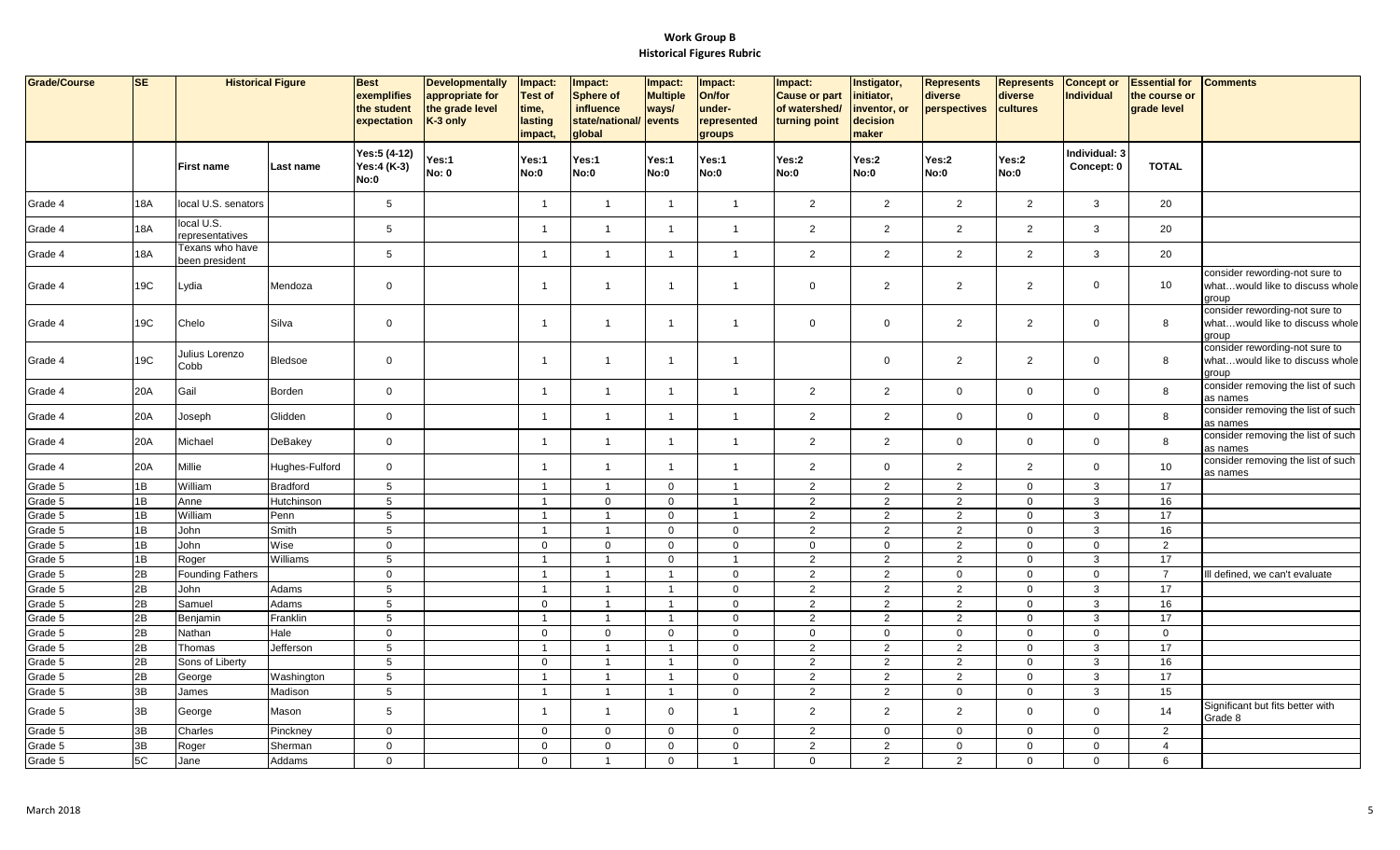| <b>Grade/Course</b> | $S_{E}$ | <b>Historical Figure</b>                                     |                      | <b>Best</b><br>exemplifies<br>the student<br>expectation | <b>Developmentally</b><br>appropriate for<br>the grade level<br>K-3 only | Impact:<br><b>Test of</b><br>time,<br>lasting<br>impact, | Impact:<br><b>Sphere of</b><br>influence<br>state/national/<br>global | Impact:<br><b>Multiple</b><br>ways/<br>events | Impact:<br>On/for<br>under-<br>represented<br>groups | Impact:<br><b>Cause or part</b><br>of watershed/<br>turning point | Instigator,<br>initiator,<br>inventor, or<br>decision<br>maker | <b>Represents</b><br>diverse<br>perspectives | <b>Represents</b><br>diverse<br>cultures | <b>Concept or</b><br>Individual | <b>Essential for</b><br>the course or<br>grade level | <b>Comments</b>                                                                        |
|---------------------|---------|--------------------------------------------------------------|----------------------|----------------------------------------------------------|--------------------------------------------------------------------------|----------------------------------------------------------|-----------------------------------------------------------------------|-----------------------------------------------|------------------------------------------------------|-------------------------------------------------------------------|----------------------------------------------------------------|----------------------------------------------|------------------------------------------|---------------------------------|------------------------------------------------------|----------------------------------------------------------------------------------------|
|                     |         | <b>First name</b>                                            | Last name            | Yes:5 (4-12)<br>Yes:4 (K-3)<br><b>No:0</b>               | Yes:1<br><b>No: 0</b>                                                    | Yes:1<br><b>No:0</b>                                     | Yes:1<br>No:0                                                         | Yes:1<br>No:0                                 | Yes:1<br>No:0                                        | Yes:2<br>No:0                                                     | Yes:2<br>No:0                                                  | Yes:2<br>No:0                                | Yes:2<br><b>No:0</b>                     | Individual: 3<br>Concept: 0     | <b>TOTAL</b>                                         |                                                                                        |
| Grade 5             | 5C      | Susan B.                                                     | Anthony              | $5\phantom{.0}$                                          |                                                                          | $\overline{1}$                                           | $\overline{1}$                                                        | $\mathbf 0$                                   | $\overline{1}$                                       | $\overline{2}$                                                    | $\overline{2}$                                                 | $\overline{2}$                               | $\mathbf 0$                              | $\mathbf{3}$                    | 17                                                   |                                                                                        |
| Grade 5             | 5C      | Dwight                                                       | Eisenhower           | $\mathbf 0$                                              |                                                                          | $\overline{1}$                                           | $\overline{1}$                                                        | $\overline{1}$                                | $\overline{1}$                                       | $\overline{2}$                                                    | 2                                                              | $\mathbf 0$                                  | $\mathbf 0$                              | $\mathbf{3}$                    | 11                                                   |                                                                                        |
| Grade 5             | 5C      | <b>Martin Luther</b>                                         | King Jr.             | $5\phantom{.0}$                                          |                                                                          | $\mathbf{1}$                                             | $\overline{1}$                                                        | $\overline{1}$                                | $\overline{1}$                                       | $\overline{2}$                                                    | $\overline{2}$                                                 | $\overline{2}$                               | $\overline{2}$                           | $\mathbf{3}$                    | 20                                                   |                                                                                        |
| Grade 5             | 5C      | Rosa                                                         | Parks                | $5\overline{)}$                                          |                                                                          | $\mathbf{1}$                                             | $\overline{1}$                                                        | $\mathbf 0$                                   | $\overline{1}$                                       | $\overline{2}$                                                    | $\overline{2}$                                                 | $\overline{2}$                               | $\overline{2}$                           | $\mathbf{3}$                    | 19                                                   |                                                                                        |
| Grade 5             | 5C      | Cesar                                                        | Chavez               | $\overline{5}$                                           |                                                                          | $\mathbf{1}$                                             | $\overline{1}$                                                        | $\overline{0}$                                | $\overline{1}$                                       | $\overline{2}$                                                    | $\overline{2}$                                                 | $\overline{2}$                               | $\overline{2}$                           | $\mathbf{3}$                    | 19                                                   |                                                                                        |
| Grade 5             | 5C      | Franklin D.                                                  | Roosevelt            | $\overline{5}$                                           |                                                                          | $\mathbf{1}$                                             | $\overline{1}$                                                        | $\overline{0}$                                | $\overline{1}$                                       | $\overline{a}$                                                    | $\overline{2}$                                                 | $\overline{2}$                               | $\mathsf 0$                              | 3                               | 17                                                   |                                                                                        |
| Grade 5             | 5C      | Ronald                                                       | Reagan               | $5\overline{)}$                                          |                                                                          | -1                                                       | $\overline{1}$                                                        | $\mathbf 0$                                   | $\overline{0}$                                       | $\overline{2}$                                                    | $\overline{2}$                                                 | $\overline{2}$                               | $\mathbf 0$                              | $\mathbf{3}$                    | 16                                                   |                                                                                        |
| Grade 5             | 5C      | Colin                                                        | Powell               | $\mathbf 0$                                              |                                                                          | $\mathbf{0}$                                             | $\overline{1}$                                                        | $\overline{1}$                                | $\overline{0}$                                       | $\overline{2}$                                                    | $\overline{2}$                                                 | $\mathbf 0$                                  | $\overline{2}$                           | $\mathbf{3}$                    | 11                                                   |                                                                                        |
| Grade 5             | 5C      | Tuskegee Airmen                                              |                      | $5\overline{)}$                                          |                                                                          | $\overline{0}$                                           | $\overline{1}$                                                        | $\mathbf 0$                                   | $\overline{1}$                                       | $\overline{2}$                                                    | $\mathbf 0$                                                    | $\overline{0}$                               | 2                                        | $\mathbf{3}$                    | 14                                                   |                                                                                        |
| Grade 5             | 5C      | 442nd Regional<br>Combat Team                                |                      | 5                                                        |                                                                          | $\mathbf 0$                                              | $\overline{1}$                                                        | $\mathbf 0$                                   | $\overline{1}$                                       | $\overline{2}$                                                    | $\mathbf 0$                                                    | $\mathbf 0$                                  | 2                                        | $\mathbf{3}$                    | 14                                                   |                                                                                        |
| Grade 5             | 19B     | past and present<br>leaders in the<br>national<br>government |                      |                                                          |                                                                          |                                                          |                                                                       |                                               |                                                      |                                                                   |                                                                |                                              |                                          |                                 | $\overline{0}$                                       | Not defined enough to evaluate                                                         |
| Grade 5             | 19B     | oresident                                                    |                      |                                                          |                                                                          |                                                          |                                                                       |                                               |                                                      |                                                                   |                                                                |                                              |                                          |                                 | $\mathbf 0$                                          | Not defined enough to evaluate                                                         |
| Grade 5             | 19B     | various members<br>of Congress                               |                      |                                                          |                                                                          |                                                          |                                                                       |                                               |                                                      |                                                                   |                                                                |                                              |                                          |                                 | $\mathbf 0$                                          | Not defined enough to evaluate                                                         |
| Grade 5             | 23A     | Benjamin                                                     | Franklin             | 5                                                        |                                                                          | $\overline{1}$                                           | $\overline{1}$                                                        | $\overline{\mathbf{1}}$                       | $\overline{1}$                                       | $\overline{2}$                                                    | 2                                                              | $\overline{2}$                               | $\mathbf 0$                              | 3                               | 18                                                   |                                                                                        |
| Grade 5             | 23A     | Eli                                                          | Whitney              | $5\overline{)}$                                          |                                                                          | $\mathbf{1}$                                             | $\overline{1}$                                                        | $\overline{1}$                                | $\overline{1}$                                       | $\overline{2}$                                                    | $\overline{2}$                                                 | $\mathbf 0$                                  | $\mathbf 0$                              | $\mathbf{3}$                    | 16                                                   |                                                                                        |
| Grade 5             | 23A     | John                                                         | Deere                | $\mathbf 0$                                              |                                                                          | $\mathbf{1}$                                             | $\overline{1}$                                                        | $\mathbf 0$                                   | $\overline{0}$                                       | $\mathbf 0$                                                       | $\overline{2}$                                                 | $\mathbf 0$                                  | $\mathbf 0$                              | $\mathbf{0}$                    | $\overline{4}$                                       |                                                                                        |
| Grade 5             | 23A     | Thomas                                                       | Edison               | $5\overline{)}$                                          |                                                                          | $\mathbf{1}$                                             | $\overline{1}$                                                        | $\mathbf{1}$                                  | $\overline{0}$                                       | $\overline{2}$                                                    | $\overline{2}$                                                 | $\mathbf 0$                                  | $\mathbf 0$                              | $\mathbf{3}$                    | 15                                                   |                                                                                        |
| Grade 5             | 23A     | Alexander Graham                                             | Bell                 | 5                                                        |                                                                          | 1                                                        | $\overline{1}$                                                        | $\overline{0}$                                | $\overline{0}$                                       | $\mathbf{2}$                                                      | $\overline{2}$                                                 | $\mathbf 0$                                  | $\mathbf 0$                              | 3                               | 14                                                   |                                                                                        |
| Grade 5             | 23A     | George<br>Washington                                         | Carver               | $5\overline{)}$                                          |                                                                          | $\mathbf{1}$                                             | $\overline{1}$                                                        | $\overline{1}$                                | $\overline{1}$                                       | $\mathbf 0$                                                       | 2                                                              | $\overline{2}$                               | $\overline{2}$                           | $\mathbf{3}$                    | 18                                                   |                                                                                        |
| Grade 5             | 23A     | <b>Wright Brothers</b>                                       |                      | $5\phantom{.0}$                                          |                                                                          | $\mathbf{1}$                                             | $\overline{1}$                                                        | $\mathbf 0$                                   | $\overline{0}$                                       | $\overline{2}$                                                    | $\overline{2}$                                                 | $\mathbf 0$                                  | $\mathsf 0$                              | $\mathbf{3}$                    | 14                                                   |                                                                                        |
| Grade 5             | 23A     | Neil                                                         | Armstrong            | $\mathbf 0$                                              |                                                                          | $\mathbf{1}$                                             | $\mathbf 0$                                                           | $\mathbf 0$                                   | $\overline{0}$                                       | $\overline{a}$                                                    | $\mathbf 0$                                                    | $\mathbf 0$                                  | $\mathbf 0$                              | $\mathbf 0$                     | 3                                                    |                                                                                        |
| Grade 7             | 2B      | Alonso                                                       | Álvarez de<br>Pineda | $\sqrt{5}$                                               |                                                                          | $\mathbf{1}$                                             | $\overline{1}$                                                        | $\overline{1}$                                | $\overline{0}$                                       | $\mathbf{2}$                                                      | $\overline{2}$                                                 | $\mathbf 0$                                  | $\overline{2}$                           | $\mathbf{3}$                    | 17                                                   |                                                                                        |
| Grade 7             | 2B      | Álvar Núñez                                                  | Cabeza de Vaca       | $5\phantom{.0}$                                          |                                                                          | $\mathbf{1}$                                             | $\overline{1}$                                                        | $\overline{1}$                                | $\overline{1}$                                       | $\overline{2}$                                                    | $\overline{2}$                                                 | $\mathbf 0$                                  | $\mathbf 0$                              | $\mathbf{3}$                    | 16                                                   |                                                                                        |
| Grade 7             | 2C      | José de                                                      | Escandón             | $5\overline{)}$                                          |                                                                          | $\mathbf{1}$                                             | $\overline{1}$                                                        | $\overline{1}$                                | $\overline{1}$                                       | $\overline{2}$                                                    | 2                                                              | $\overline{2}$                               | $\mathbf 0$                              | $\mathbf{3}$                    | 18                                                   |                                                                                        |
| Grade 7             | 2C      | Francisco                                                    | Hidalgo              | $\mathbf 0$                                              |                                                                          | $\overline{1}$                                           | $\overline{1}$                                                        | $\overline{0}$                                | $\overline{1}$                                       | $\overline{2}$                                                    | $\overline{2}$                                                 | $\mathbf{2}$                                 | $\overline{2}$                           | $\overline{0}$                  | 11                                                   | consider deleting due to the fact<br>students confuse him with<br>Mexican Independence |
| Grade 7             | 2C      | Antonio                                                      | Margil de Jesús      | $5\phantom{.0}$                                          |                                                                          | $\mathbf{1}$                                             | $\overline{1}$                                                        | $\overline{1}$                                | $\overline{1}$                                       |                                                                   | $\overline{2}$                                                 | $\overline{2}$                               | $\overline{2}$                           | $\mathbf{3}$                    | 18                                                   |                                                                                        |
| Grade 7             | 2C      | Fray Damián                                                  | Massanet             | $5\overline{)}$                                          |                                                                          | $\mathbf{1}$                                             | $\overline{1}$                                                        | $\overline{1}$                                | $\overline{1}$                                       | $\overline{2}$                                                    | 2                                                              | $\mathbf 0$                                  | 2                                        | $\mathbf{3}$                    | 18                                                   |                                                                                        |
| Grade 7             | 2D      | José                                                         | Gutiérrez de Lara    | $\sqrt{5}$                                               |                                                                          | $\mathbf{1}$                                             | $\overline{1}$                                                        | $\overline{1}$                                | $\overline{1}$                                       | $\mathbf{2}$                                                      | $\overline{2}$                                                 | $\mathbf 0$                                  | $\overline{2}$                           | $\mathbf{3}$                    | 18                                                   |                                                                                        |
| Grade 7             | 2E      | Moses                                                        | Austin               | $5\overline{)}$                                          |                                                                          | $\overline{1}$                                           | $\overline{1}$                                                        | $\overline{1}$                                | $\overline{1}$                                       | $\overline{2}$                                                    | $\overline{2}$                                                 | $\mathbf 0$                                  | $\overline{2}$                           | $\mathbf{3}$                    | 18                                                   |                                                                                        |
| Grade 7             | 2E      | Stephen F.                                                   | Austin               | $5\overline{)}$                                          |                                                                          | $\mathbf{1}$                                             | $\overline{1}$                                                        | $\overline{1}$                                | $\overline{1}$                                       | $\mathbf{2}$                                                      | $\overline{2}$                                                 | $\overline{2}$                               | 2                                        | $\mathbf{3}$                    | 20                                                   |                                                                                        |
| Grade 7             | 2E      | Martín                                                       | De León              | $5\overline{)}$                                          |                                                                          | $\mathbf{1}$                                             | $\overline{1}$                                                        | $\overline{1}$                                | $\overline{1}$                                       | $\overline{2}$                                                    | 2                                                              | $\overline{2}$                               | 2                                        | $\mathbf{3}$                    | 20                                                   |                                                                                        |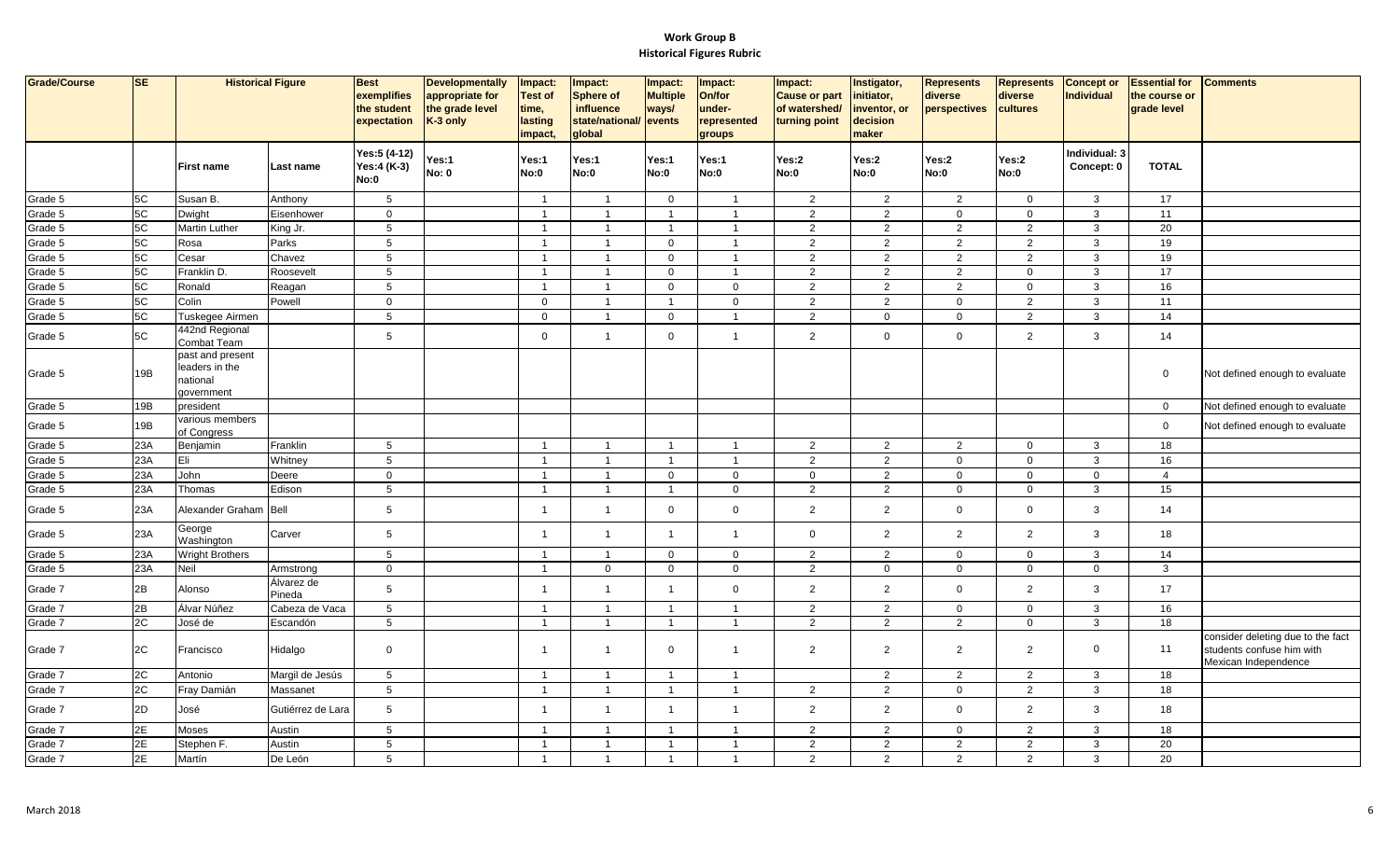| Grade/Course | <b>SE</b> |                      | <b>Historical Figure</b> | <b>Best</b><br>exemplifies<br>the student<br>expectation | <b>Developmentally</b><br>appropriate for<br>the grade level<br>K-3 only | Impact:<br><b>Test of</b><br>time,<br>lasting<br>impact, | Impact:<br><b>Sphere of</b><br><b>influence</b><br>state/national/ events<br>global | Impact:<br><b>Multiple</b><br>ways/ | Impact:<br>On/for<br>under-<br>represented<br>groups | Impact:<br><b>Cause or part</b><br>of watershed/<br>turning point | Instigator,<br>initiator,<br>inventor, or<br>decision<br>maker | <b>Represents</b><br>diverse<br>perspectives | <b>Represents</b><br>diverse<br>cultures | <b>Concept or</b><br>Individual | <b>Essential for</b><br>the course or<br>grade level | <b>Comments</b>                                                                                                                                         |
|--------------|-----------|----------------------|--------------------------|----------------------------------------------------------|--------------------------------------------------------------------------|----------------------------------------------------------|-------------------------------------------------------------------------------------|-------------------------------------|------------------------------------------------------|-------------------------------------------------------------------|----------------------------------------------------------------|----------------------------------------------|------------------------------------------|---------------------------------|------------------------------------------------------|---------------------------------------------------------------------------------------------------------------------------------------------------------|
|              |           | <b>First name</b>    | Last name                | Yes:5 (4-12)<br>Yes:4 (K-3)<br>No:0                      | Yes:1<br><b>No: 0</b>                                                    | Yes:1<br>No:0                                            | Yes:1<br>No:0                                                                       | Yes:1<br>No:0                       | Yes:1<br>No:0                                        | Yes:2<br>No:0                                                     | Yes:2<br>No:0                                                  | Yes:2<br>No:0                                | Yes:2<br>No:0                            | Individual: 3<br>Concept: 0     | <b>TOTAL</b>                                         |                                                                                                                                                         |
| Grade 7      | 2E        | Green                | DeWitt                   | 5                                                        |                                                                          | $\overline{1}$                                           | $\overline{1}$                                                                      | $\overline{1}$                      | $\overline{1}$                                       | $\overline{2}$                                                    | $\overline{2}$                                                 | $\mathbf 0$                                  | $\mathbf 0$                              | $\mathbf{3}$                    | 16                                                   |                                                                                                                                                         |
| Grade 7      | 2E        | Erasmo               | Seguín                   | 5                                                        |                                                                          | $\mathbf{1}$                                             | -1                                                                                  | -1                                  | -1                                                   | 2                                                                 | 2                                                              | $\overline{2}$                               | 2                                        | $\mathbf{3}$                    | 20                                                   |                                                                                                                                                         |
| Grade 7      | 3B        | George               | Childress                | 5                                                        |                                                                          | $\mathbf{1}$                                             | $\overline{1}$                                                                      | $\overline{1}$                      | $\overline{1}$                                       | $\overline{2}$                                                    | $\overline{2}$                                                 | $\mathbf 0$                                  | $\overline{2}$                           | $\mathbf{3}$                    | 18                                                   |                                                                                                                                                         |
| Grade 7      | ЭB        | James                | Fannin                   | $5\phantom{.0}$                                          |                                                                          | $\overline{1}$                                           | $\overline{1}$                                                                      | $\overline{1}$                      | $\overline{1}$                                       | $\overline{2}$                                                    | $\overline{2}$                                                 | $\mathbf 0$                                  | $\overline{2}$                           | $\mathbf{3}$                    | 18                                                   |                                                                                                                                                         |
| Grade 7      | 3B        | Sam                  | Houston                  | 5                                                        |                                                                          | $\mathbf{1}$                                             | $\overline{1}$                                                                      | $\overline{1}$                      | $\overline{1}$                                       | 2                                                                 | 2                                                              | $\overline{2}$                               | 2                                        | $\mathbf{3}$                    | 20                                                   |                                                                                                                                                         |
| Grade 7      | 3B        | Antonio López de     | Santa Anna               | $5\phantom{.0}$                                          |                                                                          | $\overline{1}$                                           | $\overline{1}$                                                                      | $\overline{1}$                      | $\overline{1}$                                       | $\overline{2}$                                                    | $\overline{2}$                                                 | $\mathbf 0$                                  | 2                                        | $\mathbf{3}$                    | 18                                                   |                                                                                                                                                         |
| Grade 7      | ЭB        | Juan N.              | Seguín                   | $\sqrt{5}$                                               |                                                                          | $\overline{1}$                                           | $\overline{1}$                                                                      | $\overline{1}$                      | $\overline{1}$                                       | $\overline{2}$                                                    | $\overline{2}$                                                 | $\mathbf 0$                                  | $\overline{2}$                           | $\mathbf{3}$                    | 18                                                   |                                                                                                                                                         |
| Grade 7      | 3B        | William B.           | Travis                   | $5\phantom{.0}$                                          |                                                                          | $\mathbf{1}$                                             | $\overline{1}$                                                                      | $\overline{1}$                      | $\overline{1}$                                       | 2                                                                 | 2                                                              | $\mathbf{0}$                                 | 2                                        | $\mathbf{3}$                    | 18                                                   |                                                                                                                                                         |
| Grade 7      | 3B        | Lorenzo de           | Zavala                   | $5\phantom{.0}$                                          |                                                                          | $\overline{1}$                                           | $\overline{1}$                                                                      | $\overline{1}$                      | $\overline{1}$                                       | $\overline{2}$                                                    | 2                                                              | $\overline{2}$                               | 2                                        | $\mathbf{3}$                    | 20                                                   |                                                                                                                                                         |
| Grade 7      | 4A        | Chief                | <b>Bowles</b>            | $5\phantom{.0}$                                          |                                                                          | $\overline{1}$                                           | $\overline{1}$                                                                      | $\overline{1}$                      | $\overline{1}$                                       | $\overline{2}$                                                    | $\overline{2}$                                                 | $\overline{2}$                               | $\overline{2}$                           | 3                               | 20                                                   |                                                                                                                                                         |
| Grade 7      | 4A        | William              | Goyens                   | 5                                                        |                                                                          | $\overline{1}$                                           | $\overline{1}$                                                                      | $\overline{1}$                      | $\overline{1}$                                       | 2                                                                 | $\overline{2}$                                                 | $\overline{2}$                               | 2                                        | $\mathbf{3}$                    | 20                                                   |                                                                                                                                                         |
| Grade 7      | 4A        | Jack Coffee          | Hays                     | 5                                                        |                                                                          | $\overline{1}$                                           | $\overline{1}$                                                                      | $\overline{1}$                      | $\overline{1}$                                       | $\overline{2}$                                                    | $\overline{2}$                                                 | $\mathbf 0$                                  | $\mathbf 0$                              | $\mathbf{3}$                    | 16                                                   |                                                                                                                                                         |
| Grade 7      | 4A        | Sam                  | Houston                  | 5                                                        |                                                                          | $\mathbf{1}$                                             | $\overline{1}$                                                                      | $\overline{1}$                      | $\overline{1}$                                       | 2                                                                 | 2                                                              | 2                                            | 2                                        | $\mathbf{3}$                    | 20                                                   |                                                                                                                                                         |
| Grade 7      | 4A        | Anson                | Jones                    | 5                                                        |                                                                          | $\overline{1}$                                           | $\overline{1}$                                                                      | $\overline{1}$                      | $\overline{1}$                                       | 2                                                                 | 2                                                              | $\overline{2}$                               | 2                                        | $\mathbf{3}$                    | 20                                                   |                                                                                                                                                         |
| Grade 7      | 4A        | Mirabeau B.          | Lamar                    | 5                                                        |                                                                          | $\overline{1}$                                           | $\overline{1}$                                                                      | $\overline{1}$                      | $\overline{1}$                                       | 2                                                                 | 2                                                              | $\overline{2}$                               | $\overline{0}$                           | $\mathbf{3}$                    | 18                                                   |                                                                                                                                                         |
| Grade 7      | 4A        | Mary                 | Maverick                 | $5\phantom{.0}$                                          |                                                                          | $\mathbf 0$                                              | $\overline{1}$                                                                      | $\overline{1}$                      | $\overline{1}$                                       | $\mathbf 0$                                                       | $\mathbf 0$                                                    | $\overline{2}$                               | $\overline{0}$                           | $\mathbf{3}$                    | 13                                                   |                                                                                                                                                         |
| Grade 7      | 4A        | Edwin W.             | Moore                    | $\mathbf 0$                                              |                                                                          | $\mathbf 0$                                              | $\mathbf{0}$                                                                        | $\overline{0}$                      | $\mathbf 0$                                          | $\mathbf 0$                                                       | $\overline{2}$                                                 | $\mathbf 0$                                  | $\mathbf 0$                              | $\overline{0}$                  | 2                                                    |                                                                                                                                                         |
| Grade 7      | 4A        | José Antonio         | Navarro                  | 5                                                        |                                                                          | $\overline{1}$                                           | $\overline{1}$                                                                      | $\overline{1}$                      | $\overline{1}$                                       | $\overline{2}$                                                    | $\overline{2}$                                                 | 2                                            | $\overline{2}$                           | $\mathbf{3}$                    | 20                                                   |                                                                                                                                                         |
| Grade 7      | 4A        | <b>Texas Navy</b>    |                          | $\mathbf 0$                                              |                                                                          | $\mathbf{0}$                                             | $\mathbf 0$                                                                         | $\mathbf 0$                         | $\mathbf 0$                                          | $\mathbf 0$                                                       | $\overline{2}$                                                 | $\mathbf 0$                                  | $\mathbf 0$                              | $\mathbf{0}$                    | 2                                                    |                                                                                                                                                         |
| Grade 7      | 4A        | <b>Texas Rangers</b> |                          | 5                                                        |                                                                          | $\overline{1}$                                           | $\overline{1}$                                                                      | $\overline{1}$                      | $\overline{1}$                                       | $\overline{2}$                                                    | $\overline{2}$                                                 | $\mathbf 0$                                  | $\mathbf 0$                              | $\mathbf{3}$                    | 16                                                   |                                                                                                                                                         |
| Grade 7      | 5C        | Thomas               | Green                    | 5                                                        |                                                                          | $\Omega$                                                 | $\mathbf{0}$                                                                        | $\Omega$                            | $\overline{0}$                                       | 2                                                                 | $\overline{2}$                                                 | $\overline{0}$                               | $\overline{0}$                           | $\mathbf{3}$                    | 12                                                   |                                                                                                                                                         |
| Grade 7      | 5C        | John Bell            | Hood                     | $5\phantom{.0}$                                          |                                                                          | $\overline{1}$                                           | $\overline{1}$                                                                      | $\overline{1}$                      | $\mathbf 0$                                          | $\overline{2}$                                                    | $\overline{2}$                                                 | $\mathbf 0$                                  | $\mathbf 0$                              | $\mathbf{3}$                    | 15                                                   |                                                                                                                                                         |
| Grade 7      | 5C        | Francis              | Lubbock                  | $5\phantom{.0}$                                          |                                                                          | $\overline{1}$                                           | $\overline{1}$                                                                      | $\overline{1}$                      | $\mathbf{0}$                                         | $\overline{2}$                                                    | 2                                                              | $\mathbf 0$                                  | $\mathbf 0$                              | $\mathbf{3}$                    | 15                                                   |                                                                                                                                                         |
| Grade 7      | 5C        | John                 | Magruder                 | 5                                                        |                                                                          | $\overline{1}$                                           | $\mathbf{0}$                                                                        | $\mathbf 0$                         | $\mathbf{0}$                                         | $\overline{2}$                                                    | $\overline{2}$                                                 | $\mathbf 0$                                  | $\mathbf 0$                              | 3                               | 13                                                   |                                                                                                                                                         |
| Grade 7      | 5C        | John                 | Reagan                   | 5                                                        |                                                                          | $\mathbf{0}$                                             | $\mathbf 0$                                                                         | $\overline{0}$                      | $\mathbf 0$                                          | $\overline{2}$                                                    | $\overline{0}$                                                 | $\mathbf{0}$                                 | $\overline{0}$                           | $\overline{0}$                  | $\overline{7}$                                       |                                                                                                                                                         |
| Grade 7      | 6A        | buffalo soldiers     |                          | 5                                                        |                                                                          | $\overline{1}$                                           | $\overline{1}$                                                                      | $\overline{1}$                      | $\overline{1}$                                       | 2                                                                 | 2                                                              | 2                                            | $\overline{2}$                           | $\mathbf{3}$                    | 20                                                   |                                                                                                                                                         |
| Grade 7      | 6A        | Quanah               | Parker                   | $5\phantom{.0}$                                          |                                                                          | $\overline{1}$                                           | $\overline{1}$                                                                      | $\overline{1}$                      | $\overline{1}$                                       | $\overline{2}$                                                    | $\overline{2}$                                                 | $\overline{2}$                               | $\overline{2}$                           | $\mathbf{3}$                    | 20                                                   |                                                                                                                                                         |
| Grade 7      | 6C        | James                | Hogg                     | 5                                                        |                                                                          | $\mathbf{1}$                                             | $\overline{1}$                                                                      | $\overline{1}$                      | $\overline{1}$                                       | 2                                                                 | 2                                                              | 2                                            | $\overline{0}$                           | $\mathbf{3}$                    | 18                                                   |                                                                                                                                                         |
| Grade 7      | 7C        | Populists            |                          | 5                                                        |                                                                          | -1                                                       | $\overline{1}$                                                                      | $\overline{1}$                      | -1                                                   | $\overline{2}$                                                    | $\overline{2}$                                                 | $\overline{2}$                               | $\overline{2}$                           | $\mathbf 0$                     | 17                                                   | consider combining with 7D<br>because they are part of the<br>Equal Rights, Civil Rights and<br>Reform movements; concept no<br>grade level appropriate |
| Grade 7      | 7D        | James L              | Farmer Jr.               | $\mathbf 0$                                              |                                                                          | $\mathbf{1}$                                             | -1                                                                                  | $\overline{1}$                      | $\overline{1}$                                       | $\overline{2}$                                                    | $\overline{2}$                                                 | $\overline{2}$                               | $\overline{2}$                           | $\mathbf 0$                     | 12                                                   | consider combining with 7C<br>because they are part of the<br>Equal Rights, Civil Rights and<br>Reform movements; concept no<br>grade level appropriate |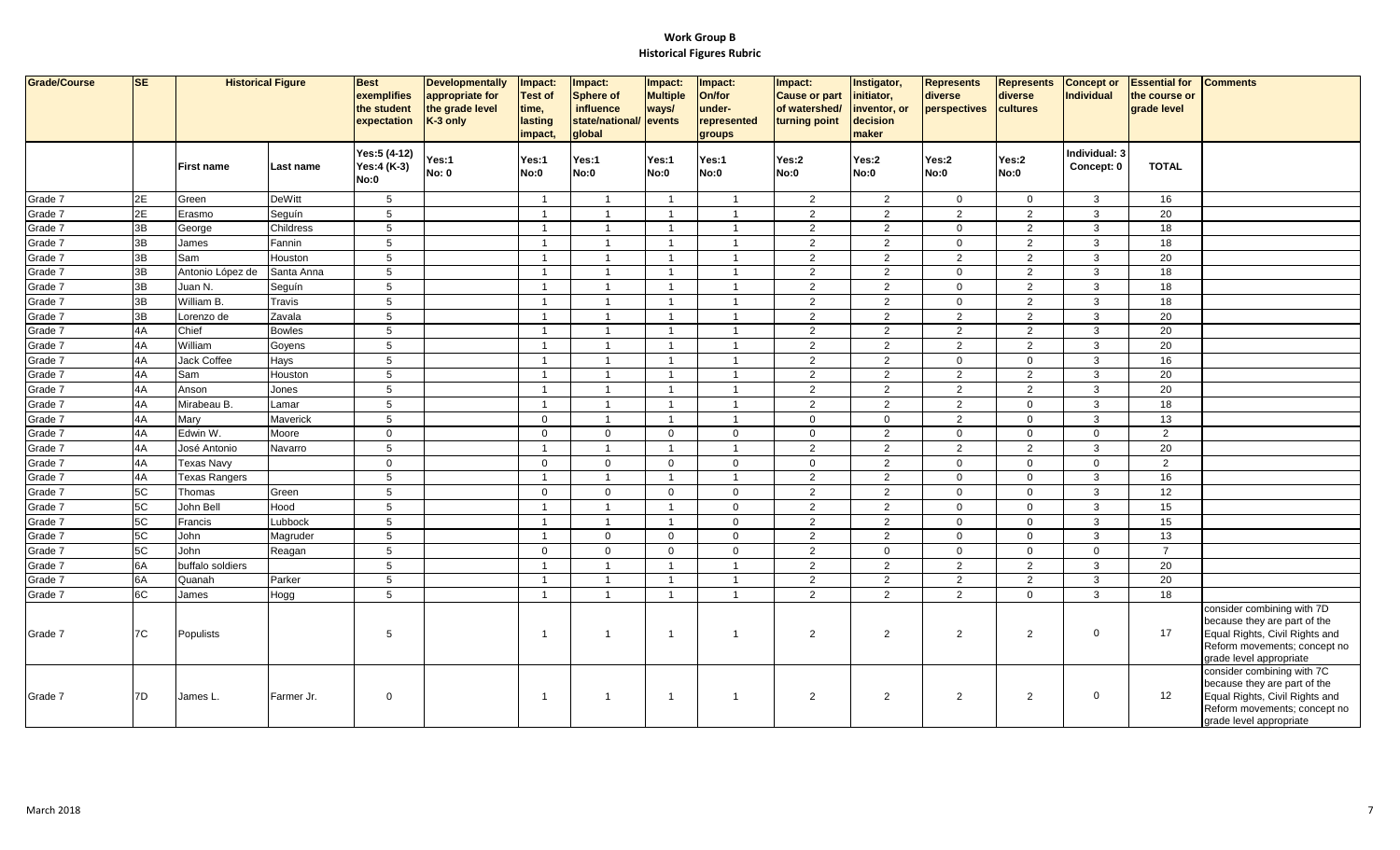| Grade/Course | <b>SE</b>  | <b>Historical Figure</b>                               |                  | <b>Best</b><br>exemplifies<br>the student<br>expectation | <b>Developmentally</b><br>appropriate for<br>the grade level<br>K-3 only | Impact:<br><b>Test of</b><br>time,<br>lasting<br>impact. | Impact:<br><b>Sphere of</b><br>influence<br>state/national/ events<br>qlobal | Impact:<br><b>Multiple</b><br>ways/ | Impact:<br>On/for<br>under-<br>represented<br>groups | Impact:<br><b>Cause or part</b><br>of watershed/<br>turning point | Instigator,<br>initiator,<br>inventor, or<br>decision<br>maker | <b>Represents</b><br>diverse<br>perspectives | <b>Represents</b><br>diverse<br>cultures | <b>Concept or</b><br><b>Individual</b> | <b>Essential for</b><br>the course or<br>grade level | <b>Comments</b>                                                                                                                                         |
|--------------|------------|--------------------------------------------------------|------------------|----------------------------------------------------------|--------------------------------------------------------------------------|----------------------------------------------------------|------------------------------------------------------------------------------|-------------------------------------|------------------------------------------------------|-------------------------------------------------------------------|----------------------------------------------------------------|----------------------------------------------|------------------------------------------|----------------------------------------|------------------------------------------------------|---------------------------------------------------------------------------------------------------------------------------------------------------------|
|              |            | <b>First name</b>                                      | Last name        | Yes:5 (4-12)<br>Yes:4 (K-3)<br>No:0                      | Yes:1<br><b>No: 0</b>                                                    | Yes:1<br>No:0                                            | Yes:1<br>No:0                                                                | Yes:1<br>No:0                       | Yes:1<br>No:0                                        | Yes:2<br>No:0                                                     | Yes:2<br>No:0                                                  | Yes:2<br>No:0                                | Yes:2<br>No:0                            | Individual: 3<br>Concept: 0            | <b>TOTAL</b>                                         |                                                                                                                                                         |
| Grade 7      | 7D         | Hector P.                                              | Garcia           | $\mathbf 0$                                              |                                                                          | $\overline{\mathbf{1}}$                                  | 1                                                                            | $\overline{1}$                      | $\overline{1}$                                       | $\overline{2}$                                                    | 2                                                              | $\overline{2}$                               | 2                                        | $\mathbf 0$                            | 12                                                   | consider combining with 7C<br>because they are part of the<br>Equal Rights, Civil Rights and<br>Reform movements; concept no<br>grade level appropriate |
| Grade 7      | 7D         | Oveta Culp                                             | Hobby            | $\mathbf 0$                                              |                                                                          | $\overline{1}$                                           | $\overline{1}$                                                               | $\overline{1}$                      | $\overline{1}$                                       | $\overline{2}$                                                    | 2                                                              | $\overline{2}$                               | 2                                        | $\mathbf 0$                            | 12                                                   | consider combining with 7C<br>because they are part of the<br>Equal Rights, Civil Rights and<br>Reform movements; concept no<br>grade level appropriate |
| Grade 7      | 7D         | Lyndon B.                                              | Johnson          | $\mathbf 0$                                              |                                                                          | $\overline{1}$                                           | $\overline{1}$                                                               | $\mathbf{1}$                        | $\overline{1}$                                       | 2                                                                 | 2                                                              | 2                                            | $\mathbf 0$                              | $\mathbf 0$                            | 10 <sup>1</sup>                                      | needs to stay under 18A;                                                                                                                                |
| Grade 7      | 7D         | Jane                                                   | McCallum         | $\mathbf 0$                                              |                                                                          | $\overline{\mathbf{1}}$                                  | $\mathbf{1}$                                                                 | $\overline{1}$                      | $\overline{1}$                                       | $\overline{2}$                                                    | 2                                                              | 2                                            | 2                                        | $\Omega$                               | 12                                                   | consider combining with 7C<br>because they are part of the<br>Equal Rights, Civil Rights and<br>Reform movements; concept no<br>grade level appropriate |
| Grade 7      | 7D         | Lulu Belle Madison White                               |                  | $\mathbf 0$                                              |                                                                          | $\overline{\mathbf{1}}$                                  | $\overline{1}$                                                               | $\overline{1}$                      | $\overline{1}$                                       | $\overline{2}$                                                    | 2                                                              | $\overline{2}$                               | 2                                        | $\Omega$                               | 12                                                   | consider combining with 7C<br>because they are part of the<br>Equal Rights, Civil Rights and<br>Reform movements; concept no<br>grade level appropriate |
| Grade 7      | 7D         | League of United<br>Latin American<br>Citizens (LULAC) |                  | $\mathbf 0$                                              |                                                                          | $\overline{\mathbf{1}}$                                  | $\overline{1}$                                                               | $\overline{1}$                      | $\overline{1}$                                       | 2                                                                 | 2                                                              | 2                                            | 2                                        | $\mathbf 0$                            | 12                                                   | consider combining with 7C<br>because they are part of the<br>Equal Rights, Civil Rights and<br>Reform movements; concept no<br>grade level appropriate |
| Grade 7      | <b>18A</b> | Texans who have<br>been president                      |                  | 5                                                        |                                                                          | $\overline{1}$                                           | $\overline{1}$                                                               | $\mathbf{1}$                        | $\overline{1}$                                       | $\overline{2}$                                                    | $\overline{2}$                                                 | 2                                            | $\overline{2}$                           | 3                                      | 20                                                   |                                                                                                                                                         |
| Grade 7      | 18B        | James A.                                               | <b>Baker III</b> | $\mathbf 0$                                              |                                                                          | $\overline{0}$                                           | $\mathbf 0$                                                                  | $\mathbf{0}$                        | $\mathbf 0$                                          | $\overline{0}$                                                    | 2                                                              | $\mathbf 0$                                  | $\mathbf 0$                              | $\mathbf{0}$                           | $\overline{2}$                                       |                                                                                                                                                         |
| Grade 7      | 18B        | John Nance                                             | Garner           | $\sqrt{5}$                                               |                                                                          | $\overline{1}$                                           | $\overline{1}$                                                               | $\overline{1}$                      | $\overline{1}$                                       | 2                                                                 | $\overline{2}$                                                 | 2                                            | $\mathbf 0$                              | $\mathbf{3}$                           | 18                                                   |                                                                                                                                                         |
| Grade 7      | 18B        | Henry B.                                               | González         | 5                                                        |                                                                          | $\overline{1}$                                           | $\overline{1}$                                                               | $\mathbf{1}$                        | $\overline{1}$                                       | $\overline{2}$                                                    | $\overline{2}$                                                 | $\overline{2}$                               | $\overline{2}$                           | $\mathbf{3}$                           | 20                                                   |                                                                                                                                                         |
| Grade 7      | 18B        | Raul A.                                                | Gonzalez, Jr.    | $\mathbf 0$                                              |                                                                          | $\overline{0}$                                           | $\overline{1}$                                                               | $\overline{1}$                      | $\overline{1}$                                       | 2                                                                 | $\overline{2}$                                                 | $\overline{2}$                               | $\overline{2}$                           | $\mathbf{0}$                           | 11                                                   |                                                                                                                                                         |
| Grade 7      | 18B        | <b>Kay Bailey</b>                                      | Hutchison        | $\mathbf 0$                                              |                                                                          | $\mathbf 0$                                              | $\overline{1}$                                                               | $\mathbf 0$                         | $\overline{1}$                                       | $\overline{2}$                                                    | $\overline{2}$                                                 | $\overline{2}$                               | $\mathbf 0$                              | $\mathbf 0$                            | 8                                                    |                                                                                                                                                         |
| Grade 7      | 18B        | Barbara                                                | Jordan           | 5                                                        |                                                                          | - 1                                                      | $\overline{1}$                                                               | $\overline{1}$                      | $\overline{1}$                                       | 2                                                                 | $\overline{2}$                                                 | $\overline{2}$                               | $\overline{2}$                           | $\mathbf{3}$                           | 20                                                   |                                                                                                                                                         |
| Grade 7      | 18B        | Sam                                                    | Rayburn          | 5                                                        |                                                                          | $\overline{1}$                                           | $\overline{1}$                                                               | $\overline{1}$                      | $\overline{1}$                                       | 2                                                                 | $\overline{2}$                                                 | $\overline{2}$                               | $\mathbf 0$                              | $\mathbf{3}$                           | 18                                                   |                                                                                                                                                         |
| Grade 7      | 18B        | Lawrence Sullivan<br>"Sul"                             | Ross             | $\sqrt{5}$                                               |                                                                          | $\overline{1}$                                           | $\overline{1}$                                                               | $\overline{1}$                      | $\overline{1}$                                       | $\mathbf{0}$                                                      | $\overline{2}$                                                 | $\overline{2}$                               | $\mathbf{0}$                             | 3                                      | 16                                                   |                                                                                                                                                         |
| Grade 7      | 18B        | Raymond L.                                             | Telles           | $\mathbf 0$                                              |                                                                          | $\overline{0}$                                           | $\overline{1}$                                                               | $\mathbf{0}$                        | $\overline{1}$                                       | 2                                                                 | 2                                                              | 2                                            | 2                                        | $\mathbf{0}$                           | 10 <sup>1</sup>                                      |                                                                                                                                                         |
| Grade 7      | 19D        | Roy                                                    | <b>Bedichek</b>  | $\mathbf 0$                                              |                                                                          | $\overline{\mathbf{1}}$                                  | 1                                                                            | $\overline{1}$                      | $\overline{1}$                                       | $\overline{2}$                                                    | $\overline{2}$                                                 | $\overline{2}$                               | $\overline{2}$                           | $\mathbf 0$                            | 12                                                   | remove such as list and replace<br>with "contributions to the arts by<br>historical or contemporary<br>Texans."                                         |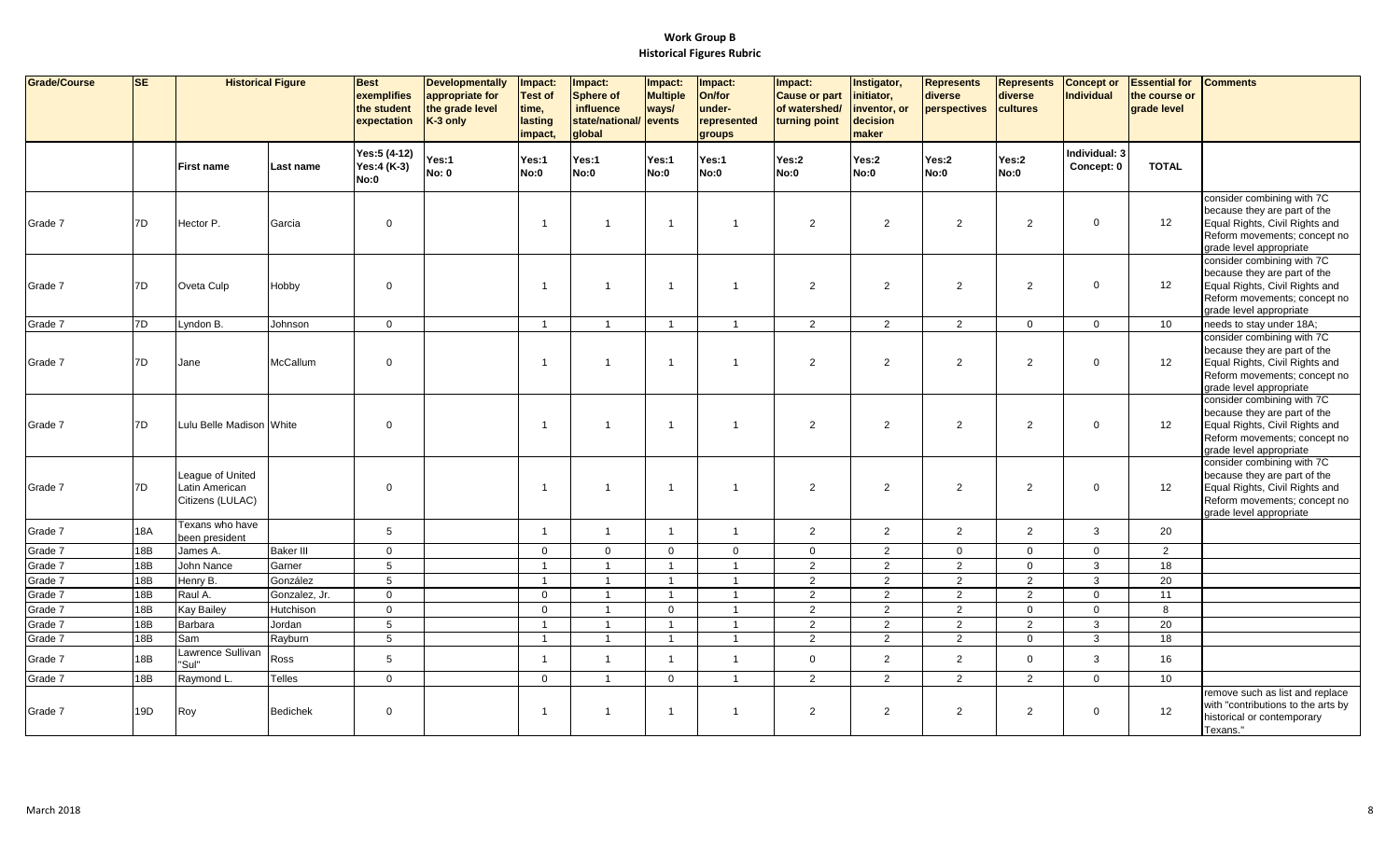| Grade/Course       | SE       | <b>Historical Figure</b> |                   | <b>Best</b><br>exemplifies<br>the student<br>expectation | <b>Developmentally</b><br>appropriate for<br>the grade level<br>K-3 only | Impact:<br><b>Test of</b><br>time,<br>lasting<br>impact, | Impact:<br><b>Sphere of</b><br>influence<br>state/national/<br>global | Impact:<br><b>Multiple</b><br>ways/<br>events | Impact:<br>On/for<br>under-<br>represented<br>groups | Impact:<br><b>Cause or part</b><br>of watershed/<br>turning point | Instigator,<br>initiator,<br>inventor, or<br>decision<br>maker | <b>Represents</b><br>diverse<br>perspectives | <b>Represents</b><br>diverse<br>cultures | <b>Concept or</b><br><b>Individual</b> | <b>Essential for</b><br>the course or<br>grade level | <b>Comments</b>                                                                                                 |
|--------------------|----------|--------------------------|-------------------|----------------------------------------------------------|--------------------------------------------------------------------------|----------------------------------------------------------|-----------------------------------------------------------------------|-----------------------------------------------|------------------------------------------------------|-------------------------------------------------------------------|----------------------------------------------------------------|----------------------------------------------|------------------------------------------|----------------------------------------|------------------------------------------------------|-----------------------------------------------------------------------------------------------------------------|
|                    |          | <b>First name</b>        | Last name         | Yes:5 (4-12)<br>Yes:4 (K-3)<br>No:0                      | Yes:1<br><b>No: 0</b>                                                    | Yes:1<br><b>No:0</b>                                     | Yes:1<br>No:0                                                         | Yes:1<br>No:0                                 | Yes:1<br>No:0                                        | Yes:2<br><b>No:0</b>                                              | Yes:2<br>No:0                                                  | Yes:2<br>No:0                                | Yes:2<br><b>No:0</b>                     | Individual: 3<br>Concept: 0            | <b>TOTAL</b>                                         |                                                                                                                 |
| Grade 7            | 19D      | Diane Gonzales           | Bertrand          | $\mathbf{0}$                                             |                                                                          |                                                          | $\mathbf 0$                                                           | $\overline{0}$                                | $\overline{1}$                                       | $\mathbf 0$                                                       | $\mathbf 0$                                                    | $\overline{2}$                               | 2                                        | $\mathbf{0}$                           | 6                                                    | remove such as list and replace<br>with "contributions to the arts by<br>historical or contemporary<br>Texans." |
| Grade 7            | 19D      | J. Frank                 | Dobie             | $\mathbf 0$                                              |                                                                          |                                                          | $\mathbf 0$                                                           | $\overline{0}$                                | $\overline{1}$                                       | $\mathbf{0}$                                                      | $\mathbf 0$                                                    | $\overline{2}$                               | 2                                        | $\Omega$                               | 6                                                    | remove such as list and replace<br>with "contributions to the arts by<br>historical or contemporary<br>Texans." |
| Grade 7            | 19D      | Horton                   | Foote             | $\mathbf 0$                                              |                                                                          |                                                          | $\mathbf 0$                                                           | $\mathbf 0$                                   | $\overline{1}$                                       | $\mathbf 0$                                                       | $\mathbf 0$                                                    | $\overline{a}$                               | $\overline{2}$                           | $\mathbf{0}$                           | 6                                                    | remove such as list and replace<br>with "contributions to the arts by<br>historical or contemporary<br>Texans." |
| Grade 7            | 19D      | Scott                    | Joplin            | $\mathbf 0$                                              |                                                                          | $\mathbf 1$                                              | $\mathbf 0$                                                           | $\mathbf 0$                                   | $\overline{1}$                                       | $\mathbf 0$                                                       | $\mathbf 0$                                                    | $\overline{2}$                               | $\overline{2}$                           | $\mathbf 0$                            | 6                                                    | remove such as list and replace<br>with "contributions to the arts by<br>historical or contemporary<br>Texans." |
| Grade 7            | 19D      | Elizabet                 | Ney               | $\mathbf 0$                                              |                                                                          | $\overline{1}$                                           | $\mathbf 0$                                                           | $\overline{0}$                                | $\overline{1}$                                       | $\mathbf 0$                                                       | $\mathbf 0$                                                    | $\overline{2}$                               | 2                                        | $\Omega$                               | 6                                                    | remove such as list and replace<br>with "contributions to the arts by<br>historical or contemporary<br>Texans." |
| Grade 7            | 19D      | Amado                    | Peña Jr.          | $\mathbf 0$                                              |                                                                          | -1                                                       | $\mathbf 0$                                                           | $\mathbf 0$                                   | $\overline{1}$                                       | $\mathbf 0$                                                       | $\mathsf 0$                                                    | $\overline{2}$                               | 2                                        | $\mathbf 0$                            | 6                                                    | remove such as list and replace<br>with "contributions to the arts by<br>historical or contemporary<br>Texans." |
| Grade 7            | 19D      | <b>Walter Prescott</b>   | Webb              | $\mathbf 0$                                              |                                                                          | -1                                                       | $\mathbf 0$                                                           | $\mathbf 0$                                   | $\overline{1}$                                       | $\mathbf{0}$                                                      | $\mathbf 0$                                                    | $\overline{2}$                               | $\overline{2}$                           | $\mathbf{0}$                           | 6                                                    | remove such as list and replace<br>with "contributions to the arts by<br>historical or contemporary<br>Texans." |
| Grade 7            | 20B      | Benjy                    | <b>Brooks</b>     | $\mathbf 0$                                              |                                                                          | $\overline{1}$                                           | $\overline{1}$                                                        | $\mathbf 0$                                   | $\overline{0}$                                       | $\overline{2}$                                                    | $\overline{2}$                                                 | $\mathbf{0}$                                 | $\mathbf 0$                              | $\mathbf{0}$                           | 6                                                    |                                                                                                                 |
| Grade 7            | 20B      | Denton                   | Cooley            | $\mathbf 0$                                              |                                                                          | $\mathbf{1}$                                             | $\overline{1}$                                                        | $\mathbf 0$                                   | $\mathbf 0$                                          | $\overline{2}$                                                    | 2                                                              | $\mathbf 0$                                  | $\mathbf 0$                              | $\overline{0}$                         | 6                                                    |                                                                                                                 |
| Grade 7            | 20B      | Walter                   | Cunningham        | $\mathbf 0$                                              |                                                                          | $\overline{1}$                                           | $\overline{1}$                                                        | $\overline{0}$                                | $\overline{0}$                                       | $\overline{2}$                                                    | $\overline{2}$                                                 | $\mathbf 0$                                  | $\mathsf 0$                              | $\overline{0}$                         | 6                                                    |                                                                                                                 |
| Grade 7            | 20B      | Michael                  | <b>DeBakey</b>    | $5\overline{)}$                                          |                                                                          | $\mathbf{1}$                                             | $\overline{1}$                                                        | $\mathbf 0$                                   | $\overline{0}$                                       | $\overline{2}$                                                    | $\overline{2}$                                                 | $\mathbf 0$                                  | $\mathbf{0}$                             | $\mathbf{3}$                           | 14                                                   |                                                                                                                 |
| Grade 7            | 20B      | Michael                  | Dell              | $5\overline{)}$                                          |                                                                          | $\overline{1}$                                           | $\overline{1}$                                                        | $\overline{0}$                                | $\overline{0}$                                       | $\overline{2}$                                                    | $\overline{2}$                                                 | $\mathbf 0$                                  | $\mathbf{0}$                             | $\mathbf{3}$                           | 14                                                   |                                                                                                                 |
| Grade 7            | 20B      | Howard                   | Hughes Sr.        | $5\phantom{.0}$                                          |                                                                          |                                                          | $\overline{1}$                                                        | $\mathbf 0$                                   | $\overline{0}$                                       | $\mathbf{2}$                                                      | $\overline{2}$                                                 | $\mathsf{O}$                                 | $\mathsf 0$                              | 3                                      | 14                                                   |                                                                                                                 |
| Grade 8<br>Grade 8 | 4B<br>4B | Abigail<br>John          | Adams<br>Adams    | $\mathbf{0}$<br>$5\overline{)}$                          |                                                                          | $\mathbf{1}$<br>$\overline{1}$                           | $\overline{1}$<br>$\overline{1}$                                      | $\overline{0}$<br>$\overline{1}$              | $\overline{1}$<br>$\mathbf 0$                        | $\mathbf{0}$                                                      | $\mathbf 0$                                                    | $\overline{2}$                               | $\mathbf{0}$<br>$\mathbf 0$              | $\mathbf{3}$<br>$\mathbf{3}$           | 8<br>17                                              |                                                                                                                 |
| Grade 8            | 4B       |                          |                   | $\mathbf 0$                                              |                                                                          | $\mathbf{0}$                                             | $\mathbf{0}$                                                          | $\mathbf 0$                                   | $\overline{1}$                                       | $\overline{2}$<br>$\overline{2}$                                  | $\overline{2}$<br>$\overline{2}$                               | $\overline{2}$<br>2                          | $\overline{2}$                           | $\mathbf{3}$                           | 12                                                   |                                                                                                                 |
| Grade 8            | 4B       | Wentworth<br>Samuel      | Cheswell<br>Adams | 5                                                        |                                                                          | $\overline{1}$                                           | $\overline{1}$                                                        | $\overline{1}$                                | $\overline{0}$                                       | $\overline{2}$                                                    | 2                                                              | $\overline{2}$                               | $\mathbf 0$                              | $\mathbf{3}$                           | 17                                                   |                                                                                                                 |
| Grade 8            | 4B       | Mercy Otis               | Warren            | 5                                                        |                                                                          | $\overline{1}$                                           | $\overline{1}$                                                        | $\overline{1}$                                | $\overline{0}$                                       | $\overline{a}$                                                    | 2                                                              | $\overline{2}$                               | $\mathbf 0$                              | 3                                      | 17                                                   |                                                                                                                 |
| Grade 8            | 4B       | James                    | Armistead         | $\mathbf 0$                                              |                                                                          | $\mathbf 0$                                              | $\mathbf 0$                                                           | $\mathbf 0$                                   | $\overline{1}$                                       | $\mathbf 0$                                                       | $\mathbf 0$                                                    | $\mathbf 0$                                  | $\overline{2}$                           | $\mathbf 0$                            | $\mathbf{3}$                                         |                                                                                                                 |
| Grade 8            | 4B       | Benjamin                 | Franklin          | $5\phantom{.0}$                                          |                                                                          | $\mathbf{1}$                                             | $\overline{1}$                                                        | $\overline{1}$                                | $\overline{1}$                                       | $\overline{2}$                                                    | $\overline{2}$                                                 | $\overline{2}$                               | $\mathbf 0$                              | $\mathbf{3}$                           | 18                                                   |                                                                                                                 |
| Grade 8            | 4B       | Bernardo de              | Gálvez            | $\mathbf 0$                                              |                                                                          | $\mathbf 0$                                              | $\mathbf 0$                                                           | $\mathbf 0$                                   | $\overline{0}$                                       | $\mathbf 0$                                                       | $\mathsf 0$                                                    | $\mathbf 0$                                  | $\overline{2}$                           | $\mathbf{3}$                           | 5                                                    |                                                                                                                 |
| Grade 8            | 4B       | Crispus                  | Attucks           | $5\overline{5}$                                          |                                                                          | $\mathbf{0}$                                             | $\mathbf 0$                                                           | $\overline{0}$                                | $\overline{1}$                                       | $\overline{2}$                                                    | $\overline{0}$                                                 | 2                                            | 2                                        | $\mathbf{0}$                           | 12                                                   |                                                                                                                 |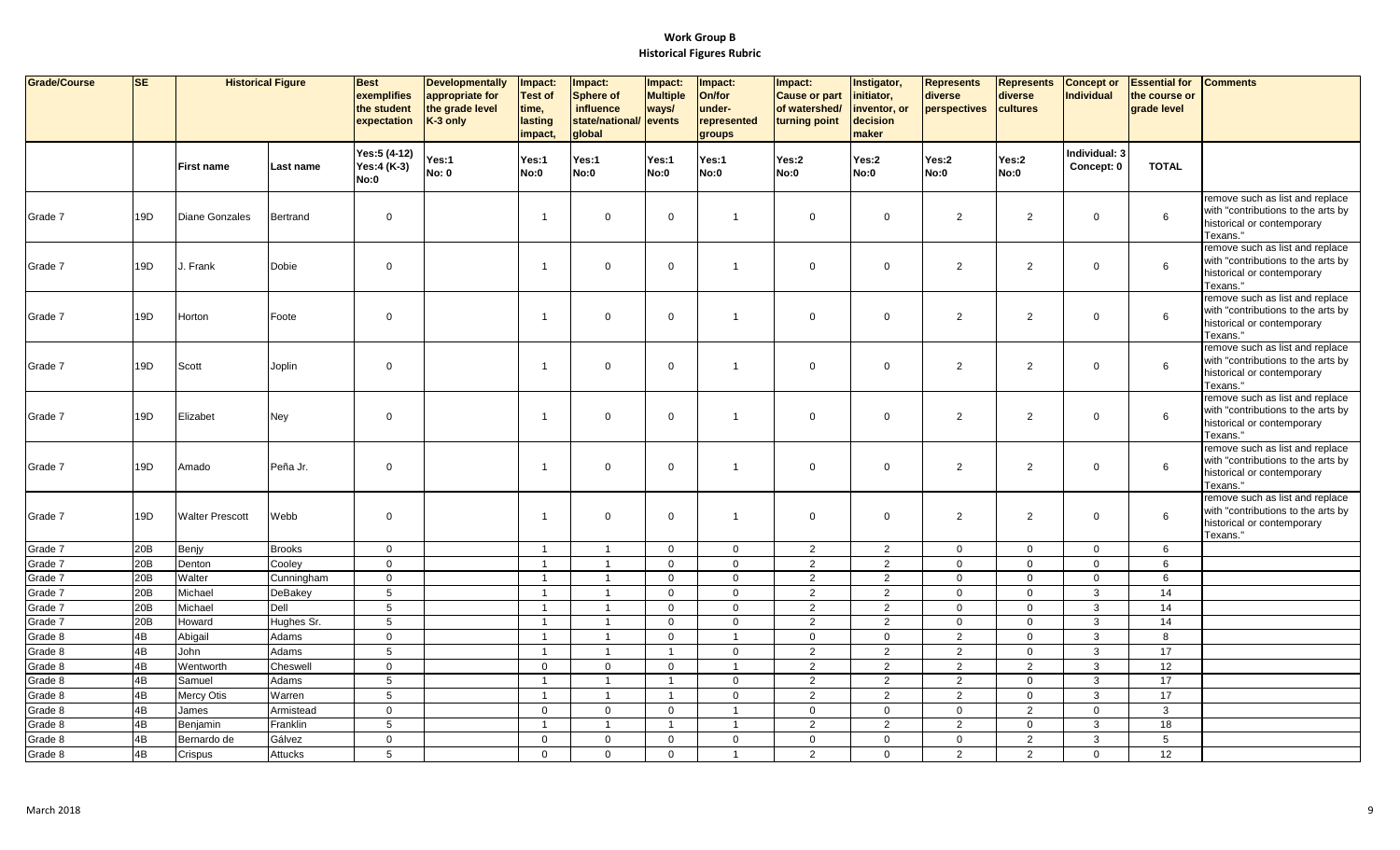| Grade/Course | <b>SE</b>  |                         | <b>Historical Figure</b> | <b>Best</b><br>exemplifies<br>the student<br>expectation | <b>Developmentally</b><br>appropriate for<br>the grade level<br>K-3 only | Impact:<br><b>Test of</b><br>time,<br>lasting<br>impact, | Impact:<br>Sphere of<br><b>influence</b><br>state/national/ events<br>global | Impact:<br><b>Multiple</b><br>ways/ | Impact:<br>On/for<br>under-<br>represented<br>groups | Impact:<br><b>Cause or part</b><br>of watershed/<br>turning point | Instigator,<br>initiator,<br>inventor, or<br>decision<br>maker | <b>Represents</b><br>diverse<br>perspectives | <b>Represents</b><br>diverse<br>cultures | <b>Concept or</b><br>Individual | <b>Essential for</b><br>the course or<br>grade level | <b>Comments</b>                                                                                                                                                     |
|--------------|------------|-------------------------|--------------------------|----------------------------------------------------------|--------------------------------------------------------------------------|----------------------------------------------------------|------------------------------------------------------------------------------|-------------------------------------|------------------------------------------------------|-------------------------------------------------------------------|----------------------------------------------------------------|----------------------------------------------|------------------------------------------|---------------------------------|------------------------------------------------------|---------------------------------------------------------------------------------------------------------------------------------------------------------------------|
|              |            | <b>First name</b>       | Last name                | Yes:5 (4-12)<br>Yes:4 (K-3)<br>No:0                      | Yes:1<br><b>No: 0</b>                                                    | Yes:1<br>No:0                                            | Yes:1<br>No:0                                                                | Yes:1<br>No:0                       | Yes:1<br>No:0                                        | Yes:2<br>No:0                                                     | Yes:2<br>No:0                                                  | Yes:2<br>No:0                                | Yes:2<br>No:0                            | Individual: 3<br>Concept: 0     | <b>TOTAL</b>                                         |                                                                                                                                                                     |
| Grade 8      | 4B         | George III (King)       |                          | 5                                                        |                                                                          | $\overline{\mathbf{1}}$                                  | $\overline{1}$                                                               | $\mathbf 0$                         | $\mathbf{0}$                                         | $\overline{2}$                                                    | $\overline{2}$                                                 | $\mathbf 0$                                  | $\mathbf 0$                              | 3                               | 14                                                   |                                                                                                                                                                     |
| Grade 8      | 4B         | Haym                    | Salomon                  | $\mathbf{0}$                                             |                                                                          | $\mathbf{0}$                                             | $\Omega$                                                                     | $\mathbf 0$                         | $\Omega$                                             | $\mathbf 0$                                                       | $\overline{0}$                                                 | $\mathbf{0}$                                 | 2                                        | $\overline{0}$                  | 2                                                    |                                                                                                                                                                     |
| Grade 8      | 4B         | Patrick                 | Henry                    | $5\phantom{.0}$                                          |                                                                          | $\overline{1}$                                           | $\overline{1}$                                                               | $\overline{1}$                      | $\mathbf 0$                                          | $\overline{2}$                                                    | $\overline{2}$                                                 | 2                                            | $\mathbf 0$                              | 3                               | 17                                                   |                                                                                                                                                                     |
| Grade 8      | 4B         | Thomas                  | Jefferson                | $\sqrt{5}$                                               |                                                                          | $\overline{1}$                                           | $\overline{1}$                                                               | $\overline{1}$                      | $\overline{1}$                                       | $\overline{2}$                                                    | $\overline{a}$                                                 | $\overline{2}$                               | $\mathbf 0$                              | 3                               | 18                                                   |                                                                                                                                                                     |
| Grade 8      | 4B         | Marquis de              | Lafayette                | $5\phantom{.0}$                                          |                                                                          | $\overline{1}$                                           | $\overline{1}$                                                               | $\overline{0}$                      | $\mathbf 0$                                          | $\mathbf 0$                                                       | $\overline{0}$                                                 | 2                                            | $\overline{0}$                           | 3                               | 12                                                   |                                                                                                                                                                     |
| Grade 8      | 4B         | Thomas                  | Paine                    | 5                                                        |                                                                          | $\overline{1}$                                           | $\overline{1}$                                                               | $\overline{0}$                      | $\mathbf 0$                                          | 2                                                                 | 2                                                              | 2                                            | $\mathbf{0}$                             | $\mathbf{3}$                    | 16                                                   |                                                                                                                                                                     |
| Grade 8      | 4B         | George                  | Washington               | $\sqrt{5}$                                               |                                                                          | $\overline{1}$                                           | $\overline{1}$                                                               | $\overline{1}$                      | $\overline{\mathbf{1}}$                              | $\overline{2}$                                                    | $\overline{2}$                                                 | $\overline{2}$                               | $\mathbf 0$                              | 3                               | 18                                                   |                                                                                                                                                                     |
| Grade 8      | 7D         | John Quincy             | Adams                    | $\mathbf 0$                                              |                                                                          | $\mathbf 0$                                              | $\mathbf 0$                                                                  | $\overline{0}$                      | $\overline{1}$                                       | $\mathbf 0$                                                       | $\overline{2}$                                                 | $\overline{2}$                               | $\mathbf 0$                              | $\mathbf 0$                     | 5                                                    |                                                                                                                                                                     |
| Grade 8      | 7D         | John C.                 | Calhoun                  | $\sqrt{5}$                                               |                                                                          | $\overline{1}$                                           | $\overline{1}$                                                               | $\overline{1}$                      | $\overline{1}$                                       | 2                                                                 | $\overline{2}$                                                 | $\mathbf 0$                                  | $\mathbf{0}$                             | 3                               | 16                                                   |                                                                                                                                                                     |
| Grade 8      | 7D         | Henry                   | Clay                     | $5\phantom{.0}$                                          |                                                                          | $\overline{1}$                                           | $\overline{1}$                                                               | $\mathbf 0$                         | $\mathbf 0$                                          | $\overline{2}$                                                    | $\overline{2}$                                                 | $\overline{2}$                               | $\mathbf 0$                              | 3                               | 16                                                   |                                                                                                                                                                     |
| Grade 8      | 7D         | Daniel                  | Webster                  | $\overline{0}$                                           |                                                                          | $\mathbf 0$                                              | $\mathbf 0$                                                                  | $\mathbf 0$                         | $\mathbf 0$                                          | 2                                                                 | 2                                                              | $\overline{2}$                               | $\mathbf 0$                              | 3                               | 9                                                    |                                                                                                                                                                     |
| Grade 8      | 8A         | Jefferson               | Davis                    | 5                                                        |                                                                          | $\overline{1}$                                           | $\overline{1}$                                                               | $\mathbf 0$                         | $\overline{1}$                                       | $\overline{2}$                                                    | $\overline{2}$                                                 | $\mathbf 0$                                  | $\mathbf 0$                              | 3                               | 15                                                   |                                                                                                                                                                     |
| Grade 8      | 8A         | Ulysses S.              | Grant                    | 5                                                        |                                                                          | $\overline{1}$                                           | $\overline{1}$                                                               | $\overline{1}$                      | $\overline{1}$                                       | 2                                                                 | $\overline{2}$                                                 | $\overline{2}$                               | $\overline{0}$                           | $\mathbf{3}$                    | 18                                                   |                                                                                                                                                                     |
| Grade 8      | 8A         | Robert E.               | Lee                      | 5                                                        |                                                                          | $\overline{1}$                                           | $\overline{1}$                                                               | $\overline{0}$                      | $\overline{1}$                                       | $\overline{2}$                                                    | 2                                                              | $\mathbf 0$                                  | $\mathbf 0$                              | 3                               | 15                                                   |                                                                                                                                                                     |
| Grade 8      | 8A         | Abraham                 | Lincoln                  | $5\phantom{.0}$                                          |                                                                          | $\overline{\mathbf{1}}$                                  | $\overline{1}$                                                               | $\mathbf 0$                         | $\overline{1}$                                       | $\overline{2}$                                                    | 2                                                              | 2                                            | $\mathbf 0$                              | 3                               | 17                                                   |                                                                                                                                                                     |
| Grade 8      | 8A         | William                 | Carney                   | $\mathbf{0}$                                             |                                                                          | $\mathbf{0}$                                             | $\Omega$                                                                     | $\overline{0}$                      | $\overline{1}$                                       | 2                                                                 | $\overline{0}$                                                 | $\mathbf 0$                                  | $\overline{2}$                           | $\overline{0}$                  | 5                                                    |                                                                                                                                                                     |
| Grade 8      | 8A         | Phillip                 | Bazaar                   | $\mathbf 0$                                              |                                                                          | $\mathbf{0}$                                             | $\Omega$                                                                     | $\mathbf 0$                         | $\overline{1}$                                       | $\overline{2}$                                                    | $\mathbf 0$                                                    | $\mathbf{0}$                                 | $\overline{2}$                           | $\mathbf 0$                     | $5\phantom{.0}$                                      |                                                                                                                                                                     |
| Grade 8      | 9B         | <b>Hiram Rhodes</b>     | Revels                   | 5                                                        |                                                                          | $\mathbf 0$                                              | $\overline{1}$                                                               | $\mathbf 0$                         | -1                                                   | $\overline{2}$                                                    | $\overline{2}$                                                 | 2                                            | $\overline{2}$                           | $\mathbf 0$                     | 15                                                   | Consider the concept of black<br>people serving in government, as<br>opposed to an individual. An<br>individual might not be the best<br>representative of this SE. |
| Grade 8      | 15A        | Federalists             |                          |                                                          |                                                                          |                                                          |                                                                              |                                     |                                                      |                                                                   |                                                                |                                              |                                          |                                 | $\mathbf{0}$                                         | These groups are not specifically<br>named in the SE.                                                                                                               |
| Grade 8      | <b>15A</b> | Anti-Federalists        |                          |                                                          |                                                                          |                                                          |                                                                              |                                     |                                                      |                                                                   |                                                                |                                              |                                          |                                 | $\mathbf 0$                                          | These groups are not specifically<br>named in the SE.                                                                                                               |
| Grade 8      | 17A        | Alexander               | Hamilton                 | $5\phantom{.0}$                                          |                                                                          | $\overline{\mathbf{1}}$                                  |                                                                              |                                     | $\mathbf{0}$                                         | $\overline{2}$                                                    | $\overline{2}$                                                 | 2                                            | $\mathbf 0$                              | 3                               | 17                                                   |                                                                                                                                                                     |
| Grade 8      | <b>17A</b> | Patrick                 | Henry                    | $\overline{0}$                                           |                                                                          | $\mathbf{0}$                                             | $\overline{1}$                                                               | $\overline{0}$                      | $\mathbf 0$                                          | 2                                                                 | $\overline{2}$                                                 | $\overline{2}$                               | $\mathbf 0$                              | $\overline{0}$                  | $\overline{7}$                                       |                                                                                                                                                                     |
| Grade 8      | <b>17A</b> | James                   | Madison                  | 5                                                        |                                                                          | $\overline{1}$                                           | $\overline{1}$                                                               | $\overline{1}$                      | $\mathbf 0$                                          | $\overline{2}$                                                    | $\overline{2}$                                                 | $\overline{2}$                               | $\mathbf 0$                              | 3                               | 17                                                   |                                                                                                                                                                     |
| Grade 8      | 17A        | George                  | Mason                    | $5\phantom{.0}$                                          |                                                                          | $\overline{1}$                                           | $\overline{1}$                                                               | $\mathbf 0$                         | $\overline{1}$                                       | $\overline{2}$                                                    | $\overline{2}$                                                 | 2                                            | $\mathbf 0$                              | 3                               | 17                                                   |                                                                                                                                                                     |
| Grade 8      | 20A        | Thomas                  | Hooker                   | $\mathsf 0$                                              |                                                                          | $\overline{1}$                                           | $\overline{1}$                                                               | $\mathbf 0$                         | $\mathbf 0$                                          | 2                                                                 | 2                                                              | 2                                            | $\mathbf 0$                              | $\mathbf{3}$                    | 11                                                   |                                                                                                                                                                     |
| Grade 8      | 20A        | Charles de              | Montesquieu              | $\mathbf 0$                                              |                                                                          | $\overline{1}$                                           | $\overline{1}$                                                               | $\overline{0}$                      | $\Omega$                                             | $\overline{2}$                                                    | $\overline{2}$                                                 | $\overline{2}$                               | $\mathbf 0$                              | $\mathbf{0}$                    | 8                                                    |                                                                                                                                                                     |
| Grade 8      | 20A        | John                    | Locke                    | 5                                                        |                                                                          | $\overline{1}$                                           | $\overline{1}$                                                               | $\mathbf 0$                         | $\overline{1}$                                       | 2                                                                 | $\overline{2}$                                                 | 2                                            | $\mathbf 0$                              | 3                               | 17                                                   |                                                                                                                                                                     |
| Grade 8      | 20A        | William                 | Blackstone               | $\mathbf 0$                                              |                                                                          | $\overline{1}$                                           | $\overline{1}$                                                               | $\mathbf 0$                         | $\mathbf 0$                                          | $\overline{2}$                                                    | $\overline{2}$                                                 | 2                                            | $\mathbf 0$                              | $\mathbf 0$                     | 8                                                    |                                                                                                                                                                     |
| Grade 8      | 20A        | William                 | Penn                     | $\mathsf 0$                                              |                                                                          | $\overline{1}$                                           | $\overline{1}$                                                               | $\mathbf 0$                         | $\overline{1}$                                       | $\overline{2}$                                                    | $\overline{a}$                                                 | $\overline{2}$                               | $\mathbf 0$                              | $\mathbf 0$                     | 9                                                    |                                                                                                                                                                     |
| Grade 8      | 20B        | <b>Founding Fathers</b> |                          | $\mathbf 0$                                              |                                                                          | $\mathbf{0}$                                             | $\Omega$                                                                     | $\mathbf 0$                         | $\mathbf{0}$                                         | $\mathbf 0$                                                       | $\mathbf 0$                                                    | $\mathbf 0$                                  | $\mathbf 0$                              | $\overline{0}$                  | $\overline{0}$                                       | Ill defined, we can't evaluate                                                                                                                                      |
| Grade 8      | 20C        | Henry David             | Thoreau                  | 5                                                        |                                                                          | $\overline{1}$                                           |                                                                              | $\mathbf 0$                         | $\Omega$                                             | $\mathbf 0$                                                       | $\overline{2}$                                                 | 2                                            | $\mathbf 0$                              | 3                               | 14                                                   | Consider; is this a necessary SE                                                                                                                                    |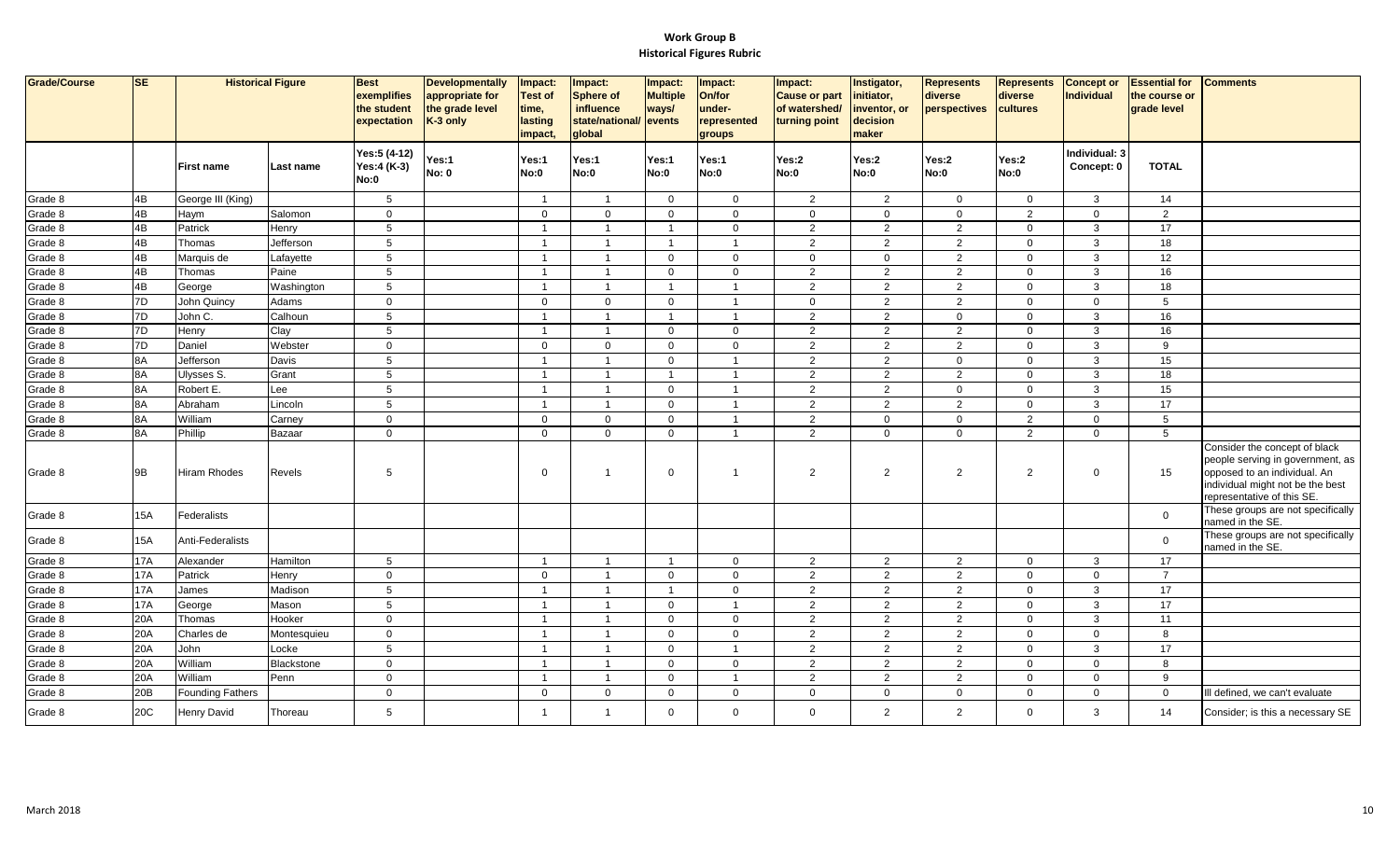| Grade/Course    | <b>SE</b> | <b>Historical Figure</b> |             | <b>Best</b><br>exemplifies<br>the student<br>expectation | <b>Developmentally</b><br>appropriate for<br>the grade level<br>K-3 only | Impact:<br><b>Test of</b><br>time,<br>lasting<br>impact | Impact:<br><b>Sphere of</b><br>influence<br>state/national/<br>global | Impact:<br><b>Multiple</b><br>ways/<br>events | Impact:<br>On/for<br>under-<br>represented<br>groups | Impact:<br><b>Cause or part</b><br>of watershed/<br>turning point | Instigator,<br>initiator,<br>inventor, or<br>decision<br>maker | <b>Represents</b><br>diverse<br>perspectives | <b>Represents</b><br>diverse<br>cultures | <b>Concept or</b><br><b>Individual</b> | <b>Essential for</b><br>the course or<br>grade level | <b>Comments</b>                                                                                         |
|-----------------|-----------|--------------------------|-------------|----------------------------------------------------------|--------------------------------------------------------------------------|---------------------------------------------------------|-----------------------------------------------------------------------|-----------------------------------------------|------------------------------------------------------|-------------------------------------------------------------------|----------------------------------------------------------------|----------------------------------------------|------------------------------------------|----------------------------------------|------------------------------------------------------|---------------------------------------------------------------------------------------------------------|
|                 |           | First name               | Last name   | Yes:5 (4-12)<br>Yes:4 (K-3)<br>No:0                      | Yes:1<br><b>No: 0</b>                                                    | Yes:1<br><b>No:0</b>                                    | Yes:1<br>No:0                                                         | Yes:1<br>No:0                                 | Yes:1<br>No:0                                        | Yes:2<br>No:0                                                     | Yes:2<br>No:0                                                  | Yes:2<br>No:0                                | Yes:2<br>No:0                            | Individual: 3<br>Concept: 0            | <b>TOTAL</b>                                         |                                                                                                         |
| Grade 8         | 22A       | George                   | Washington  | 5                                                        |                                                                          |                                                         | $\mathbf 1$                                                           | $\overline{1}$                                | $\overline{0}$                                       | $\overline{2}$                                                    | 2                                                              | $\overline{0}$                               | $\mathbf 0$                              | 3                                      | 15                                                   | Recommend removal of SE<br>because the individuals are<br>included and best represented in<br>other SEs |
| Grade 8         | 22A       | John                     | Marshall    | $5\phantom{.0}$                                          |                                                                          |                                                         | -1                                                                    | $\mathbf{0}$                                  | $\overline{0}$                                       | $\overline{2}$                                                    | $\overline{2}$                                                 | $\overline{0}$                               | $\mathbf 0$                              | $\Omega$                               | 11                                                   | Recommend removal of SE<br>because the individuals are<br>included and best represented in<br>other SEs |
| Grade 8         | 22A       | Abraham                  | Lincoln     | 5                                                        |                                                                          | -1                                                      | -1                                                                    | $\overline{1}$                                | $\overline{1}$                                       | $\overline{2}$                                                    | 2                                                              | $\overline{2}$                               | $\mathbf 0$                              | 3                                      | 18                                                   | Recommend removal of SE<br>because the individuals are<br>included and best represented in<br>other SEs |
| Grade 8         | 22B       | Frederick                | Douglass    | 5                                                        |                                                                          | $\overline{1}$                                          | $\overline{1}$                                                        | $\overline{1}$                                | $\overline{1}$                                       | $\overline{2}$                                                    | 2                                                              | 2                                            | 2                                        | 3                                      | 20                                                   |                                                                                                         |
| Grade 8         | 22B       | John Paul                | Jones       | $\mathbf 0$                                              |                                                                          | 1                                                       | $\mathbf 0$                                                           | $\mathbf 0$                                   | $\overline{0}$                                       | 2                                                                 | $\overline{2}$                                                 | $\mathbf 0$                                  | $\mathbf 0$                              | $\Omega$                               | 5                                                    |                                                                                                         |
| Grade 8         | 22B       | James                    | Monroe      | $\mathbf{0}$                                             |                                                                          | $\mathbf{1}$                                            | $\overline{1}$                                                        | $\mathbf 0$                                   | $\overline{0}$                                       | $\mathbf{0}$                                                      | $\overline{2}$                                                 | $\mathbf 0$                                  | $\mathbf{0}$                             | $\Omega$                               | $\overline{4}$                                       | Best taught during the early<br>Republic 8.5E                                                           |
| Grade 8         | 22B       | Stonewall                | Jackson     | $\mathbf{0}$                                             |                                                                          | $\overline{\mathbf{1}}$                                 | $\mathbf 0$                                                           | $\mathbf 0$                                   | $\overline{0}$                                       | $\overline{2}$                                                    | 2                                                              | $\mathbf 0$                                  | $\mathbf 0$                              | 3                                      | 8                                                    | Consider modifying the SE                                                                               |
| Grade 8         | 22B       | Susan B.                 | Anthony     | 5                                                        |                                                                          | $\overline{1}$                                          | $\overline{1}$                                                        | $\mathbf 0$                                   | $\overline{1}$                                       | $\overline{2}$                                                    | $\overline{2}$                                                 | $\overline{2}$                               | $\overline{2}$                           | 3                                      | 19                                                   |                                                                                                         |
| Grade 8         | 22B       | Elizabeth Cady           | Stanton     | 5                                                        |                                                                          | $\overline{1}$                                          | $\overline{1}$                                                        | $\mathbf 0$                                   | $\overline{1}$                                       | $\overline{2}$                                                    | 2                                                              | 2                                            | 2                                        | 3                                      | 19                                                   |                                                                                                         |
| Grade 8         | 26A       | John James               | Audubon     | $\mathbf 0$                                              |                                                                          | $\mathbf 0$                                             | $\overline{1}$                                                        | $\mathbf{0}$                                  | $\overline{0}$                                       | $\mathbf{0}$                                                      | $\mathbf{0}$                                                   | $\mathbf 0$                                  | $\mathbf 0$                              | $\Omega$                               | $\overline{1}$                                       |                                                                                                         |
| Economics       | 5E        | Friedrich                | Hayek       | $\sqrt{5}$                                               |                                                                          | $\overline{1}$                                          | $\overline{1}$                                                        | $\overline{1}$                                | $\overline{0}$                                       | $\overline{2}$                                                    | $\overline{2}$                                                 | $\mathbf 0$                                  | $\mathbf 0$                              | 3                                      | 15                                                   | <b>Essential Philosophers ideas</b>                                                                     |
| Economics       | 5E        | Milton                   | Friedman    | 5                                                        |                                                                          | $\overline{1}$                                          | $\overline{1}$                                                        | $\overline{1}$                                | $\mathbf 0$                                          | $\overline{2}$                                                    | 2                                                              | $\mathbf 0$                                  | $\mathbf 0$                              | 3                                      | 15                                                   | <b>Essential Philosophers ideas</b>                                                                     |
| Economics       | 5E        | John Maynard             | Keynes      | 5                                                        |                                                                          | $\overline{1}$                                          | $\overline{1}$                                                        | $\overline{1}$                                | $\overline{0}$                                       | $\overline{2}$                                                    | $\overline{2}$                                                 | $\mathbf 0$                                  | $\mathbf 0$                              | 3                                      | 15                                                   | <b>Essential Philosophers ideas</b>                                                                     |
| Economics       | 5E        | Adam                     | Smith       | 5                                                        |                                                                          | $\overline{1}$                                          | $\overline{1}$                                                        | $\overline{1}$                                | $\overline{0}$                                       | $\overline{2}$                                                    | 2                                                              | $\mathbf 0$                                  | $\mathbf 0$                              | 3                                      | 15                                                   | Essential Philosophers ideas                                                                            |
| U.S. Government | 1C        | Moses                    |             | 5                                                        |                                                                          | -1                                                      | $\overline{1}$                                                        | $\overline{1}$                                | $\overline{1}$                                       | $\overline{2}$                                                    | 2                                                              | 2                                            | 2                                        | 3                                      | 20                                                   | Essential                                                                                               |
| U.S. Government | 1C        | William                  | Blackstone  | $5\phantom{.0}$                                          |                                                                          | $\mathbf{1}$                                            | $\overline{1}$                                                        | $\mathbf{1}$                                  | $\overline{0}$                                       | $\overline{2}$                                                    | 2                                                              | $\mathbf 0$                                  | $\mathbf 0$                              | 3                                      | 15                                                   | Yes, but not as much time                                                                               |
| U.S. Government | 1C        | John                     | Locke       | $5\phantom{.0}$                                          |                                                                          | $\overline{1}$                                          | $\overline{1}$                                                        | $\overline{1}$                                | $\mathbf 0$                                          | $\overline{2}$                                                    | 2                                                              | $\mathbf 0$                                  | $\mathsf 0$                              | 3                                      | 15                                                   | Essential                                                                                               |
| U.S. Government | $1C$      | Charles de               | Montesquieu | 5                                                        |                                                                          | $\overline{1}$                                          | $\overline{1}$                                                        | $\overline{1}$                                | $\Omega$                                             | $\overline{2}$                                                    | 2                                                              | $\mathbf 0$                                  | $\Omega$                                 | 3                                      | 15                                                   | Yes, but not as much time                                                                               |
| U.S. Government | 1D        | <b>Founding Fathers</b>  |             | 5                                                        |                                                                          | $\overline{1}$                                          | $\overline{1}$                                                        | $\mathbf{1}$                                  | $\overline{0}$                                       | $\overline{2}$                                                    | $\overline{2}$                                                 | $\mathbf 0$                                  | $\mathbf 0$                              | 3                                      | 15                                                   | Essential                                                                                               |
| U.S. Government | 1D        | John                     | Adams       | $\overline{5}$                                           |                                                                          | $\overline{1}$                                          | $\overline{1}$                                                        | $\overline{1}$                                | $\overline{0}$                                       | $\overline{2}$                                                    | $\overline{2}$                                                 | $\mathbf 0$                                  | $\mathbf 0$                              | 3                                      | 15                                                   | Essential                                                                                               |
| U.S. Government | 1D        | Alexander                | Hamilton    | 5                                                        |                                                                          | $\overline{1}$                                          | $\overline{1}$                                                        | $\overline{1}$                                | $\overline{0}$                                       | $\overline{2}$                                                    | 2                                                              | $\overline{0}$                               | $\Omega$                                 | 3                                      | 15                                                   | Essentia                                                                                                |
| U.S. Government | 1D        | Thomas                   | Jefferson   | 5                                                        |                                                                          | $\overline{1}$                                          | $\overline{\mathbf{1}}$                                               | $\mathbf{1}$                                  | $\overline{0}$                                       | $\overline{2}$                                                    | 2                                                              | $\mathbf 0$                                  | $\mathbf 0$                              | 3                                      | 15                                                   | Essential (Redundancy by being<br>in 1D and 1F. Only needs to be in<br>one)                             |
| U.S. Government | 1D        | James                    | Madison     | 5                                                        |                                                                          | $\mathbf{1}$                                            | $\overline{1}$                                                        | $\mathbf{1}$                                  | $\overline{0}$                                       | $\overline{2}$                                                    | $\overline{2}$                                                 | $\overline{0}$                               | $\mathbf{0}$                             | 3                                      | 15                                                   | Essential                                                                                               |
| U.S. Government | 1D        | John                     | Jay         | 5                                                        |                                                                          | $\overline{1}$                                          | $\overline{1}$                                                        | $\overline{1}$                                | $\overline{0}$                                       | $\overline{2}$                                                    | $\overline{2}$                                                 | $\mathbf 0$                                  | $\mathbf 0$                              | 3                                      | 15                                                   | Essential                                                                                               |
| U.S. Government | 1D        | George                   | Mason       | 5                                                        |                                                                          |                                                         | $\overline{1}$                                                        | $\overline{1}$                                | $\overline{0}$                                       | $\overline{2}$                                                    | $\overline{2}$                                                 | $\mathbf 0$                                  | $\mathbf 0$                              | 3                                      | 15                                                   | Essential                                                                                               |
| U.S. Government | 1D        | Roger                    | Sherman     | 5                                                        |                                                                          | $\mathbf{1}$                                            | $\overline{1}$                                                        | $\overline{1}$                                | $\overline{0}$                                       | $\overline{2}$                                                    | 2                                                              | $\mathbf 0$                                  | $\mathbf 0$                              | 3                                      | 15                                                   | Essential                                                                                               |
| U.S. Government | 1D        | James                    | Wilson      | 5                                                        |                                                                          | $\overline{1}$                                          | $\overline{1}$                                                        | $\overline{1}$                                | $\overline{0}$                                       | $\overline{2}$                                                    | 2                                                              | $\mathbf 0$                                  | $\mathbf 0$                              | 3                                      | 15                                                   | Essential                                                                                               |
| U.S. Government | 1F        | George                   | Washington  | 5                                                        |                                                                          | $\overline{1}$                                          | $\overline{1}$                                                        | $\overline{1}$                                | $\Omega$                                             | $\overline{2}$                                                    | 2                                                              | 2                                            | 2                                        | 3                                      | 19                                                   | Essential                                                                                               |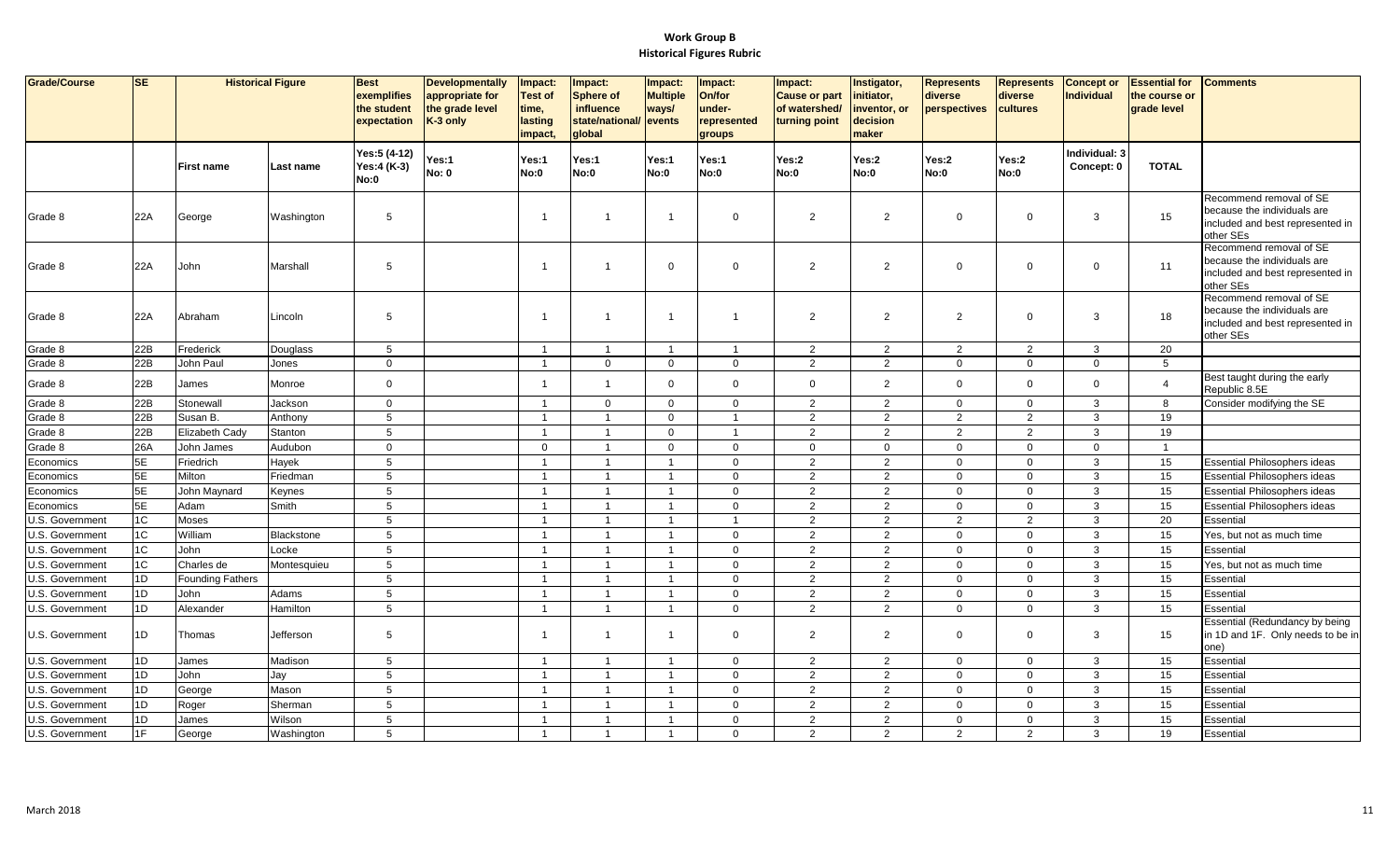| Grade/Course                                     | <b>SE</b>  |                                                                                      | <b>Historical Figure</b> | <b>Best</b><br>exemplifies<br>the student<br>expectation | <b>Developmentally</b><br>appropriate for<br>the grade level<br>$K-3$ only | Impact:<br><b>Test of</b><br>time,<br>lasting<br>impact, | Impact:<br><b>Sphere of</b><br>influence<br>state/national/<br>global | Impact:<br><b>Multiple</b><br>ways/<br>events | Impact:<br>On/for<br>under-<br>represented<br>groups | Impact:<br><b>Cause or part</b><br>of watershed/<br>turning point | Instigator,<br>initiator,<br>inventor, or<br>decision<br>maker | <b>Represents</b><br>diverse<br>perspectives | <b>Represents</b><br>diverse<br>cultures | <b>Concept or</b><br><b>Individual</b> | <b>Essential for</b><br>the course or<br>grade level | <b>Comments</b>                                                             |
|--------------------------------------------------|------------|--------------------------------------------------------------------------------------|--------------------------|----------------------------------------------------------|----------------------------------------------------------------------------|----------------------------------------------------------|-----------------------------------------------------------------------|-----------------------------------------------|------------------------------------------------------|-------------------------------------------------------------------|----------------------------------------------------------------|----------------------------------------------|------------------------------------------|----------------------------------------|------------------------------------------------------|-----------------------------------------------------------------------------|
|                                                  |            | <b>First name</b>                                                                    | Last name                | Yes:5 (4-12)<br>Yes:4 (K-3)<br>No:0                      | Yes:1<br><b>No: 0</b>                                                      | Yes:1<br>No:0                                            | Yes:1<br>No:0                                                         | Yes:1<br>No:0                                 | Yes:1<br>No:0                                        | Yes:2<br>No:0                                                     | Yes:2<br>No:0                                                  | Yes:2<br>No:0                                | Yes:2<br>No:0                            | Individual: 3<br>Concept: 0            | <b>TOTAL</b>                                         |                                                                             |
| U.S. Government                                  | 1F         | Thomas                                                                               | Jefferson                | 5                                                        |                                                                            | -1                                                       | $\overline{1}$                                                        | $\overline{1}$                                | $\mathbf{0}$                                         | $\overline{2}$                                                    | $\overline{2}$                                                 | $\mathbf 0$                                  | $\mathbf 0$                              | $\mathbf{3}$                           | 15                                                   | Essential (Redundancy by being<br>in 1D and 1F. Only needs to be in<br>one) |
| U.S. Government                                  | 1F         | John                                                                                 | Marshall                 | 5                                                        |                                                                            | $\overline{1}$                                           | $\overline{1}$                                                        | $\overline{1}$                                | $\mathbf{0}$                                         | $\overline{2}$                                                    | $\overline{2}$                                                 | $\mathbf{0}$                                 | $\mathbf{0}$                             | $\mathbf{3}$                           | 15                                                   | Essential                                                                   |
| U.S. Government                                  | 1F         | Andrew                                                                               | Jackson                  | $\,$ 5 $\,$                                              |                                                                            | $\overline{1}$                                           | $\overline{1}$                                                        |                                               | $\mathbf 0$                                          | $\overline{2}$                                                    | $\overline{2}$                                                 | $\mathbf 0$                                  | $\mathbf 0$                              | 3                                      | 15                                                   | Essential                                                                   |
| U.S. Government                                  | 1F         | Abraham                                                                              | Lincoln                  | 5                                                        |                                                                            | $\overline{1}$                                           | $\overline{1}$                                                        | $\overline{1}$                                | $\mathbf{0}$                                         | $\overline{2}$                                                    | $\overline{2}$                                                 | $\mathbf 0$                                  | $\mathbf 0$                              | $\mathbf{3}$                           | 15                                                   | Essential                                                                   |
| U.S. Government                                  | 1F         | Theodore                                                                             | Roosevelt                | 5                                                        |                                                                            | $\overline{1}$                                           | $\overline{1}$                                                        | $\overline{1}$                                | $\mathbf 0$                                          | $\overline{2}$                                                    | $\overline{2}$                                                 | $\mathbf 0$                                  | $\mathbf 0$                              | $\mathbf{3}$                           | 15                                                   | Essential                                                                   |
| U.S. Government                                  | 1F         | Franklin D.                                                                          | Roosevelt                | $\,$ 5 $\,$                                              |                                                                            | $\overline{1}$                                           | $\overline{1}$                                                        | $\mathbf{1}$                                  | $\mathbf 0$                                          | $\overline{2}$                                                    | $\overline{2}$                                                 | $\mathbf 0$                                  | $\mathbf 0$                              | $\mathbf{3}$                           | 15                                                   | Essential                                                                   |
| U.S. Government                                  | 1F         | Ronald                                                                               | Reagan                   | 5                                                        |                                                                            | $\overline{\mathbf{1}}$                                  | $\overline{1}$                                                        | $\overline{1}$                                | $\mathbf{0}$                                         | $\overline{2}$                                                    | 2                                                              | $\mathbf{0}$                                 | $\mathbf{0}$                             | $\mathbf{3}$                           | 15                                                   | Essential                                                                   |
| U.S. Government                                  | <b>16C</b> | League of United<br>Latin American<br>Citizens (LULAC)                               |                          | 5                                                        |                                                                            | -1                                                       | $\overline{1}$                                                        | $\overline{1}$                                | $\overline{1}$                                       | $\overline{2}$                                                    | $\overline{2}$                                                 | $\overline{2}$                               | $\overline{2}$                           | $\mathbf{3}$                           | 20                                                   | Essential                                                                   |
| U.S. Government                                  | <b>16C</b> | National Rifle<br>Association (NRA)                                                  |                          | 5                                                        |                                                                            | -1                                                       | $\overline{1}$                                                        | $\mathbf 0$                                   | $\mathbf 0$                                          | $\mathbf 0$                                                       | $\overline{2}$                                                 | $\mathbf 0$                                  | $\mathbf 0$                              | $\mathbf{0}$                           | 9                                                    | Essential                                                                   |
| U.S. Government                                  | 16C        | National<br>Association for the<br>Advancement of<br><b>Colored People</b><br>NAACP) |                          | 5                                                        |                                                                            | $\overline{1}$                                           | $\overline{1}$                                                        | $\overline{1}$                                | $\overline{1}$                                       | $\overline{2}$                                                    | $\overline{2}$                                                 | $\overline{2}$                               | $\overline{2}$                           | 3                                      | 20                                                   | Essential                                                                   |
| U.S. History Since<br>1877                       | 1C         | <b>Founding Fathers</b>                                                              |                          | $\mathbf 0$                                              |                                                                            | $\mathbf 0$                                              | $\mathbf 0$                                                           | $\mathbf 0$                                   | $\mathbf{0}$                                         | $\mathbf 0$                                                       | $\mathbf 0$                                                    | $\mathbf{0}$                                 | $\mathbf 0$                              | $\overline{0}$                         | $\mathbf{0}$                                         | Beyond scope of course, content<br>prior to 1877.                           |
| U.S. History Since<br>1877                       | 1C         | Benjamin                                                                             | Rush                     | $\mathbf 0$                                              |                                                                            | $\mathbf 0$                                              | $\overline{0}$                                                        | $\mathbf{0}$                                  | $\Omega$                                             | $\mathbf 0$                                                       | $\overline{0}$                                                 | $\mathbf 0$                                  | $\mathbf{0}$                             | $\mathbf 0$                            | $\mathbf 0$                                          | Beyond scope of course, content<br>prior to 1877.                           |
| U.S. History Since<br>1877                       | 1C         | John                                                                                 | Hancock                  | $\mathbf 0$                                              |                                                                            | $\mathbf 0$                                              | $\mathbf 0$                                                           | $\mathbf 0$                                   | $\mathbf 0$                                          | $\mathbf 0$                                                       | $\mathbf 0$                                                    | $\mathbf 0$                                  | $\mathbf 0$                              | $\mathbf{0}$                           | $\mathbf 0$                                          | Beyond scope of course, content<br>prior to 1877.                           |
| U.S. History Since<br>1877<br>U.S. History Since | 1C         | John                                                                                 | Jay                      | $\mathbf 0$                                              |                                                                            | $\mathbf{0}$                                             | $\mathbf 0$                                                           | $\mathbf{0}$                                  | $\mathbf 0$                                          | $\mathbf 0$                                                       | $\mathbf 0$                                                    | $\mathbf 0$                                  | $\mathbf 0$                              | $\overline{0}$                         | $\overline{0}$                                       | Beyond scope of course, content<br>prior to 1877.                           |
| 1877                                             | 1C         | John                                                                                 | Witherspoon              | $\mathbf 0$                                              |                                                                            | $\mathbf 0$                                              | $\mathbf 0$                                                           | $\mathbf{0}$                                  | $\mathbf 0$                                          | $\mathbf 0$                                                       | $\overline{0}$                                                 | $\mathbf 0$                                  | $\mathbf{0}$                             | $\Omega$                               | $\overline{0}$                                       | Beyond scope of course, content<br>prior to 1877.                           |
| U.S. History Since<br>1877                       | 1C         | John Peter                                                                           | Muhlenberg               | $\mathsf{O}\xspace$                                      |                                                                            | $\Omega$                                                 | $\mathbf 0$                                                           | $\mathbf 0$                                   | $\mathbf 0$                                          | $\mathbf 0$                                                       | $\mathsf 0$                                                    | $\mathbf 0$                                  | $\mathbf 0$                              | $\Omega$                               | $\mathbf 0$                                          | Beyond scope of course, content<br>prior to 1877.                           |
| U.S. History Since<br>1877                       | 1C         | Charles                                                                              | Carroll                  | $\mathsf{O}\xspace$                                      |                                                                            | $\mathbf 0$                                              | $\mathbf 0$                                                           | $\mathbf 0$                                   | $\mathbf 0$                                          | $\mathbf 0$                                                       | $\overline{0}$                                                 | $\mathbf 0$                                  | $\mathbf 0$                              | $\overline{0}$                         | $\mathbf 0$                                          | Beyond scope of course, content<br>prior to 1877.                           |
| U.S. History Since<br>1877<br>U.S. History Since | 1C         | Jonathan                                                                             | Trumbull Sr.             | $\mathbf 0$                                              |                                                                            | $\mathbf 0$                                              | $\mathbf 0$                                                           | $\mathbf{0}$                                  | $\Omega$                                             | $\mathbf 0$                                                       | $\mathbf 0$                                                    | $\mathbf 0$                                  | $\mathbf 0$                              | $\Omega$                               | $\overline{0}$                                       | Beyond scope of course, content<br>prior to 1877.                           |
| 1877                                             | 4A         | Henry Cabot                                                                          | Lodge                    | $\mathsf{O}\xspace$                                      |                                                                            | $\Omega$                                                 | $\overline{1}$                                                        | $\mathbf{0}$                                  | $\mathbf 0$                                          | $\overline{c}$                                                    | $\mathbf 0$                                                    | $\mathbf 0$                                  | $\overline{0}$                           | $\Omega$                               | $\mathbf{3}$                                         | Not necessary for this SE.                                                  |
| U.S. History Since<br>1877                       | 4A         | <b>Alfred Thayer</b>                                                                 | Mahan                    | 5                                                        |                                                                            | $\overline{1}$                                           | $\overline{1}$                                                        | $\mathbf 0$                                   | $\overline{1}$                                       | $\overline{2}$                                                    | $\overline{2}$                                                 | $\mathbf 0$                                  | $\mathbf 0$                              | $\mathbf{3}$                           | 15                                                   | Strike "SUCH AS" and add<br>"INCLUDING"                                     |
| U.S. History Since<br>1877                       | 4A         | Theodore                                                                             | Roosevelt                | 5                                                        |                                                                            | -1                                                       | $\overline{1}$                                                        | $\overline{1}$                                | $\overline{\mathbf{1}}$                              | $\overline{2}$                                                    | 2                                                              | $\mathbf 0$                                  | $\mathbf 0$                              | 3                                      | 16                                                   | Strike "SUCH AS" and add<br>'INCLUDING"                                     |
| U.S. History Since<br>1877                       | 4A         | Sanford B.                                                                           | Dole                     | 5                                                        |                                                                            | $\mathbf 0$                                              | $\overline{1}$                                                        | $\mathbf 0$                                   | $\overline{1}$                                       | $\overline{2}$                                                    | 2                                                              | $\mathbf 0$                                  | $\mathbf 0$                              | $\mathbf{3}$                           | 14                                                   | Strike "SUCH AS" and add<br>"INCLUDING"                                     |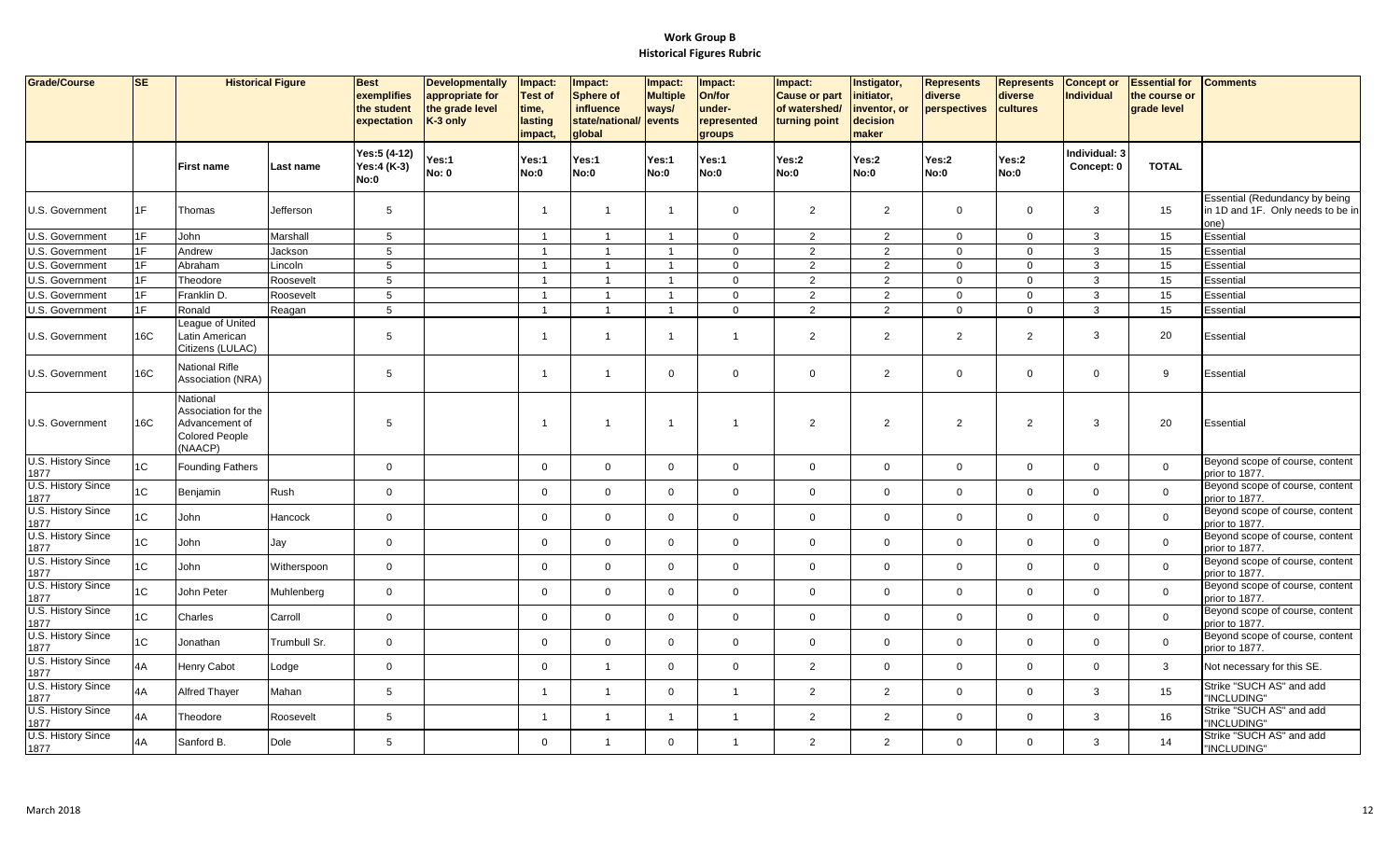| Grade/Course               | SE | <b>Historical Figure</b>      |                | <b>Best</b><br>exemplifies<br>the student<br>expectation | <b>Developmentally</b><br>appropriate for<br>the grade level<br>K-3 only | Impact:<br><b>Test of</b><br>time,<br>lasting<br>impact, | Impact:<br><b>Sphere of</b><br><b>influence</b><br>state/national/<br>global | Impact:<br><b>Multiple</b><br>ways/<br>events | <b>Impact:</b><br>On/for<br>under-<br>represented<br>groups | Impact:<br><b>Cause or part</b><br>of watershed/<br>turning point | Instigator,<br>initiator,<br>inventor, or<br>decision<br>maker | <b>Represents</b><br>diverse<br>perspectives | <b>Represents</b><br>diverse<br>cultures | <b>Concept or</b><br><b>Individual</b> | <b>Essential for</b><br>the course or<br>grade level | <b>Comments</b>                         |
|----------------------------|----|-------------------------------|----------------|----------------------------------------------------------|--------------------------------------------------------------------------|----------------------------------------------------------|------------------------------------------------------------------------------|-----------------------------------------------|-------------------------------------------------------------|-------------------------------------------------------------------|----------------------------------------------------------------|----------------------------------------------|------------------------------------------|----------------------------------------|------------------------------------------------------|-----------------------------------------|
|                            |    | <b>First name</b>             | Last name      | Yes:5 (4-12)<br>Yes:4 (K-3)<br>No:0                      | Yes:1<br><b>No: 0</b>                                                    | Yes:1<br>No:0                                            | Yes:1<br>No:0                                                                | Yes:1<br>No:0                                 | Yes:1<br>No:0                                               | Yes:2<br>No:0                                                     | Yes:2<br>No:0                                                  | Yes:2<br>No:0                                | Yes:2<br>No:0                            | Individual: 3<br>Concept: 0            | <b>TOTAL</b>                                         |                                         |
| U.S. History Since<br>1877 | 5B | Upton                         | Sinclair       | 5                                                        |                                                                          | $\overline{\mathbf{1}}$                                  | $\overline{1}$                                                               | $\overline{1}$                                | $\overline{1}$                                              | $\overline{2}$                                                    | $\overline{2}$                                                 | $\overline{2}$                               | $\mathbf{0}$                             | 3                                      | 18                                                   | Strike "SUCH AS" and add<br>"INCLUDING" |
| U.S. History Since<br>1877 | 5B | Susan B.                      | Anthony        | 5                                                        |                                                                          | $\overline{\mathbf{1}}$                                  | $\overline{1}$                                                               | $\overline{0}$                                | $\overline{1}$                                              | $\overline{2}$                                                    | 2                                                              | $\overline{2}$                               | 2                                        | 3                                      | 19                                                   | Strike "SUCH AS" and add<br>"INCLUDING" |
| U.S. History Since<br>1877 | 5B | Ida B.                        | Wells          | $\mathbf 0$                                              |                                                                          | $\mathbf 0$                                              | $\overline{1}$                                                               | $\mathbf 0$                                   | $\overline{1}$                                              | $\mathbf 0$                                                       | $\overline{2}$                                                 | $\overline{2}$                               | $\overline{2}$                           | $\mathbf 0$                            | 8                                                    | Not necessary for this SE.              |
| U.S. History Since<br>1877 | 5B | W. E. B.                      | <b>DuBois</b>  | 5                                                        |                                                                          | $\overline{\mathbf{1}}$                                  | $\overline{1}$                                                               | $\mathbf 0$                                   | $\overline{1}$                                              | $\overline{2}$                                                    | 2                                                              | 2                                            | 2                                        | 3                                      | 19                                                   | Strike "SUCH AS" and add<br>"INCLUDING" |
| U.S. History Since<br>1877 | 6B | Clarence                      | Darrow         | $\mathbf{0}$                                             |                                                                          | $\mathbf 0$                                              | $\overline{1}$                                                               | $\overline{0}$                                | $\overline{1}$                                              | $\mathbf 0$                                                       | $\mathbf 0$                                                    | $\overline{0}$                               | $\mathbf 0$                              | $\Omega$                               | 2                                                    | Not necessary for this SE.              |
| U.S. History Since<br>1877 | 6B | William Jennings              | <b>Bryan</b>   | $\mathsf{O}\xspace$                                      |                                                                          | $\mathbf 0$                                              | $\overline{1}$                                                               | $\mathsf 0$                                   | $\mathsf 0$                                                 | $\mathbf 0$                                                       | $\mathbf 0$                                                    | $\mathbf 0$                                  | $\mathsf 0$                              | $\Omega$                               | $\overline{1}$                                       | Not necessary for this SE.              |
| U.S. History Since<br>1877 | 6B | Henry                         | Ford           | 5                                                        |                                                                          | -1                                                       | $\overline{1}$                                                               | $\mathbf{1}$                                  | $\mathbf 0$                                                 | $\overline{2}$                                                    | $\overline{2}$                                                 | $\overline{0}$                               | $\Omega$                                 | 3                                      | 15                                                   | Strike "SUCH AS" and add<br>"INCLUDING" |
| U.S. History Since<br>1877 | 6B | Glenn                         | Curtiss        | $\mathbf 0$                                              |                                                                          | $\mathbf 0$                                              | $\mathbf 0$                                                                  | $\mathbf 0$                                   | $\mathbf 0$                                                 | $\mathbf 0$                                                       | 2                                                              | $\mathbf 0$                                  | $\mathbf{0}$                             | $\mathbf 0$                            | $\overline{2}$                                       | Not necessary for this SE.              |
| U.S. History Since<br>1877 | 6B | Marcus                        | Garvey         | $5\phantom{.0}$                                          |                                                                          | $\mathbf 0$                                              | $\overline{1}$                                                               | $\mathbf 0$                                   | $\overline{1}$                                              | $\mathbf 0$                                                       | $\overline{2}$                                                 | $\overline{2}$                               | $\overline{2}$                           | 3                                      | 16                                                   | Strike "SUCH AS" and add<br>"INCLUDING" |
| U.S. History Since<br>1877 | 6B | Charles A.                    | Lindbergh      | 5                                                        |                                                                          | 1                                                        | $\mathbf{1}$                                                                 | $\mathbf 0$                                   | $\mathbf 0$                                                 | $\overline{2}$                                                    | $\overline{2}$                                                 | $\overline{0}$                               | $\mathbf 0$                              | 3                                      | 14                                                   | Strike "SUCH AS" and add<br>"INCLUDING" |
| U.S. History Since<br>1877 | 7B | Franklin D.                   | Roosevelt      | 5                                                        |                                                                          | $\overline{\mathbf{1}}$                                  | $\overline{1}$                                                               | $\overline{1}$                                | $\overline{1}$                                              | $\overline{2}$                                                    | 2                                                              | 2                                            | $\mathbf{0}$                             | 3                                      | 18                                                   |                                         |
| U.S. History Since<br>1877 | 7B | Harry                         | Truman         | 5                                                        |                                                                          | $\overline{\mathbf{1}}$                                  | $\overline{1}$                                                               | $\mathbf{1}$                                  | $\overline{1}$                                              | $\overline{2}$                                                    | $\overline{2}$                                                 | $\overline{2}$                               | $\mathbf 0$                              | 3                                      | 18                                                   |                                         |
| U.S. History Since<br>1877 | 7F | Omar                          | <b>Bradley</b> | $\mathbf 0$                                              |                                                                          | $\mathbf 0$                                              | $\mathbf 0$                                                                  | $\overline{0}$                                | $\mathbf 0$                                                 | $\overline{2}$                                                    | $\mathbf 0$                                                    | $\overline{0}$                               | $\mathbf{0}$                             | $\Omega$                               | 2                                                    | Not necessary for this SE.              |
| U.S. History Since<br>1877 | 7F | Dwight                        | Eisenhower     | 5                                                        |                                                                          | $\overline{\mathbf{1}}$                                  | $\overline{1}$                                                               | $\overline{1}$                                | $\mathbf 0$                                                 | $\overline{2}$                                                    | 2                                                              | $\mathbf 0$                                  | $\mathbf{0}$                             | 3                                      | 15                                                   |                                         |
| U.S. History Since<br>1877 | 7F | Douglas                       | MacArthur      | $\mathbf 0$                                              |                                                                          | $\mathbf 0$                                              | $\mathbf 0$                                                                  | $\mathbf 0$                                   | $\mathbf 0$                                                 | $\overline{2}$                                                    | $\mathbf 0$                                                    | $\mathbf 0$                                  | $\mathbf 0$                              | $\Omega$                               | 2                                                    | Not necessary for this SE.              |
| U.S. History Since<br>1877 | 7F | Chester A.                    | Nimitz         | $\mathbf 0$                                              |                                                                          | $\mathbf 0$                                              | $\mathbf 0$                                                                  | $\overline{0}$                                | $\mathbf 0$                                                 | $\overline{2}$                                                    | $\mathbf 0$                                                    | $\mathbf 0$                                  | $\mathbf 0$                              | $\Omega$                               | 2                                                    | Not necessary for this SE.              |
| U.S. History Since<br>1877 | 7F | George                        | Marshall       | $\mathbf 0$                                              |                                                                          | $\mathbf 0$                                              | $\mathsf 0$                                                                  | $\mathsf{O}\xspace$                           | $\mathbf 0$                                                 | $\overline{2}$                                                    | $\mathbf{0}$                                                   | $\mathbf 0$                                  | $\mathbf{0}$                             | $\Omega$                               | 2                                                    | Not necessary for this SE.              |
| U.S. History Since<br>1877 | 7F | George                        | Patton         | $\mathbf 0$                                              |                                                                          | $\mathbf 0$                                              | $\mathsf 0$                                                                  | $\mathbf 0$                                   | $\mathbf 0$                                                 | $\overline{2}$                                                    | $\mathbf 0$                                                    | $\mathbf 0$                                  | $\mathsf 0$                              | $\Omega$                               | $\overline{2}$                                       | Not necessary for this SE.              |
| U.S. History Since<br>1877 | 7G | Tuskegee Airmen               |                | $5\phantom{.0}$                                          |                                                                          | -1                                                       | $\overline{1}$                                                               | $\mathbf 0$                                   | $\overline{1}$                                              | $\overline{2}$                                                    | $\mathbf 0$                                                    | $\overline{2}$                               | $\overline{2}$                           | 3                                      | 17                                                   |                                         |
| U.S. History Since<br>1877 | 7G | <b>Flying Tigers</b>          |                | $\mathbf 0$                                              |                                                                          | $\mathbf 0$                                              | $\mathbf 0$                                                                  | $\mathbf 0$                                   | $\mathbf 0$                                                 | $\mathbf 0$                                                       | $\overline{2}$                                                 | $\mathbf 0$                                  | $\mathbf 0$                              | $\Omega$                               | $\overline{2}$                                       | Not necessary for this SE.              |
| U.S. History Since<br>1877 | 7G | Navajo Code<br><b>Talkers</b> |                | $5\phantom{.0}$                                          |                                                                          | 1                                                        | $\overline{1}$                                                               | $\mathbf 0$                                   | $\overline{1}$                                              | $\overline{2}$                                                    | $\mathbf 0$                                                    | $\overline{2}$                               | $\overline{2}$                           | 3                                      | 17                                                   |                                         |
| U.S. History Since<br>1877 | 8A | John F.                       | Kennedy        | 5                                                        |                                                                          | -1                                                       | $\overline{1}$                                                               | $\overline{1}$                                | $\mathbf 0$                                                 | $\overline{2}$                                                    | $\overline{2}$                                                 | $\mathbf 0$                                  | $\mathbf 0$                              | 3                                      | 15                                                   |                                         |
| U.S. History Since<br>1877 | 9C | <b>Martin Luther</b>          | King Jr.       | $\,$ 5 $\,$                                              |                                                                          | $\overline{1}$                                           | $\overline{1}$                                                               | $\overline{1}$                                | $\overline{1}$                                              | $\overline{2}$                                                    | 2                                                              | $\overline{2}$                               | 2                                        | 3                                      | 20                                                   |                                         |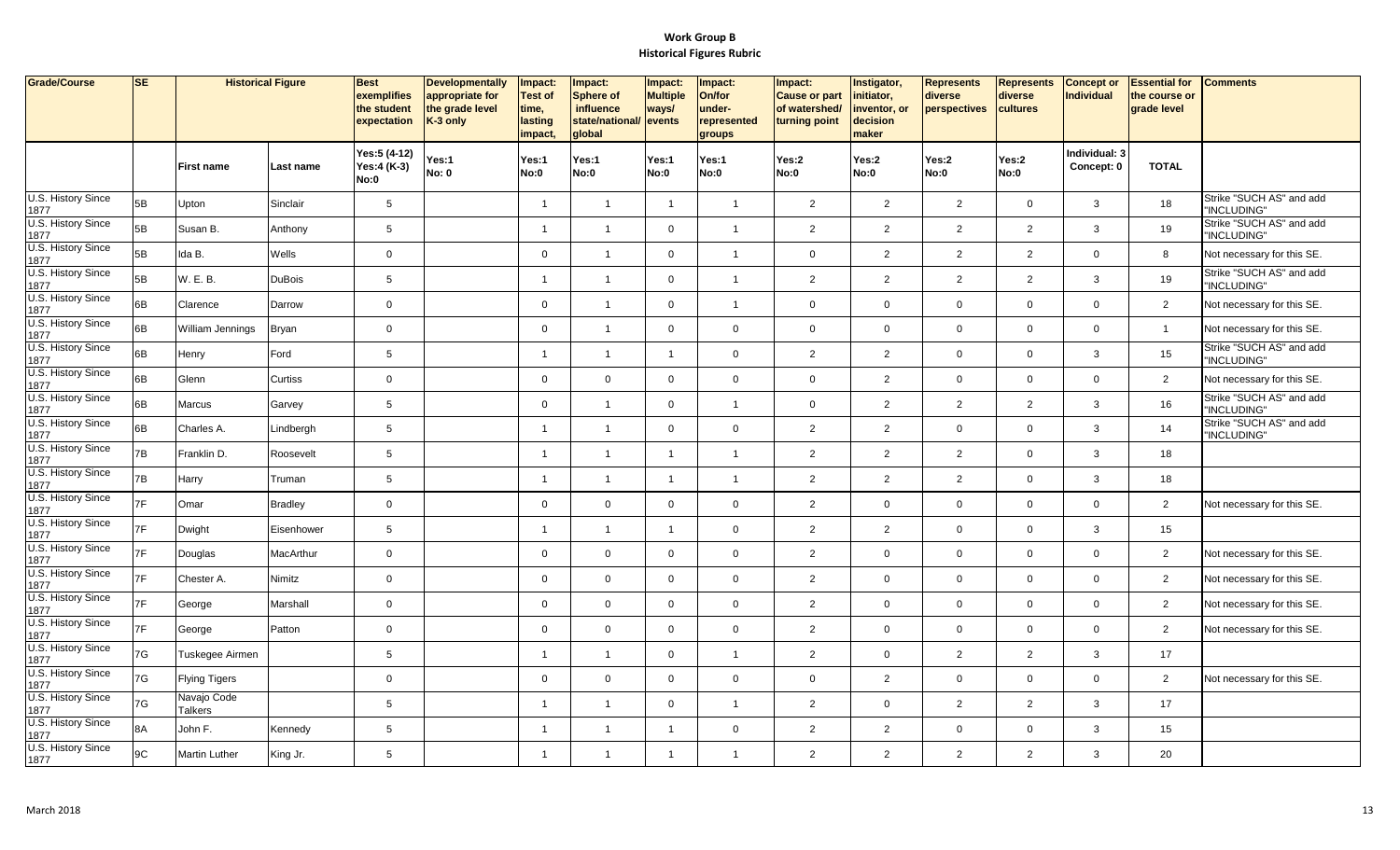| Grade/Course               | SE         | <b>Historical Figure</b>                       |           | <b>Best</b><br>exemplifies<br>the student<br>expectation | <b>Developmentally</b><br>appropriate for<br>the grade level<br>K-3 only | Impact:<br><b>Test of</b><br>time,<br>lasting<br>impact, | Impact:<br><b>Sphere of</b><br>influence<br>state/national/<br>global | Impact:<br><b>Multiple</b><br>ways/<br>events | Impact:<br>On/for<br>under-<br>represented<br>groups | Impact:<br><b>Cause or part</b><br>of watershed/<br>turning point | Instigator,<br>initiator,<br>inventor, or<br>decision<br>maker | <b>Represents</b><br>diverse<br>perspectives | <b>Represents</b><br>diverse<br>cultures | <b>Concept or</b><br><b>Individual</b> | <b>Essential for</b><br>the course or<br>grade level | <b>Comments</b>                         |
|----------------------------|------------|------------------------------------------------|-----------|----------------------------------------------------------|--------------------------------------------------------------------------|----------------------------------------------------------|-----------------------------------------------------------------------|-----------------------------------------------|------------------------------------------------------|-------------------------------------------------------------------|----------------------------------------------------------------|----------------------------------------------|------------------------------------------|----------------------------------------|------------------------------------------------------|-----------------------------------------|
|                            |            | <b>First name</b>                              | Last name | Yes:5 (4-12)<br>Yes:4 (K-3)<br>No:0                      | Yes:1<br><b>No: 0</b>                                                    | Yes:1<br>No:0                                            | Yes:1<br>No:0                                                         | Yes:1<br>No:0                                 | Yes:1<br><b>No:0</b>                                 | Yes:2<br><b>No:0</b>                                              | Yes:2<br>No:0                                                  | Yes:2<br>No:0                                | Yes:2<br><b>No:0</b>                     | Individual: 3<br>Concept: 0            | <b>TOTAL</b>                                         |                                         |
| U.S. History Since<br>1877 | 9C         | César                                          | Chávez    | 5                                                        |                                                                          | $\overline{1}$                                           | $\overline{1}$                                                        | $\mathbf 0$                                   | $\overline{1}$                                       | $\overline{2}$                                                    | 2                                                              | $\overline{2}$                               | 2                                        | 3                                      | 19                                                   |                                         |
| U.S. History Since<br>1877 | 9C         | Rosa                                           | Parks     | 5                                                        |                                                                          | $\overline{1}$                                           | $\mathbf{1}$                                                          | $\mathbf 0$                                   | $\overline{1}$                                       | $\overline{2}$                                                    | 2                                                              | $\overline{2}$                               | $\overline{2}$                           | 3                                      | 19                                                   |                                         |
| U.S. History Since<br>1877 | 9C         | Hector P.                                      | Garcia    | $\mathsf 0$                                              |                                                                          | $\mathbf 0$                                              | $\mathbf 0$                                                           | $\mathbf 0$                                   | $\overline{1}$                                       | $\mathbf 0$                                                       | $\mathbf 0$                                                    | $\overline{2}$                               | 2                                        | $\mathbf{0}$                           | $5\overline{)}$                                      | Not necessary for this SE.              |
| U.S. History Since<br>1877 | 9C         | <b>Betty</b>                                   | Friedan   | $\mathbf 0$                                              |                                                                          | $\mathbf 0$                                              | $\mathbf 0$                                                           | $\mathbf{0}$                                  | $\overline{\mathbf{1}}$                              | $\mathbf 0$                                                       | 2                                                              | $\overline{a}$                               | $\overline{2}$                           | $\Omega$                               | $\overline{7}$                                       | Not necessary for this SE.              |
| U.S. History Since<br>1877 | 9D         | <b>Black Panthers</b>                          |           | $\sqrt{5}$                                               |                                                                          | $\overline{1}$                                           | $\mathbf{1}$                                                          | $\overline{1}$                                | $\overline{1}$                                       | $\overline{2}$                                                    | $\overline{2}$                                                 | $\overline{a}$                               | 2                                        | 3                                      | 20                                                   | Strike "SUCH AS" and add<br>"INCLUDING" |
| U.S. History Since<br>1877 | 9E         | <b>Martin Luther</b>                           | King Jr.  | $\,$ 5 $\,$                                              |                                                                          |                                                          | $\overline{1}$                                                        |                                               | $\overline{1}$                                       | $\overline{2}$                                                    | $\overline{2}$                                                 | $\overline{a}$                               | $\overline{2}$                           | 3                                      | 20                                                   |                                         |
| U.S. History Since<br>1877 | 9G         | Congressional bloc<br>of southern<br>Democrats |           | $\mathbf 0$                                              |                                                                          | $\mathbf 0$                                              | $\overline{1}$                                                        | $\mathbf 0$                                   | $\overline{1}$                                       | $\mathbf 0$                                                       | $\overline{2}$                                                 | $\mathbf{0}$                                 | $\mathbf 0$                              | $\mathbf{0}$                           | $\overline{4}$                                       | Not necessary for this SE.              |
| U.S. History Since<br>1877 | 9G         | George                                         | Wallace   | $\sqrt{5}$                                               |                                                                          | $\overline{1}$                                           | $\overline{1}$                                                        | $\mathbf 0$                                   | $\overline{1}$                                       | $\overline{2}$                                                    | $\overline{2}$                                                 | $\mathbf 0$                                  | $\mathbf 0$                              | 3                                      | 15                                                   | Strike "SUCH AS" and add<br>"INCLUDING" |
| U.S. History Since<br>1877 | 9G         | Orval                                          | Faubus    | $\,$ 5 $\,$                                              |                                                                          | $\mathbf{1}$                                             | $\overline{1}$                                                        | $\mathbf 0$                                   | $\overline{1}$                                       | $\overline{2}$                                                    | $\overline{2}$                                                 | $\mathbf 0$                                  | $\mathbf 0$                              | 3                                      | 15                                                   | Strike "SUCH AS" and add<br>"INCLUDING" |
| U.S. History Since<br>1877 | 9G         | _ester                                         | Maddox    | $\mathsf 0$                                              |                                                                          | $\mathbf 0$                                              | $\overline{1}$                                                        | $\mathbf{0}$                                  | $\overline{1}$                                       | $\mathbf 0$                                                       | 2                                                              | $\mathbf 0$                                  | $\mathbf 0$                              | $\Omega$                               | $\overline{4}$                                       | Not necessary for this SE.              |
| U.S. History Since<br>1877 | 10A        | Richard M.                                     | Nixon     | $\,$ 5 $\,$                                              |                                                                          |                                                          | $\overline{1}$                                                        |                                               | $\mathbf 0$                                          | $\overline{2}$                                                    | $\overline{2}$                                                 | $\mathbf 0$                                  | $\mathbf 0$                              | 3                                      | 15                                                   |                                         |
| U.S. History Since<br>1877 | 10B        | Ronald                                         | Reagan    | $\,$ 5 $\,$                                              |                                                                          | $\overline{1}$                                           | $\overline{1}$                                                        | $\overline{1}$                                | $\mathbf 0$                                          | $\overline{2}$                                                    | $\overline{2}$                                                 | $\mathbf 0$                                  | $\mathbf 0$                              | 3                                      | 15                                                   |                                         |
| U.S. History Since<br>1877 | 10E        | Phyllis                                        | Schlafly  | $\mathsf 0$                                              |                                                                          | $\mathbf 0$                                              | $\mathbf 0$                                                           | $\mathbf 0$                                   | $\mathbf 0$                                          | $\mathbf 0$                                                       | $\overline{2}$                                                 | $\mathbf 0$                                  | $\mathbf 0$                              | $\Omega$                               | $\overline{2}$                                       | Not necessary for this SE.              |
| U.S. History Since<br>1877 | 10E        | Heritage<br>Foundation                         |           | $\mathbf 0$                                              |                                                                          | $\mathbf 0$                                              | $\overline{1}$                                                        | $\mathbf 0$                                   | $\mathbf 0$                                          | $\mathbf 0$                                                       | $\mathsf 0$                                                    | $\mathbf 0$                                  | $\mathbf 0$                              | $\Omega$                               | $\overline{1}$                                       | Not necessary for this SE.              |
| U.S. History Since<br>1877 | 10E        | National Rifle<br>Association                  |           | $\mathsf 0$                                              |                                                                          | $\mathbf{0}$                                             | $\overline{1}$                                                        | $\mathbf{0}$                                  | $\Omega$                                             | $\mathbf 0$                                                       | 2                                                              | $\overline{0}$                               | $\mathbf 0$                              | $\Omega$                               | $\mathbf{3}$                                         | Not necessary for this SE.              |
| U.S. History Since<br>1877 | <b>18A</b> | Bill                                           | Gates     | 5                                                        |                                                                          | $\mathbf{1}$                                             | $\mathbf{1}$                                                          | $\overline{1}$                                | $\mathbf 0$                                          | $\overline{2}$                                                    | $\overline{2}$                                                 | $\mathbf 0$                                  | $\mathbf 0$                              | 3                                      | 15                                                   | Strike "SUCH AS" and add<br>"INCLUDING" |
| U.S. History Since<br>1877 | 18A        | Sam                                            | Walton    | $\,$ 5 $\,$                                              |                                                                          | $\overline{1}$                                           | $\overline{1}$                                                        | $\overline{1}$                                | $\mathbf 0$                                          | $\mathbf 0$                                                       | $\overline{2}$                                                 | $\mathbf 0$                                  | $\mathbf 0$                              | 3                                      | 13                                                   | Strike "SUCH AS" and add<br>"INCLUDING" |
| U.S. History Since<br>1877 | <b>18A</b> | Estée                                          | Lauder    | $\mathsf 0$                                              |                                                                          | $\mathbf 0$                                              | $\mathbf 0$                                                           | $\mathbf 0$                                   | $\overline{1}$                                       | $\mathbf 0$                                                       | 2                                                              | $\overline{2}$                               | $\overline{2}$                           | $\Omega$                               | $\overline{7}$                                       | Not necessary for this SE.              |
| U.S. History Since<br>1877 | 18A        | Robert                                         | Johnson   | $\mathbf 0$                                              |                                                                          | $\mathbf{0}$                                             | $\overline{0}$                                                        | $\mathbf 0$                                   | $\overline{1}$                                       | $\mathbf 0$                                                       | 2                                                              | $\overline{2}$                               | 2                                        | $\Omega$                               | $\overline{7}$                                       | Not necessary for this SE.              |
| U.S. History Since<br>1877 | <b>18A</b> | Lionel                                         | Sosa      | $\mathsf 0$                                              |                                                                          | $\mathbf 0$                                              | $\mathbf 0$                                                           | $\mathbf{0}$                                  | $\overline{1}$                                       | $\mathbf 0$                                                       | $\overline{2}$                                                 | $\overline{a}$                               | $\overline{2}$                           | $\Omega$                               | $\overline{7}$                                       | Not necessary for this SE.              |
| U.S. History Since<br>1877 | 24B        | Andrew                                         | Carnegie  | $\,$ 5 $\,$                                              |                                                                          | $\overline{1}$                                           | $\overline{1}$                                                        | $\overline{1}$                                | $\overline{1}$                                       | $\mathbf 0$                                                       | $\overline{2}$                                                 | $\mathbf 0$                                  | $\mathbf 0$                              | 3                                      | 14                                                   | Strike "SUCH AS" and add<br>"INCLUDING" |
| U.S. History Since<br>1877 | 24B        | Thurgood                                       | Marshall  | $\sqrt{5}$                                               |                                                                          | $\blacktriangleleft$                                     | $\overline{1}$                                                        | $\mathbf{1}$                                  | $\overline{1}$                                       | $\overline{2}$                                                    | $\overline{2}$                                                 | $\overline{2}$                               | $\overline{2}$                           | 3                                      | 20                                                   | Strike "SUCH AS" and add<br>"INCLUDING" |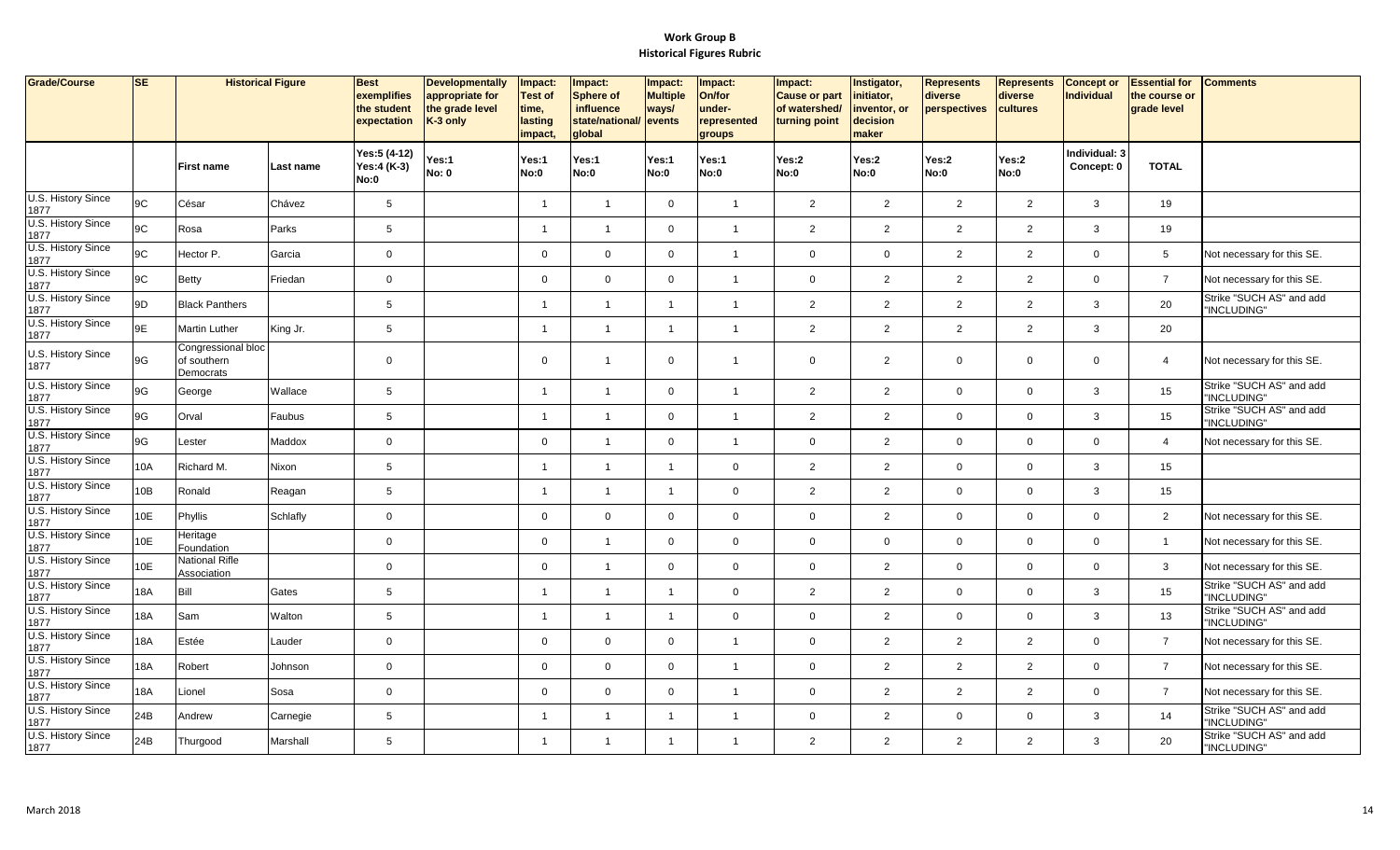| Grade/Course                                     | <b>SE</b>             | <b>Historical Figure</b> |           | <b>Best</b><br>exemplifies<br>the student<br>expectation | <b>Developmentally</b><br>appropriate for<br>the grade level<br>K-3 only | Impact:<br><b>Test of</b><br>time,<br>lasting<br>impact, | Impact:<br>Sphere of<br>influence<br>state/national/<br>global | Impact:<br><b>Multiple</b><br>ways/<br>events | Impact:<br>On/for<br>under-<br>represented<br>groups | Impact:<br><b>Cause or part</b><br>of watershed/<br>turning point | Instigator,<br>initiator,<br>inventor, or<br>decision<br>maker | <b>Represents</b><br>diverse<br>perspectives | <b>Represents</b><br>diverse<br>cultures | <b>Concept or</b><br><b>Individual</b> | <b>Essential for</b><br>the course or<br>grade level | <b>Comments</b>                                                                                                      |
|--------------------------------------------------|-----------------------|--------------------------|-----------|----------------------------------------------------------|--------------------------------------------------------------------------|----------------------------------------------------------|----------------------------------------------------------------|-----------------------------------------------|------------------------------------------------------|-------------------------------------------------------------------|----------------------------------------------------------------|----------------------------------------------|------------------------------------------|----------------------------------------|------------------------------------------------------|----------------------------------------------------------------------------------------------------------------------|
|                                                  |                       | <b>First name</b>        | Last name | Yes:5 (4-12)<br>Yes:4 (K-3)<br>No:0                      | Yes:1<br><b>No: 0</b>                                                    | Yes:1<br>No:0                                            | Yes:1<br>No:0                                                  | Yes:1<br>No:0                                 | Yes:1<br><b>No:0</b>                                 | Yes:2<br>No:0                                                     | Yes:2<br>No:0                                                  | Yes:2<br>No:0                                | Yes:2<br>No:0                            | Individual: 3<br>Concept: 0            | <b>TOTAL</b>                                         |                                                                                                                      |
| U.S. History Since<br>1877                       | 24B                   | <b>Billy</b>             | Graham    | $\mathbf 0$                                              |                                                                          | $\mathsf{O}$                                             | $\overline{1}$                                                 | $\overline{1}$                                | $\mathbf 0$                                          | $\mathbf 0$                                                       | 2                                                              | $\mathbf 0$                                  | $\mathbf{0}$                             | $\mathbf{0}$                           | $\overline{4}$                                       | Not necessary for this SE.                                                                                           |
| U.S. History Since<br>1877                       | 24B                   | Barry                    | Goldwater | $\mathbf 0$                                              |                                                                          | $\mathbf 0$                                              | $\mathbf 0$                                                    | $\mathbf 0$                                   | $\overline{0}$                                       | $\mathbf 0$                                                       | $\mathbf 0$                                                    | $\mathbf 0$                                  | $\mathbf 0$                              | $\mathbf{0}$                           | $\mathbf 0$                                          | Not necessary for this SE.                                                                                           |
| U.S. History Since<br>1877                       | 24B                   | Sandra Day               | O'Connor  | $5\phantom{.0}$                                          |                                                                          | -1                                                       | $\mathbf{1}$                                                   | $\mathbf{1}$                                  | $\overline{1}$                                       | $\mathbf{2}$                                                      | $\overline{2}$                                                 | $\overline{2}$                               | $\mathbf 0$                              | 3                                      | 18                                                   | Strike "SUCH AS" and add<br>"INCLUDING"                                                                              |
| U.S. History Since<br>1877                       | 24B                   | Hillary                  | Clinton   | $\mathbf 0$                                              |                                                                          | $\mathbf 0$                                              | $\overline{1}$                                                 | $\mathbf 0$                                   | $\overline{0}$                                       | $\mathbf 0$                                                       | $\overline{2}$                                                 | $\overline{2}$                               | $\mathbf 0$                              | $\Omega$                               | 5                                                    | Not necessary for this SE.                                                                                           |
| U.S. History Since<br>1877                       | 26D                   | Frances                  | Willard   | $\mathbf{0}$                                             |                                                                          | $\mathbf 0$                                              | $\mathbf 0$                                                    | $\mathbf 0$                                   | $\overline{1}$                                       | $\mathbf 0$                                                       | 2                                                              | $\mathbf 0$                                  | $\mathbf 0$                              | $\Omega$                               | $\mathbf{3}$                                         | Not necessary for this SE.                                                                                           |
| U.S. History Since<br>1877                       | 26D                   | Jane                     | Addams    | 5                                                        |                                                                          | $\mathbf 0$                                              | $\overline{1}$                                                 | $\mathbf 0$                                   | $\overline{1}$                                       | $\mathbf 0$                                                       | 2                                                              | $\overline{2}$                               | $\overline{2}$                           | 3                                      | 16                                                   | Strike "SUCH AS" and add<br>"INCLUDING"                                                                              |
| U.S. History Since<br>1877                       | 26D                   | Eleanor                  | Roosevelt | $\mathbf 0$                                              |                                                                          | $\mathbf 0$                                              | $\overline{1}$                                                 | $\mathbf{1}$                                  | $\overline{1}$                                       | $\mathbf 0$                                                       | $\mathbf 0$                                                    | $\overline{2}$                               | $\mathbf{0}$                             | $\Omega$                               | 5                                                    | Not necessary for this SE.                                                                                           |
| U.S. History Since<br>1877                       | 26D                   | Dolores                  | Huerta    | 5                                                        |                                                                          | $\overline{\mathbf{1}}$                                  | $\overline{1}$                                                 | $\mathbf 0$                                   | $\overline{\mathbf{1}}$                              | $\mathbf 0$                                                       | $\overline{2}$                                                 | $\overline{2}$                               | $\overline{2}$                           | 3                                      | 17                                                   | Strike "SUCH AS" and add<br>"INCLUDING"                                                                              |
| U.S. History Since<br>1877                       | 26D                   | Sonia                    | Sotomayor | 5                                                        |                                                                          | $\overline{\mathbf{1}}$                                  | $\overline{1}$                                                 | $\mathbf{1}$                                  | $\overline{1}$                                       | $\overline{2}$                                                    | $\overline{2}$                                                 | 2                                            | 2                                        | 3                                      | 20                                                   | Strike "SUCH AS" and add<br>"INCLUDING"                                                                              |
| U.S. History Since<br>1877<br>U.S. History Since | 26D                   | Oprah                    | Winfrey   | $\mathbf 0$                                              |                                                                          | $\mathbf 0$                                              | $\overline{1}$                                                 | $\mathbf{1}$                                  | $\overline{1}$                                       | $\mathbf 0$                                                       | $\overline{0}$                                                 | $\overline{2}$                               | 2                                        | $\Omega$                               | $\overline{7}$                                       | Not necessary for this SE.<br>Strike "SUCH AS" and add                                                               |
| 1877<br>U.S. History Since                       | 26F                   | Vernon J.                | Baker     | $5\phantom{.0}$                                          |                                                                          |                                                          | $\mathbf 0$                                                    | $\mathbf 0$                                   | $\overline{1}$                                       | $\mathbf 0$                                                       | $\mathbf 0$                                                    | $\overline{2}$                               | $\overline{2}$                           | 3                                      | 14                                                   | "INCLUDING"<br>Strike "SUCH AS" and add                                                                              |
| 1877<br>U.S. History Since                       | 26F                   | Alvin                    | York      | 5                                                        |                                                                          | $\overline{1}$                                           | $\mathbf{0}$                                                   | $\mathbf 0$                                   | $\overline{0}$                                       | $\mathbf 0$                                                       | $\overline{0}$                                                 | $\mathbf 0$                                  | $\mathbf 0$                              | 3                                      | 9                                                    | "INCLUDING"<br>Strike "SUCH AS" and add                                                                              |
| 1877                                             | 26F                   | Roy                      | Benavidez | $5\phantom{.0}$<br>5                                     |                                                                          | $\overline{\mathbf{1}}$<br>$\overline{1}$                | $\mathbf 0$<br>$\overline{1}$                                  | $\mathbf 0$<br>$\overline{1}$                 | $\overline{1}$                                       | $\mathbf 0$                                                       | $\mathbf{0}$                                                   | $\overline{2}$                               | $\overline{2}$                           | 3<br>$\Omega$                          | 14<br>17                                             | "INCLUDING"                                                                                                          |
| <b>World History</b>                             | 6A                    | Maya                     |           |                                                          |                                                                          |                                                          |                                                                |                                               | $\overline{1}$                                       | $\overline{2}$                                                    | $\overline{2}$                                                 | $\overline{2}$                               | $\overline{2}$                           |                                        |                                                      |                                                                                                                      |
| <b>World History</b>                             | 6A                    | Inca                     |           | $5\phantom{.0}$<br>5                                     |                                                                          | $\overline{1}$<br>$\overline{1}$                         | $\overline{1}$<br>$\overline{1}$                               | $\overline{1}$<br>$\overline{1}$              | $\overline{1}$<br>$\overline{1}$                     | $\overline{2}$                                                    | $\overline{2}$                                                 | $\overline{2}$                               | $\overline{2}$                           | $\mathbf 0$<br>$\Omega$                | 17                                                   |                                                                                                                      |
| <b>World History</b>                             | 6A                    | Aztec                    |           |                                                          |                                                                          | $\overline{\mathbf{1}}$                                  | $\overline{1}$                                                 | $\overline{1}$                                |                                                      | $\overline{2}$                                                    | 2                                                              | $\overline{2}$                               | $\overline{2}$                           |                                        | 17                                                   |                                                                                                                      |
| <b>World History</b>                             | 6B                    | Inca                     |           | 5                                                        |                                                                          |                                                          |                                                                |                                               | $\overline{1}$                                       | $\overline{2}$                                                    | $\overline{2}$                                                 | $\overline{2}$                               | $\overline{2}$                           | $\Omega$                               | 17                                                   |                                                                                                                      |
| <b>World History</b>                             | $\overline{6B}$<br>9B | Aztec                    |           | $5\phantom{.0}$<br>$5\phantom{.0}$                       |                                                                          | $\overline{1}$<br>$\overline{1}$                         | $\overline{1}$<br>$\overline{1}$                               | $\mathbf{1}$<br>$\overline{1}$                | $\overline{\mathbf{1}}$<br>$\overline{0}$            | $\overline{2}$<br>$\overline{2}$                                  | $\overline{2}$<br>2                                            | $\overline{2}$<br>2                          | $\overline{2}$<br>$\mathbf 0$            | $\mathbf 0$<br>$\mathbf{3}$            | $\overline{17}$<br>17                                |                                                                                                                      |
| <b>World History</b>                             |                       | Napoleon                 | Bonaparte |                                                          |                                                                          |                                                          |                                                                |                                               |                                                      |                                                                   |                                                                |                                              |                                          |                                        |                                                      | Ethnically, European, and argued                                                                                     |
| <b>World History</b>                             | 9C                    | Simón                    | Bolívar   | 5                                                        |                                                                          | -1                                                       | $\overline{1}$                                                 | $\mathbf{1}$                                  | $\mathbf 0$                                          | $\overline{2}$                                                    | $\overline{2}$                                                 | $\overline{2}$                               | $\mathbf 0$                              | 3                                      | 17                                                   | not for social or economic<br>equality, but rather of<br>independence from Spain                                     |
| <b>World History</b>                             | 10D                   | <b>Bolsheviks</b>        |           | -5                                                       |                                                                          |                                                          | -1                                                             |                                               | -1                                                   | $\overline{2}$                                                    | $\overline{2}$                                                 | $\overline{2}$                               | $\Omega$                                 | -3                                     | 18                                                   | Radical revolutionary group who<br>successfully fought for social and<br>economic equality for the working<br>class. |
| <b>World History</b>                             | 12B                   | Benito                   | Mussolini | 5                                                        |                                                                          | $\overline{1}$                                           | $\overline{1}$                                                 | $\mathbf{1}$                                  | $\overline{0}$                                       | $\overline{2}$                                                    | 2                                                              | 2                                            | $\mathbf{0}$                             | $\mathbf{3}$                           | 17                                                   | Created ideology of fascism                                                                                          |
| <b>World History</b>                             | 12B                   | Adolf                    | Hitler    | $5\phantom{.0}$                                          |                                                                          | $\overline{1}$                                           | $\overline{1}$                                                 | $\overline{1}$                                | $\overline{1}$                                       | $\overline{2}$                                                    | 2                                                              | 2                                            | $\mathbf 0$                              | 3                                      | 18                                                   |                                                                                                                      |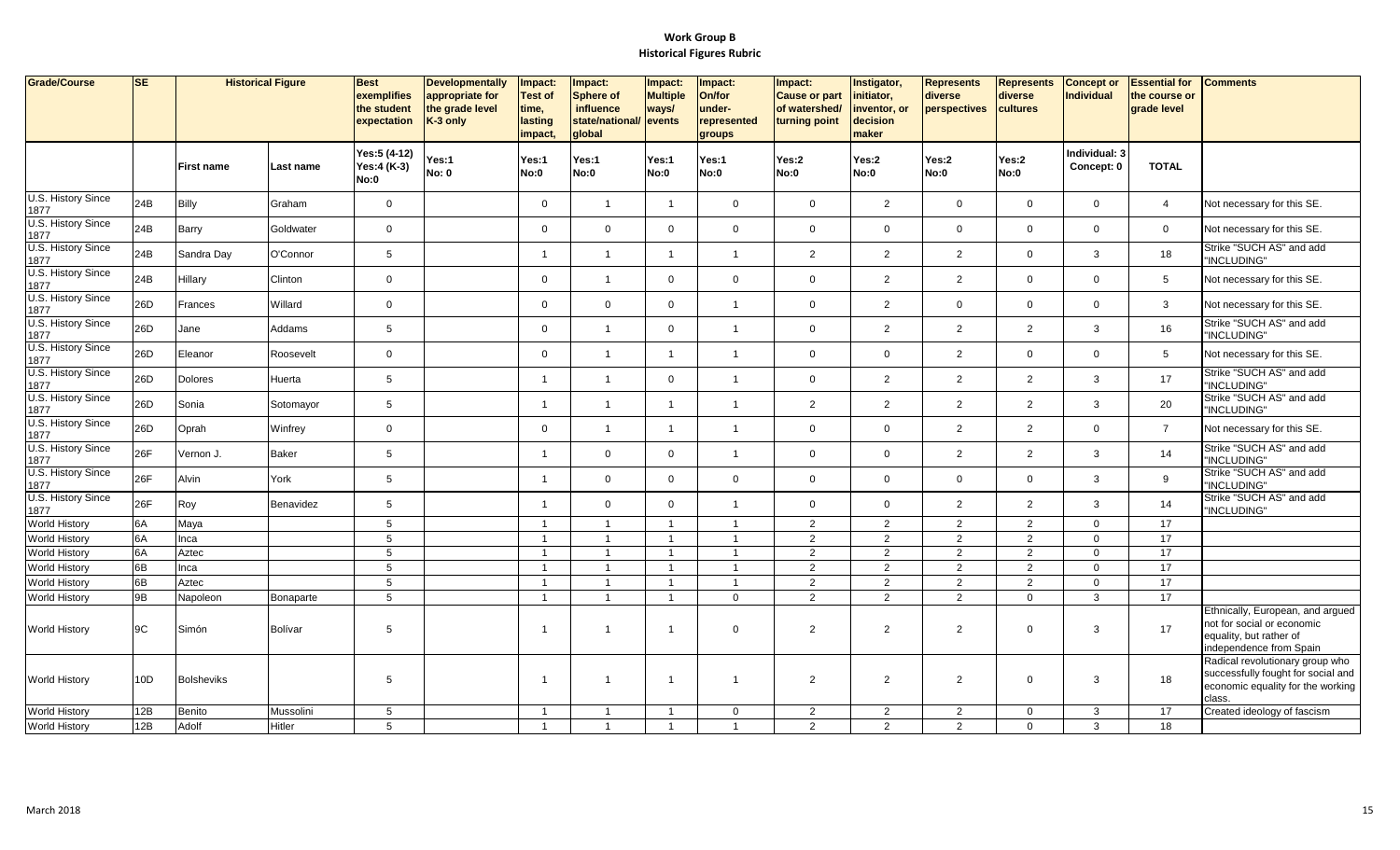| Grade/Course         | <b>SE</b> | <b>Historical Figure</b> |           | <b>Best</b><br>exemplifies<br>the student<br>expectation | <b>Developmentally</b><br>appropriate for<br>the grade level<br>K-3 only | Impact:<br><b>Test of</b><br>time,<br>lasting<br>impact | Impact:<br><b>Sphere of</b><br>influence<br>state/national/<br>global | Impact:<br><b>Multiple</b><br>ways/<br>events | Impact:<br>On/for<br>under-<br>represented<br>groups | Impact:<br><b>Cause or part</b><br>of watershed/<br>turning point | Instigator,<br>initiator,<br>inventor, or<br>decision<br>maker | <b>Represents</b><br>diverse<br>perspectives | <b>Represents</b><br>diverse<br>cultures | Concept or<br><b>Individual</b> | <b>Essential for</b><br>the course or<br>grade level | <b>Comments</b>                                                                                                                                                                                 |
|----------------------|-----------|--------------------------|-----------|----------------------------------------------------------|--------------------------------------------------------------------------|---------------------------------------------------------|-----------------------------------------------------------------------|-----------------------------------------------|------------------------------------------------------|-------------------------------------------------------------------|----------------------------------------------------------------|----------------------------------------------|------------------------------------------|---------------------------------|------------------------------------------------------|-------------------------------------------------------------------------------------------------------------------------------------------------------------------------------------------------|
|                      |           | First name               | Last name | Yes:5 (4-12)<br>Yes:4 (K-3)<br><b>No:0</b>               | Yes:1<br><b>No: 0</b>                                                    | Yes:1<br><b>No:0</b>                                    | Yes:1<br>No:0                                                         | Yes:1<br>No:0                                 | Yes:1<br><b>No:0</b>                                 | Yes:2<br>No:0                                                     | Yes:2<br>No:0                                                  | Yes:2<br>No:0                                | Yes:2<br>No:0                            | Individual: 3<br>Concept: 0     | <b>TOTAL</b>                                         |                                                                                                                                                                                                 |
| <b>World History</b> | 12B       | Hideki                   | Tojo      | 5                                                        |                                                                          | $\mathbf{1}$                                            | $\overline{1}$                                                        | $\overline{1}$                                | $\overline{0}$                                       | $\overline{2}$                                                    | 2                                                              | $\overline{0}$                               | 2                                        | 3                               | 17                                                   | Important leader in Japan, but it<br>has been suggested as an area<br>for streamlining or perhaps added<br>to US History TEKS                                                                   |
| World History        | 12B       | Joseph                   | Stalin    | $5\phantom{.0}$                                          |                                                                          | $\overline{1}$                                          | $\overline{1}$                                                        | $\mathbf{1}$                                  | $\overline{1}$                                       | $\overline{2}$                                                    | $\overline{2}$                                                 | $\overline{2}$                               | $\mathbf{0}$                             | $\mathbf{3}$                    | 18                                                   |                                                                                                                                                                                                 |
| <b>World History</b> | 12B       | Franklin D.              | Roosevelt | 5                                                        |                                                                          | $\overline{1}$                                          | $\overline{1}$                                                        | $\overline{1}$                                | $\overline{0}$                                       | $\overline{2}$                                                    | 2                                                              | $\overline{0}$                               | $\mathbf 0$                              | 3                               | 15                                                   | Vey important, however, this is<br>world history and he will be<br>covered thoroughly in US history,<br>so he didn't score as high. Also,<br>this SE focuses on WW II.                          |
| World History        | 12B       | Winston                  | Churchill | $5\phantom{.0}$                                          |                                                                          | $\mathbf{1}$                                            | $\overline{1}$                                                        | $\mathbf{1}$                                  | $\mathbf 0$                                          | $\overline{2}$                                                    | $\overline{2}$                                                 | $\overline{0}$                               | $\mathbf 0$                              | 3                               | 15                                                   | Very important for WW II                                                                                                                                                                        |
| <b>World History</b> | 13B       | Mao                      | Zedong    | $5\phantom{.0}$                                          |                                                                          | $\overline{1}$                                          | $\overline{1}$                                                        | $\mathbf{1}$                                  | $\overline{1}$                                       | $\overline{2}$                                                    | $\overline{2}$                                                 | $\overline{2}$                               | $\overline{2}$                           | $\mathbf{3}$                    | 20                                                   |                                                                                                                                                                                                 |
| <b>World History</b> | 13D       | Ronald                   | Reagan    | 5                                                        |                                                                          | $\overline{1}$                                          | $\overline{1}$                                                        | $\overline{1}$                                | $\overline{0}$                                       | $\overline{2}$                                                    | 2                                                              | $\overline{0}$                               | $\mathbf 0$                              | 3                               | 15                                                   | President of the US who helps<br>bring about the end of the cold<br>war. His polices impact Latin<br>America, idle East, central Asia,<br>Germany. He is in multiple social<br>studies courses. |
| World History        | 13D       | Mikhail                  | Gorbachev | 5                                                        |                                                                          | -1                                                      | $\overline{1}$                                                        |                                               | $\mathbf 0$                                          | $\overline{2}$                                                    | $\overline{2}$                                                 | $\mathbf 0$                                  | $\mathbf 0$                              | $\mathbf{3}$                    | 15                                                   | Very important to the end of the                                                                                                                                                                |
| <b>World History</b> | 13D       | Lech                     | Walesa    | $\mathbf 0$                                              |                                                                          | $\overline{\mathbf{1}}$                                 | $\mathbf 0$                                                           | $\mathbf{1}$                                  | $\overline{0}$                                       | $\overline{2}$                                                    | 2                                                              | $\mathbf 0$                                  | $\mathbf 0$                              | $\Omega$                        | 6                                                    | Cold War<br>Very Important for Polish<br>Independence from the Soviet<br>Union-which is a big deal for the<br>end of the Cold War, but the<br>movement is more important than<br>the individual |
| World History        | 13D       | Pope John Paul II        |           | $\mathbf 0$                                              |                                                                          | $\overline{1}$                                          | $\overline{1}$                                                        | $\overline{0}$                                | $\overline{1}$                                       | $\mathbf 0$                                                       | $\mathbf 0$                                                    | $\overline{2}$                               | $\overline{2}$                           | $\overline{0}$                  | $\overline{7}$                                       |                                                                                                                                                                                                 |
| <b>World History</b> | 18A       | Adam                     | Smith     | 5                                                        |                                                                          | -1                                                      | $\overline{1}$                                                        | $\overline{1}$                                | $\overline{0}$                                       | $\mathbf 0$                                                       | $\mathsf 0$                                                    | $\mathbf 0$                                  | $\mathbf 0$                              | 3                               | 11                                                   | Was suggested that the SE he<br>represents should be streamlined<br>and delete everything after his<br>name. You can cover without<br>covering his book.                                        |
| <b>World History</b> | 18B       | Karl                     | Marx      | $5\phantom{.0}$                                          |                                                                          | -1                                                      | $\mathbf{1}$                                                          |                                               | $\overline{1}$                                       | $\mathbf 0$                                                       | $\overline{2}$                                                 | $\overline{2}$                               | $\mathbf 0$                              | $\mathbf{3}$                    | 16                                                   | Extremely influential in World<br>History, proposed a new<br>economic system.                                                                                                                   |
| <b>World History</b> | 20C       | John                     | Locke     | 5                                                        |                                                                          | -1                                                      | $\overline{1}$                                                        | $\mathbf{1}$                                  | $\overline{0}$                                       | $\mathbf 0$                                                       | 2                                                              | $\overline{2}$                               | $\mathbf{0}$                             | 3                               | 15                                                   | he is the father of modern<br>property rights, argued for the<br>right to own property.                                                                                                         |
| <b>World History</b> | 20C       | Thomas                   | Hobbes    | 5                                                        |                                                                          | $\overline{1}$                                          | $\overline{1}$                                                        | $\mathbf{1}$                                  | $\overline{1}$                                       | $\overline{2}$                                                    | $\overline{2}$                                                 | $\overline{2}$                               | $\mathbf 0$                              | $\mathbf{3}$                    | 18                                                   | Recommended that he be on the<br>government TEKS                                                                                                                                                |
| <b>World History</b> | 20C       | Voltaire                 |           | 5                                                        |                                                                          | -1                                                      | $\overline{1}$                                                        | $\mathbf 0$                                   | $\overline{1}$                                       | $\mathbf 0$                                                       | 2                                                              | $\overline{2}$                               | $\mathbf{0}$                             | 3                               | 15                                                   | Think the first amendment                                                                                                                                                                       |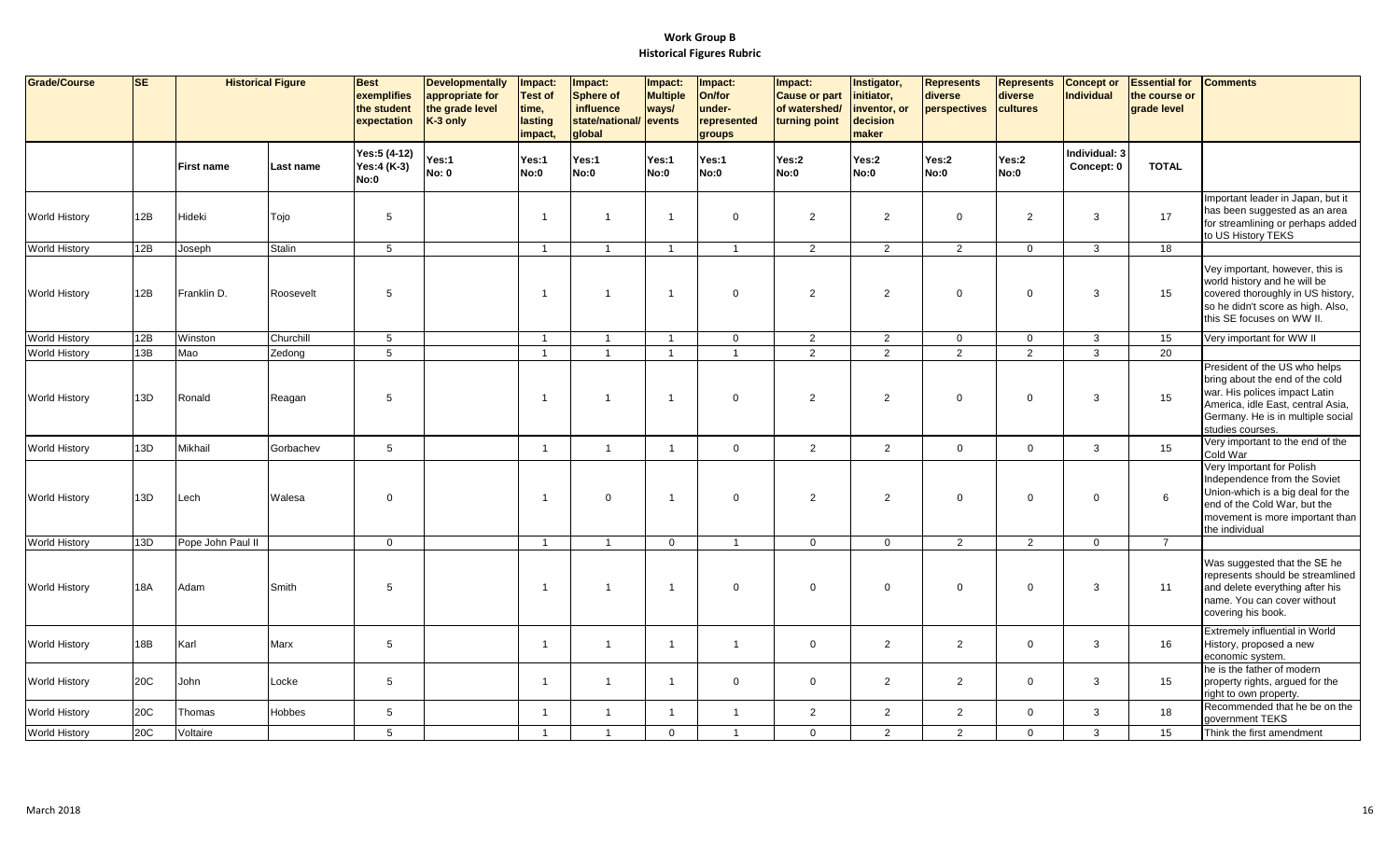| Grade/Course         | <b>SE</b> | <b>Historical Figure</b>                             |             | <b>Best</b><br>exemplifies<br>the student | <b>Developmentally</b><br>appropriate for<br>the grade level | Impact:<br><b>Test of</b><br>time, | Impact:<br><b>Sphere of</b><br>influence | Impact:<br><b>Multiple</b><br>ways/ | Impact:<br>On/for<br>under- | Impact:<br><b>Cause or part</b><br>of watershed/ | Instigator,<br>initiator,<br>inventor, or | <b>Represents</b><br>diverse<br>perspectives | <b>Represents</b><br>diverse<br>cultures | Concept or<br>Individual    | <b>Essential for</b><br>the course or<br>grade level | <b>Comments</b>                                                                                                                                                                                             |
|----------------------|-----------|------------------------------------------------------|-------------|-------------------------------------------|--------------------------------------------------------------|------------------------------------|------------------------------------------|-------------------------------------|-----------------------------|--------------------------------------------------|-------------------------------------------|----------------------------------------------|------------------------------------------|-----------------------------|------------------------------------------------------|-------------------------------------------------------------------------------------------------------------------------------------------------------------------------------------------------------------|
|                      |           |                                                      |             | expectation                               | K-3 only                                                     | lasting<br>impact,                 | state/national/ events<br>global         |                                     | represented<br>groups       | turning point                                    | decision<br>maker                         |                                              |                                          |                             |                                                      |                                                                                                                                                                                                             |
|                      |           | <b>First name</b>                                    | Last name   | Yes:5 (4-12)<br>Yes:4 (K-3)<br>No:0       | Yes:1<br><b>No: 0</b>                                        | Yes:1<br>No:0                      | Yes:1<br>No:0                            | Yes:1<br>No:0                       | Yes:1<br><b>No:0</b>        | Yes:2<br>No:0                                    | Yes:2<br>No:0                             | Yes:2<br><b>No:0</b>                         | Yes:2<br>No:0                            | Individual: 3<br>Concept: 0 | <b>TOTAL</b>                                         |                                                                                                                                                                                                             |
| <b>World History</b> | 20C       | Charles de                                           | Montesquieu | 5                                         |                                                              | 1                                  | $\overline{1}$                           | $\mathbf 0$                         | $\mathbf 0$                 | $\mathbf 0$                                      | $\overline{2}$                            | $\overline{2}$                               | $\mathbf 0$                              | 3                           | 14                                                   | Separation of Powers, checks<br>and balances foundation of<br>multiple systems of government                                                                                                                |
| <b>World History</b> | 20C       | Jean Jacques                                         | Rousseau    | 5                                         |                                                              | -1                                 | $\overline{1}$                           | $\mathbf{0}$                        | $\overline{\mathbf{1}}$     | $\Omega$                                         | 2                                         | $\overline{2}$                               | $\mathbf 0$                              | 3                           | 15                                                   | Only major Enlightenment thinker<br>to argue for democracy. However,<br>he wanted to limit the voice of<br>women and dissidents. (wealthy<br>land owning elite) Think about the<br><b>French Revolution</b> |
| <b>World History</b> | 20C       | Thomas                                               | Aquinas     | $\mathbf 0$                               |                                                              | $\overline{0}$                     | $\overline{0}$                           | $\overline{0}$                      | $\mathbf 0$                 | $\mathbf{0}$                                     | $\mathbf 0$                               | $\overline{0}$                               | $\mathbf 0$                              | $\Omega$                    | $\mathbf{0}$                                         |                                                                                                                                                                                                             |
| <b>World History</b> | 20C       | John                                                 | Calvin      | $\mathbf 0$                               |                                                              | $\mathbf 0$                        | $\mathbf 0$                              | $\overline{1}$                      | $\mathbf 0$                 | $\mathbf{0}$                                     | $\overline{2}$                            | $\mathbf 0$                                  | $\mathbf{0}$                             | $\mathbf 0$                 | 3                                                    |                                                                                                                                                                                                             |
| World History        | 20C       | Thomas                                               | Jefferson   | $\mathbf 0$                               |                                                              | $\overline{1}$                     | $\overline{1}$                           | $\mathbf 0$                         | $\mathbf 0$                 | $\mathbf{2}$                                     | $\overline{2}$                            | $\mathbf 0$                                  | $\mathbf 0$                              | $\mathbf{0}$                | 6                                                    |                                                                                                                                                                                                             |
| <b>World History</b> | 20C       | William                                              | Blackstone  | $\mathbf 0$                               |                                                              | $\mathbf 0$                        | $\overline{0}$                           | $\overline{0}$                      | $\mathbf 0$                 | $\mathbf{0}$                                     | 2                                         | $\overline{2}$                               | $\mathbf 0$                              | $\mathbf{0}$                | $\overline{4}$                                       |                                                                                                                                                                                                             |
| <b>World History</b> | 21C       | William                                              | Wilberforce | 5                                         |                                                              | $\Omega$                           | $\mathbf 0$                              | $\Omega$                            | $\Omega$                    | $\overline{2}$                                   | 2                                         | 2                                            | $\Omega$                                 | $\Omega$                    | 11                                                   | The way the SE is written needs<br>to be modified to reflect the<br>abolition of slavery.                                                                                                                   |
| <b>World History</b> | 22E       | Nelson                                               | Mandela     | 5                                         |                                                              | $\overline{1}$                     | $\overline{1}$                           | $\overline{1}$                      | $\overline{1}$              | $\overline{2}$                                   | $\overline{c}$                            | $\overline{2}$                               | $\overline{2}$                           | 3                           | 20                                                   |                                                                                                                                                                                                             |
| <b>World History</b> | 22E       | Mohandas                                             | Gandhi      | 5                                         |                                                              | $\overline{1}$                     | $\overline{1}$                           | $\overline{1}$                      | $\overline{\mathbf{1}}$     | $\mathbf{2}$                                     | $\overline{2}$                            | $\overline{2}$                               | 2                                        | $\mathbf{3}$                | 20                                                   |                                                                                                                                                                                                             |
| <b>World History</b> | 22E       | Oscar                                                | Romero      | $\mathbf 0$                               |                                                              | $\Omega$                           | $\overline{1}$                           | $\Omega$                            | $\overline{1}$              | $\mathbf{0}$                                     | 2                                         | $\overline{2}$                               | 2                                        | $\Omega$                    | 8                                                    |                                                                                                                                                                                                             |
| <b>World History</b> | 22E       | Natan                                                | Sharansky   | $\mathbf{0}$                              |                                                              | $\mathbf 0$                        | $\mathbf 0$                              | $\mathbf 0$                         | $\overline{1}$              | $\mathbf{0}$                                     | 2                                         | $\mathbf 0$                                  | 2                                        | $\Omega$                    | 5                                                    |                                                                                                                                                                                                             |
| <b>World History</b> | 22E       | Las Madres de la<br>Plaza de Mayo                    |             | 5                                         |                                                              |                                    | $\mathbf 0$                              | $\mathbf 0$                         | $\overline{1}$              | $\mathbf{0}$                                     | 2                                         | $\overline{0}$                               | $\overline{2}$                           | 3                           | 14                                                   |                                                                                                                                                                                                             |
| <b>World History</b> | 22E       | Chinese student<br>protestors in<br>Tiananmen Square |             | 5                                         |                                                              | 0                                  | $\mathbf 0$                              | $\mathbf 0$                         | $\mathbf 0$                 | $\mathbf 0$                                      | $\overline{2}$                            | $\overline{2}$                               | $\overline{2}$                           | $\mathbf 0$                 | 11                                                   |                                                                                                                                                                                                             |
| <b>World History</b> | 24B       | Elizabeth I (Queen)                                  |             | 5                                         |                                                              | $\overline{\mathbf{1}}$            | $\overline{1}$                           | $\overline{1}$                      | $\mathbf 0$                 | $\mathbf{0}$                                     | $\overline{2}$                            | $\overline{2}$                               | $\mathbf 0$                              | 3                           | 15                                                   |                                                                                                                                                                                                             |
| <b>World History</b> | 24B       | Victoria (Queen)                                     |             | $\mathbf 0$                               |                                                              | $\mathbf 0$                        | $\overline{1}$                           | $\mathbf 0$                         | $\mathbf 0$                 | $\mathbf 0$                                      | $\overline{2}$                            | $\mathbf 0$                                  | $\mathbf 0$                              | $\mathbf 0$                 | $\mathbf{3}$                                         |                                                                                                                                                                                                             |
| World History        | 24B       | Mother Teresa                                        |             | 5                                         |                                                              | $\overline{1}$                     | $\overline{1}$                           | $\overline{1}$                      | $\overline{1}$              | $\mathbf 0$                                      | $\overline{2}$                            | $\overline{2}$                               | $\overline{2}$                           | 3                           | 18                                                   |                                                                                                                                                                                                             |
| <b>World History</b> | 24B       | Indira                                               | Gandhi      | 5                                         |                                                              | $\Omega$                           | $\mathbf 0$                              | $\Omega$                            | $\overline{1}$              | $\mathbf 0$                                      | $\overline{2}$                            | $\overline{2}$                               | $\overline{2}$                           | 3                           | 15                                                   |                                                                                                                                                                                                             |
| <b>World History</b> | 24B       | Margaret                                             | Thatcher    | 5                                         |                                                              | -1                                 | $\overline{1}$                           | $\mathbf 0$                         | $\overline{1}$              | $\overline{2}$                                   | 2                                         | 2                                            | $\mathbf{0}$                             | $\mathbf{3}$                | 17                                                   | Cold War                                                                                                                                                                                                    |
| <b>World History</b> | 24B       | Golda                                                | Meir        | 5                                         |                                                              | $\overline{1}$                     | $\overline{1}$                           | $\overline{1}$                      | $\overline{1}$              | $\overline{2}$                                   | 2                                         | 2                                            | 2                                        | $\mathbf{3}$                | 20                                                   |                                                                                                                                                                                                             |
| <b>World History</b> | 27E       | Archimedes                                           |             | $\mathbf{0}$                              |                                                              | -1                                 | $\overline{1}$                           | $\mathbf 0$                         | $\mathbf 0$                 | $\mathbf{0}$                                     | 2                                         | $\mathbf 0$                                  | $\mathbf 0$                              | $\Omega$                    | $\overline{4}$                                       | Also a mathematician-See<br>Pythagoras                                                                                                                                                                      |
| <b>World History</b> | 27E       | Copernicus                                           |             | 5                                         |                                                              | $\overline{1}$                     | $\overline{1}$                           | $\overline{\mathbf{1}}$             | $\overline{0}$              | $\overline{2}$                                   | $\overline{c}$                            | $\overline{2}$                               | $\mathbf{0}$                             | 3                           | 17                                                   |                                                                                                                                                                                                             |
| <b>World History</b> | 27E       | Eratosthenes                                         |             | 5                                         |                                                              | $\overline{1}$                     | $\overline{1}$                           | $\overline{1}$                      | $\overline{0}$              | $\overline{2}$                                   | 2                                         | $\overline{0}$                               | $\mathbf{0}$                             | 3                           | 15                                                   |                                                                                                                                                                                                             |
| <b>World History</b> | 27E       | Galileo                                              |             | 5                                         |                                                              | $\overline{1}$                     | $\overline{1}$                           | $\mathbf{1}$                        | $\Omega$                    | $\overline{2}$                                   | 2                                         | 2                                            | $\mathbf{0}$                             | 3                           | 17                                                   |                                                                                                                                                                                                             |